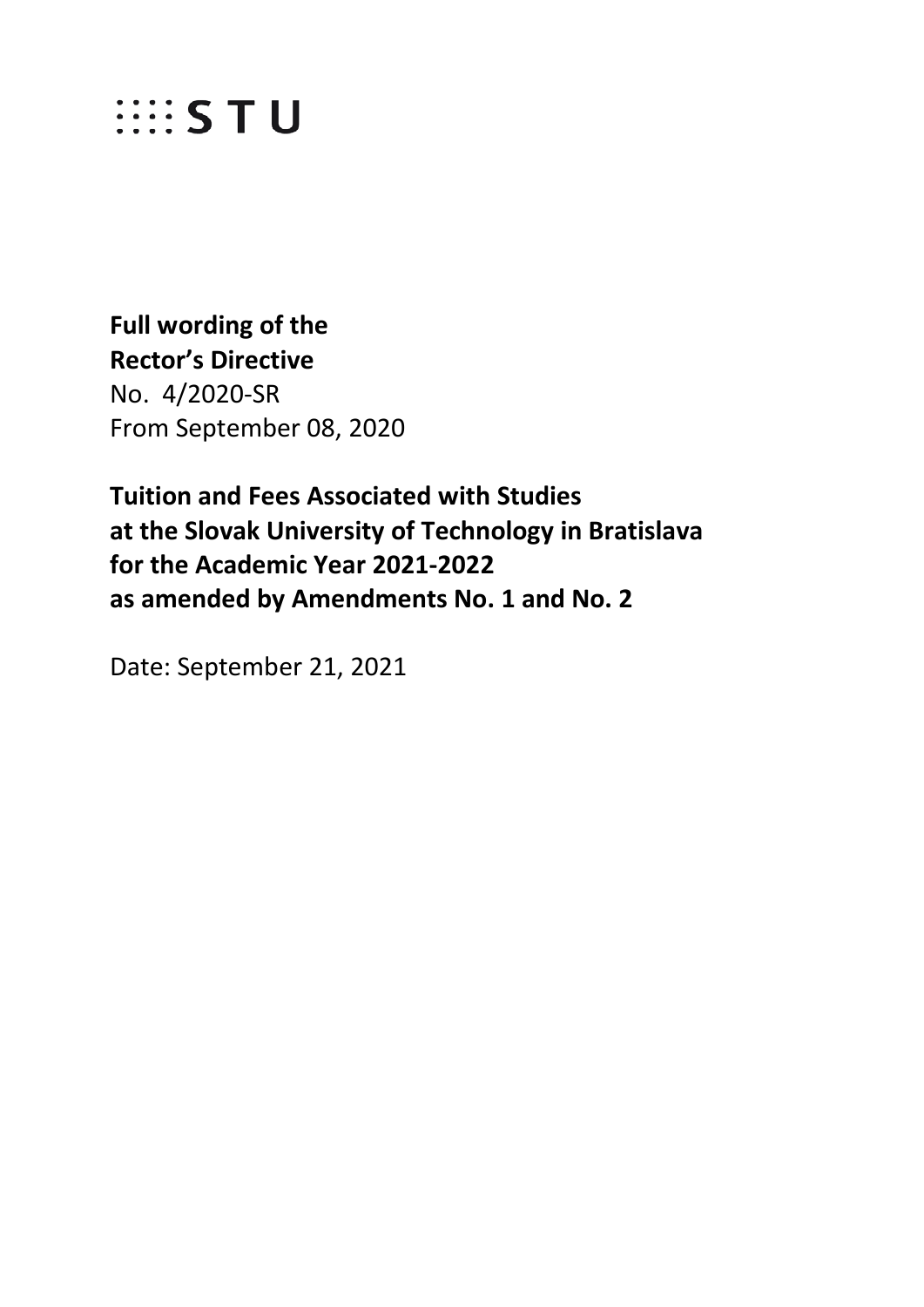| Article 5 Reduction, Remission or Postponement of the Tuition's Due Date by Rector  11                                                                                                                                                                                               |  |
|--------------------------------------------------------------------------------------------------------------------------------------------------------------------------------------------------------------------------------------------------------------------------------------|--|
| Article 6 Fees for Material Arrangement of the Admission Procedure  13                                                                                                                                                                                                               |  |
|                                                                                                                                                                                                                                                                                      |  |
|                                                                                                                                                                                                                                                                                      |  |
| Article 8a Special Provisions Associated with Alignment of Study Programs with Standards 16                                                                                                                                                                                          |  |
|                                                                                                                                                                                                                                                                                      |  |
|                                                                                                                                                                                                                                                                                      |  |
|                                                                                                                                                                                                                                                                                      |  |
| 1.1. The annual tuition for study programmes in the full-time form of studies, realised in<br>the state language, by the Faculty of Civil Engineering of STU for exceeding of the<br>standard length of studies and for parallel studies, pursuant to Article 2 Clauses (3) and      |  |
| 1.2. The annual tuition for study programmes in the full-time form of studies, realised<br>in a foreign language, by the Faculty of Civil Engineering of STU, pursuant to Article 2                                                                                                  |  |
| 1.3. The annual tuition for study programmes in the external form of studies, realised<br>by the Faculty of Civil Engineering of STU, valid for all years of studies during the<br>standard length of studies for students beginning studies in the academic year 2021-              |  |
| 1.4. The annual tuition for study programmes in the external form of studies, realised<br>by the Faculty of Civil Engineering of STU, after exceeding the standard length of                                                                                                         |  |
|                                                                                                                                                                                                                                                                                      |  |
| 2.1. The annual tuition for study programmes in the full-time form of studies, realised in<br>the state language, by the Faculty of Mechanical Engineering of STU for exceeding of the<br>standard length of studies and for parallel studies, pursuant to Article 2 Clauses (3) and |  |
| 2.2. The annual tuition for study programmes in the full-time form of studies, realised<br>in a foreign language, by the Faculty of Mechanical Engineering of STU, pursuant to                                                                                                       |  |
| 2.3. The annual tuition for study programmes in the external form of studies, realised<br>by the Faculty of Mechanical Engineering of STU, valid for all years of studies during the<br>standard length of studies for students beginning studies in the academic year 2021-         |  |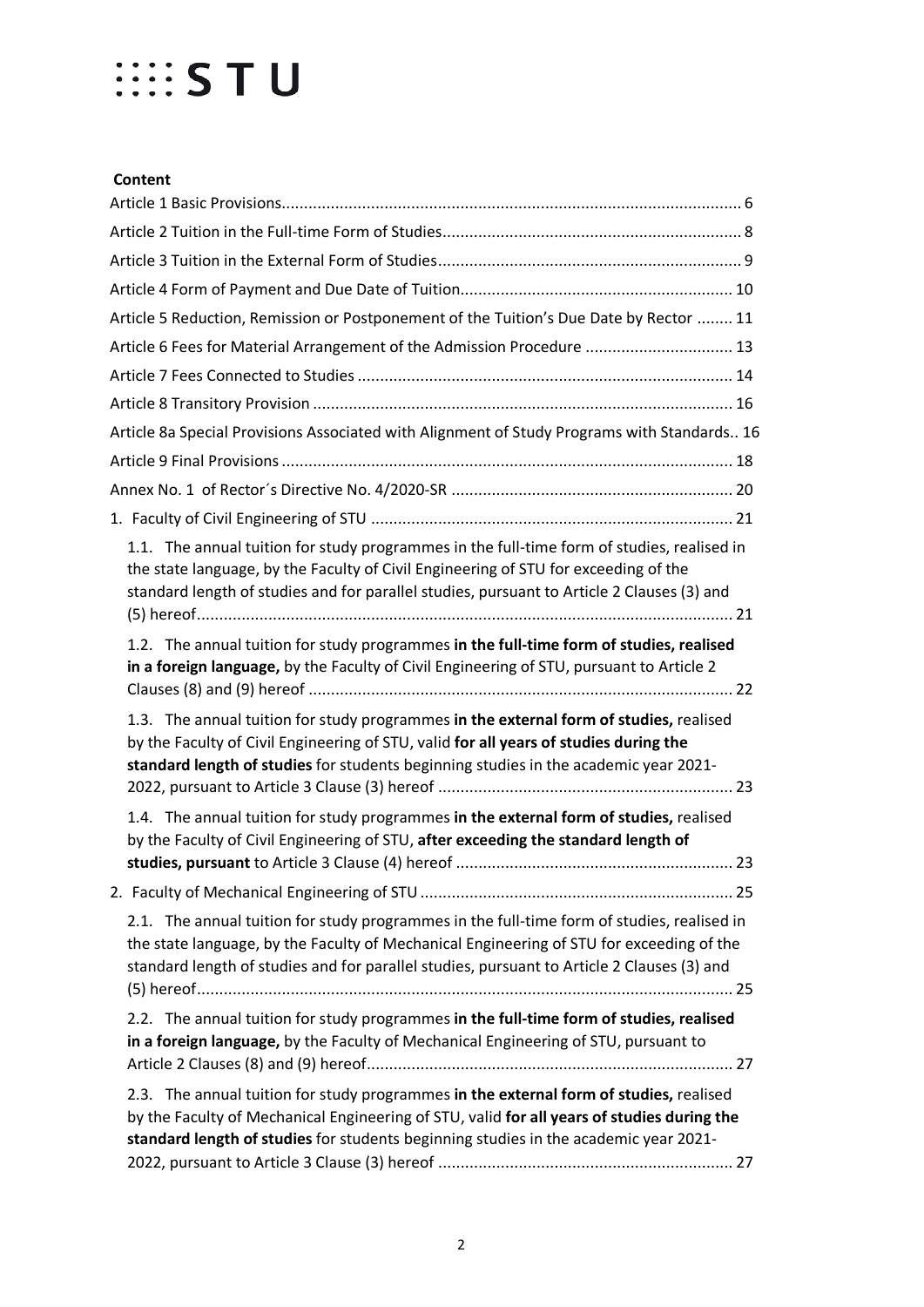| 2.4. The annual tuition for study programmes in the external form of studies, realised<br>by the Faculty of Mechanical Engineering of STU, after exceeding the standard length of                                                                                                                                                                           |
|-------------------------------------------------------------------------------------------------------------------------------------------------------------------------------------------------------------------------------------------------------------------------------------------------------------------------------------------------------------|
| 3. Faculty of Electrical Engineering and Information Technology of STU  29                                                                                                                                                                                                                                                                                  |
| 3.1. The annual tuition for study programmes in the full-time form of studies, realised in<br>the state language, by the Faculty of Electrical Engineering and Information Technology<br>of STU for exceeding of the standard length of studies and for parallel studies, pursuant                                                                          |
| 3.2. The annual tuition for study programmes in the full-time form of studies, realised<br>in a foreign language, by the Faculty of Electrical Engineering and Information<br>Technology of STU, pursuant to Article 2 Clauses (8) and (9) hereof  31                                                                                                       |
| 3.3. The annual tuition for study programmes in the external form of studies, realised<br>by the Faculty of Electrical Engineering and Information Technology of STU, valid for all<br>years of studies during the standard length of studies for students beginning studies in<br>the academic year 2021-2022, pursuant to Article 3 Clause (3) hereof  31 |
| 3.4. The annual tuition for study programmes in the external form of studies, realised<br>by the Faculty of Electrical Engineering and Information Technology of STU, after<br>exceeding the standard length of studies, pursuant to Article 3 Clause (4) hereof 32                                                                                         |
|                                                                                                                                                                                                                                                                                                                                                             |
| 4.1. The annual tuition for study programmes in the full-time form of studies, realised<br>in the state language, by the Faculty of Chemical and Food Technology of STU for<br>exceeding of the standard length of studies and for parallel studies, pursuant to Article 2                                                                                  |
| 4.2. The annual tuition for study programmes in the full-time form of studies, realised<br>in a foreign language, by the Faculty of Chemical and Food Technology of STU, pursuant                                                                                                                                                                           |
| 4.3. The annual tuition for study programmes in the external form of studies, realised<br>by the Faculty of Chemical and Food Technology of STU, valid for all years of studies<br>during the standard length of studies for students beginning studies in the academic                                                                                     |
| 4.4. The annual tuition for study programmes in the external form of studies, realised<br>by the Faculty of Chemical and Food Technology of STU, after exceeding the standard                                                                                                                                                                               |
|                                                                                                                                                                                                                                                                                                                                                             |
| 5.1. The annual tuition for study programmes in the full-time form of studies, realised in<br>the state language, by the Faculty of Architecture and Design of STU for exceeding of the<br>standard length of studies and for parallel studies, pursuant to Article 2 Clauses (3) and                                                                       |
| 5.2. The annual tuition for study programmes in the full-time form of studies, realised<br>in a foreign language, by the Faculty of Architecture and Design of STU, pursuant to                                                                                                                                                                             |
| The annual tuition for study programmes in the external form of studies, realised<br>5.3.                                                                                                                                                                                                                                                                   |

[by the Faculty of Architecture and Design of STU, valid](#page-41-0) **for all years of studies during the**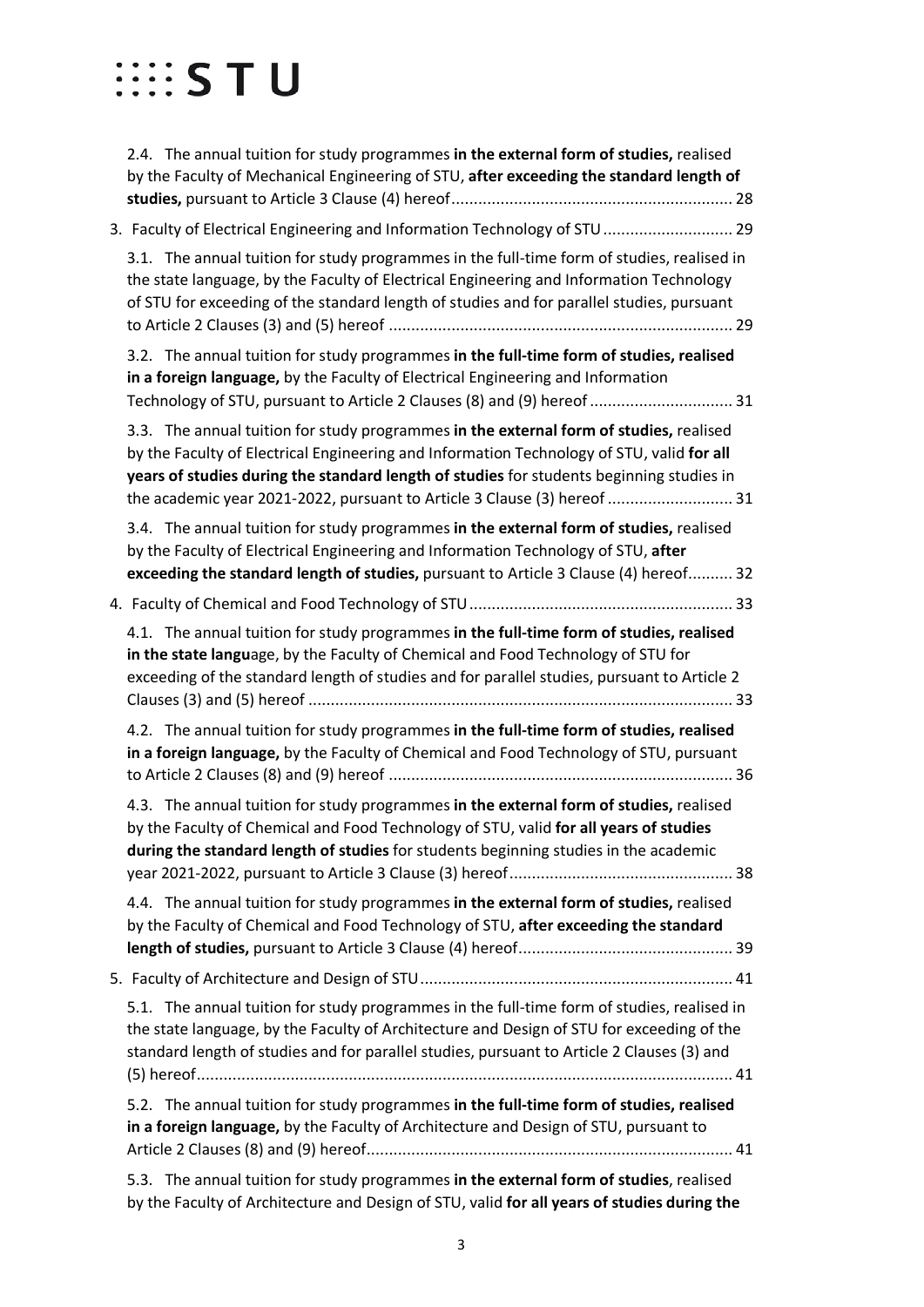| standard length of studies for students beginning studies in the academic year 2021-                                                                                                                                                                                                                                                             |
|--------------------------------------------------------------------------------------------------------------------------------------------------------------------------------------------------------------------------------------------------------------------------------------------------------------------------------------------------|
| 5.4. The annual tuition for study programmes in the external form of studies, realised<br>by the Faculty of Architecture and Design of STU, after exceeding the standard length of                                                                                                                                                               |
|                                                                                                                                                                                                                                                                                                                                                  |
| 6.1. The annual tuition for study programmes in the full-time form of studies, realised<br>in the state language, by the Faculty of Materials Science and Technology of STU for<br>exceeding of the standard length of studies and for parallel studies, pursuant to Article 2                                                                   |
| 6.2. The annual tuition for study programmes in the full-time form of studies, realised<br>in a foreign language, by the Faculty of Materials Science and Technology of STU,                                                                                                                                                                     |
| 6.3. The annual tuition for study programmes in the external form of studies, realised<br>by the Faculty of Materials Science and Technology of STU, valid for all years of studies<br>during the standard length of studies for students beginning studies in the academic year                                                                 |
| 6.4. The annual tuition for study programmes in the external form of studies, realised<br>by the Faculty of Materials Science and Technology of STU, after exceeding the standard                                                                                                                                                                |
|                                                                                                                                                                                                                                                                                                                                                  |
| 7.1. The annual tuition for study programmes in the full-time form of studies, realised<br>in the state language, by the Faculty of Informatics and Information Technologies of STU<br>for exceeding of the standard length of studies and for parallel studies, pursuant to                                                                     |
| 7.2. The annual tuition for study programmes in the full-time form of studies, realised<br>in a foreign language, by the Faculty of Informatics and Information Technologies of STU,                                                                                                                                                             |
| 7.3. The annual tuition for study programmes in the external form of studies, realised<br>by the Faculty of Informatics and Information Technology of STU, valid for all years of<br>studies during the standard length of studies for students beginning studies in the<br>academic year 2021-2022, pursuant to Article 3 Clause (3) hereof  47 |
| 7.4. The annual tuition for study programmes in the external form of studies, realised<br>by the Faculty of Informatics and Information Technologies of STU, after exceeding the<br>standard length of studies, pursuant to Article 3 Clause (4) hereof 47                                                                                       |
|                                                                                                                                                                                                                                                                                                                                                  |
| 8.1. The annual tuition for study programmes in the full-time form of studies, realised<br>in the state language, by the Institute of Management of STU for exceeding of the<br>standard length of studies and for parallel studies, pursuant to Article 2 Clauses (3) and                                                                       |
| 8.2. The annual tuition for study programmes in the full-time form of studies, realised<br>in a foreign language, by the Institute of Management of STU, pursuant to Article 2                                                                                                                                                                   |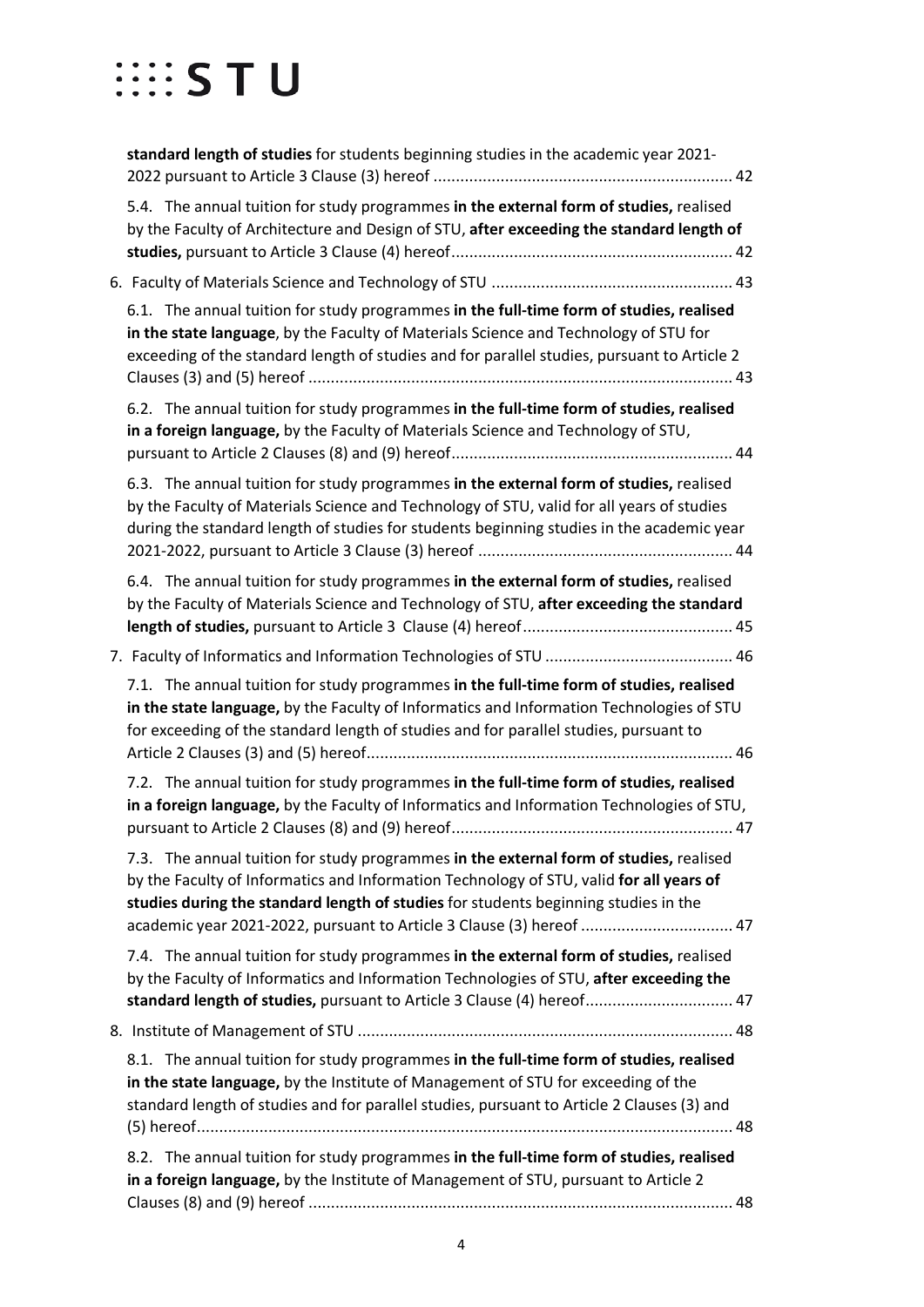| 8.3. The annual tuition for study programmes in the external form of studies, realised<br>by the Institute of Management of STU, valid for all years of studies during the standard |  |
|-------------------------------------------------------------------------------------------------------------------------------------------------------------------------------------|--|
| length of studies for students beginning studies in the academic year 2021-2022,                                                                                                    |  |
| 8.4. The annual tuition for study programmes in the external form of studies, realised<br>by the Institute of Management of STU, after exceeding the standard length of studies,    |  |
| Annex No. 1 of Rector´s Directive No. 4/2020-SR ……………………………………………………………50                                                                                                           |  |
| Fees for Material Arrangement of the Admission Procedure (Article 6 hereof) for                                                                                                     |  |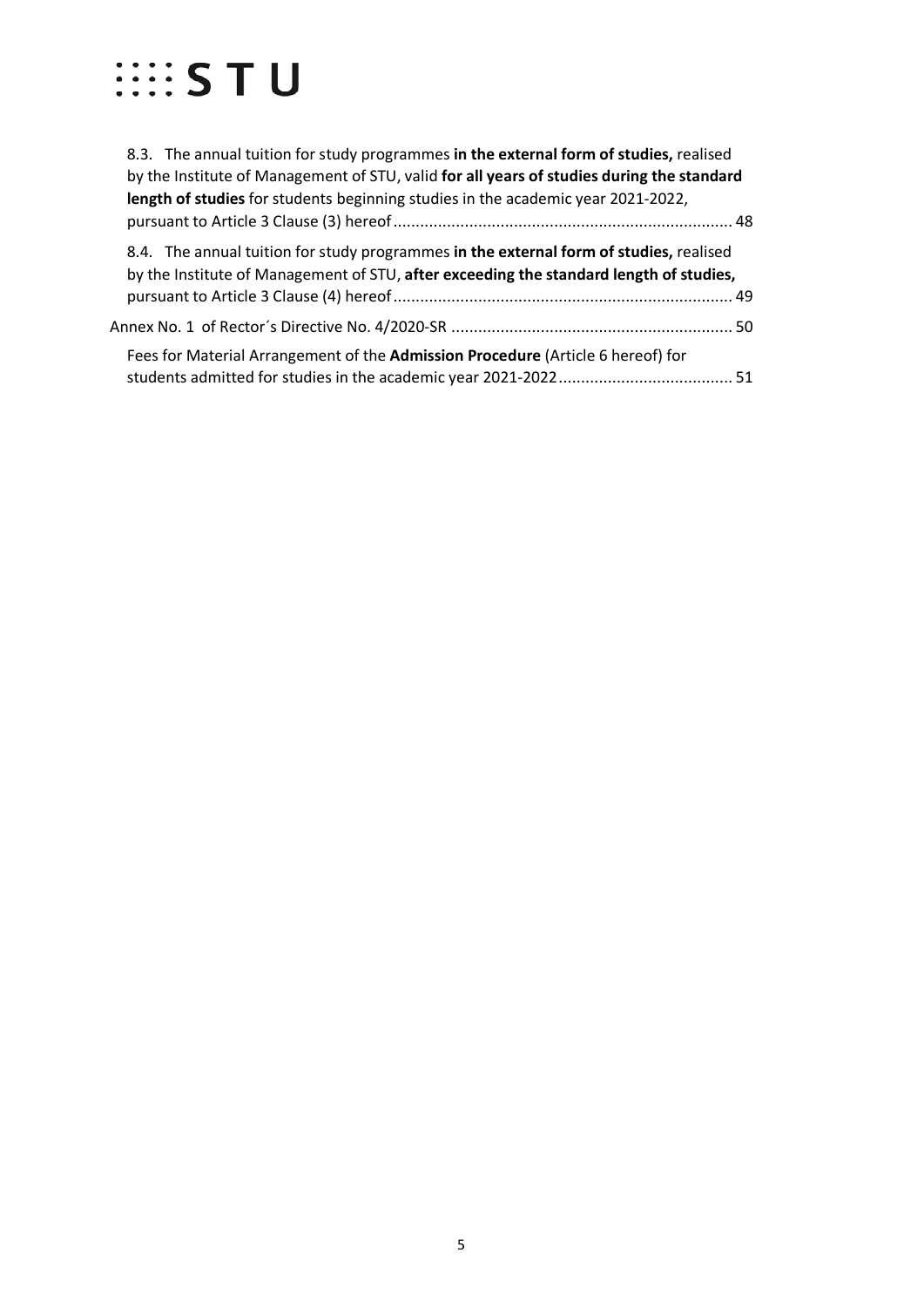

### **Slovak University of Technology, Vazovova 5, Bratislava**

In Bratislava on September 08, 2020 No. 4/2020-SR

The Rector of the Slovak University of Technology in Bratislava (hereinafter referred to as "STU" or "University") in accordance with Article 10 (3) of the Rector´s Directive No. 4/2013 - SR "Rules for Issuing Internal Regulations of the Slovak University of Technology in Bratislava" of October 3, 2013

#### **i s s u e s**

the following

**FULL WORDING** of the Rector's directive 4/2021-SR from September 08, 2020 **Tuition and Fees Associated with Studies at the Slovak University of Technology in Bratislava for the Academic Year 2021-2022**

#### **as amended by Amendment No. 1 from February 16, 2021 and Amendment No. 2 from September 21, 2021:**

The Rector of the Slovak University of Technology in Bratislava (hereinafter referred to as "STU" or "University") in line with Section 92 par. 3 and par. 15 of the Act No. 131/2002 Coll. on Universities and on Amendments and Supplements to Certain Acts, as amended (hereinafter referred to as the "Act"), and in line with the Article 23 Clause 11 and 14 of the Statute of STU, as amended, herewith

#### **i s s u e s**

Directive of Rector, stipulating

#### **Tuition and fees associated with studies at the Slovak University of Technology in Bratislava for the academic year 2021-2022**

applicable to study programmes ensured by faculties of STU and the Institute of Management of STU (hereinafter referred to as the "Directive"). The tuition and fees associated with studies shall be, in the case of faculties of STU, determined based on a proposal of the relevant faculty Dean, and in the case of the Institute of Management of STU, based on a proposal of the Director of the Institute of Management of STU.

#### Article 1 **Basic Provisions**

<span id="page-5-0"></span>(1) The studies in study programmes of the first, second and third level shall be realised at a faculty, if professionally and organisationally ensured by the faculty; in other cases, the study programme shall be realised at the University (Institute of Management of STU). Unless otherwise stipulated in a specific provision of this Directive, the term "faculty" shall also apply to the University (Institute of Management of STU) and the term "Dean" shall apply in connection with the University (Institute of Management of STU) to "Rector"; all terms shall be in relevant relationship to the meaning of the affected provision, unless they contradict with the nature of the given provision.

(2) The basis for determining the tuition and fees associated with studies at the university and its faculties shall be 10 % of the average amount connected to one student in full-time studies of the overall usual expenditures provided by the Ministry of Education, Science, Research and Sports of the Slovak Republic (hereinafter referred to as the "Ministry") to public universities from the state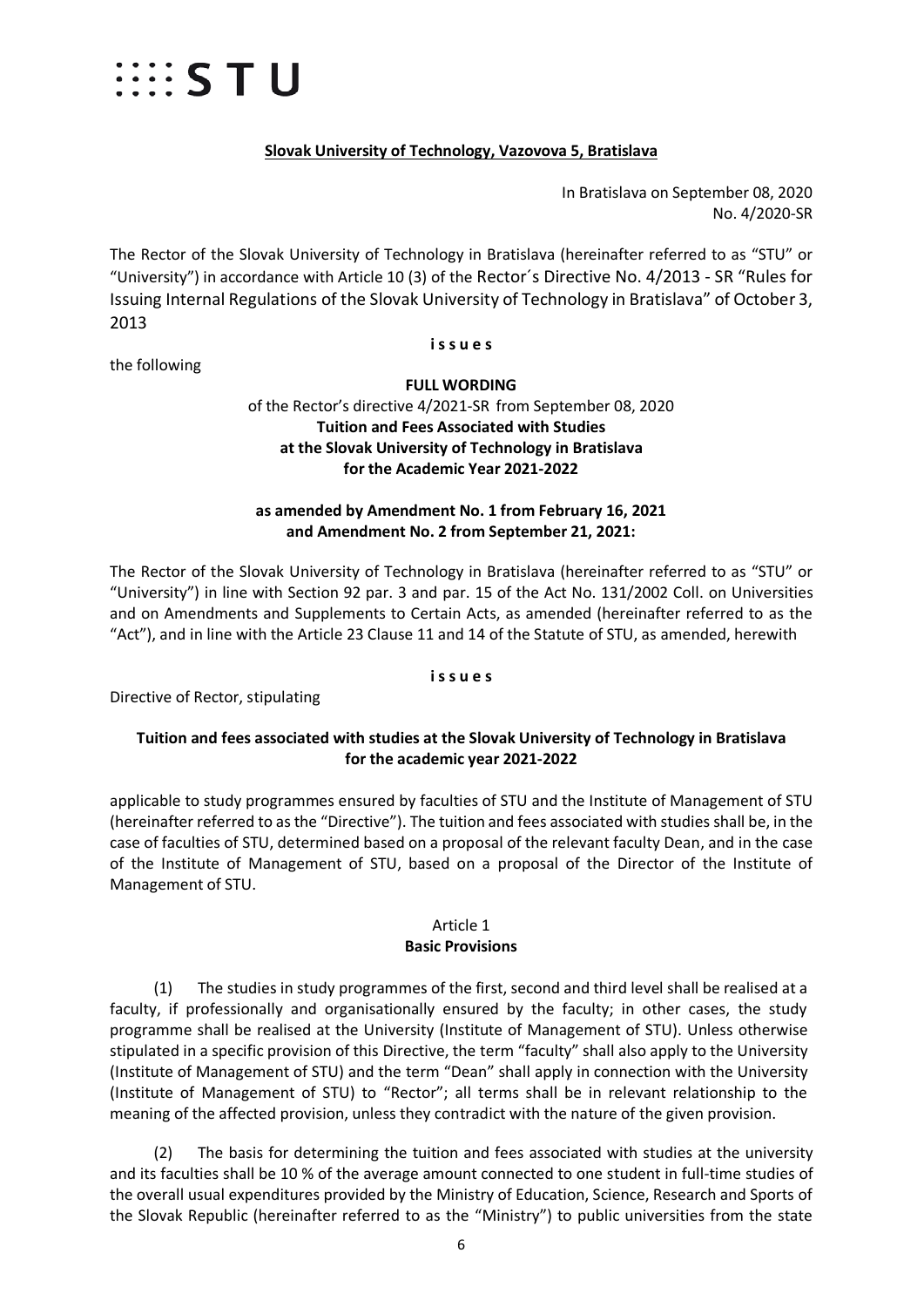# $\cdots$  s t u

budget as part of the specification of the approved budget in the previous calendar year. The basis shall be rounded down to whole five euro<sup>[1](#page-6-0)</sup>.

(3) The basis, pursuant to Clause (2) of this Article set by the Ministry, for the academic year 2021-2022 shall represent the amount of **EUR 595.00.**

(4) The annual tuition shall apply to the academic year.

(5) The annual tuition in study programmes in the **full-time form of studies** must not exceed five times the basis, pursuant to Clause 2 of this Article. Limitation of the tuition amount shall not apply to tuition in the study programmes in the full-time form of studies in other than state language, pursuant to Article 2 Clauses (8) a (9) hereof.

(6) Annual tuition in study programmes in the external form of studies must not exceed the result of multiplication of the amount of the maximum annual tuition determined by the Ministry for the relevant academic year by a measure [ Article 3 Clause (1) hereof] and the quotient expressed as a result of division of the number of credits, the achievement of which serves as a pre-requisite for proper completion of studies in the relevant study programme, and the result of multiplication of standard length of studies of the relevant study programme and the number 60<sup>[2](#page-6-1)</sup>. The maximum annual tuition in study programmes in the full-time form of studies shall be derived from the subsidy for the realisation of accredited study programmes<sup>[3](#page-6-2)</sup>.

- (7) For the purposes of this Directive:
	- a) The first three years of study in the study programmes pursuant to Section 53 (3) of the Act (combined first and second level of studies) shall be considered as study programmes of the first level, and fourth and further years of studies in the study programme, pursuant to Section 53 (3) of the Act, as studies in the study programme of second level, so that the fourth year of studies in the study programme, pursuant to Section 53 (3) of the Act, shall be considered as the first year of studies in the study programme of the second level and further years, respectively<sup>[4](#page-6-3)</sup>;
	- b) The Bachelors type of studies, according to previous regulations shall be considered as studies of the study programme on the first level, the Masters type of studies, Engineering type of studies and Doctoral type of studies, according to previous regulations as studies of the study programme according to Section 53 (3) of the Act. If a student continued in the Engineering type of studies or in the Masters type of studies, after previous graduation from Bachelors studies, according to previous regulations the follow-up studies shall be considered as studies of the study programme on the second level. The length of studies, determined according to previous regulations, shall be considered as the standard length of studies according to the valid wording of the act<sup>[5](#page-6-4)</sup>;
	- c) A student who was issued a Certificate of Slovak Living Abroad, pursuant to a special regulation,<sup>[6](#page-6-5)</sup> shall be considered as a citizen of the Slovak Republic.

(8) A study programme realised in the state language shall mean a study programme realised in the Slovak language or in a combination of the Slovak language with another language, resp.

<span id="page-6-0"></span> $\overline{1}$  $1$  Section 92 par. 1 of the Act

<span id="page-6-1"></span> $2$  Section 92 par. 3 of the Act

<span id="page-6-2"></span><sup>&</sup>lt;sup>3</sup> Section 89 par. 4 of the Act

<span id="page-6-3"></span><sup>4</sup> Section 92 par. 10 of the Act

<span id="page-6-4"></span><sup>5</sup> Section 113a par. 8 of the Act

<span id="page-6-5"></span> $6$  Section 7 par. 1 of the Act No. 474/2005 Coll. on Slovaks living abroad and on Amendments and Supplements to Certain Acts, as amended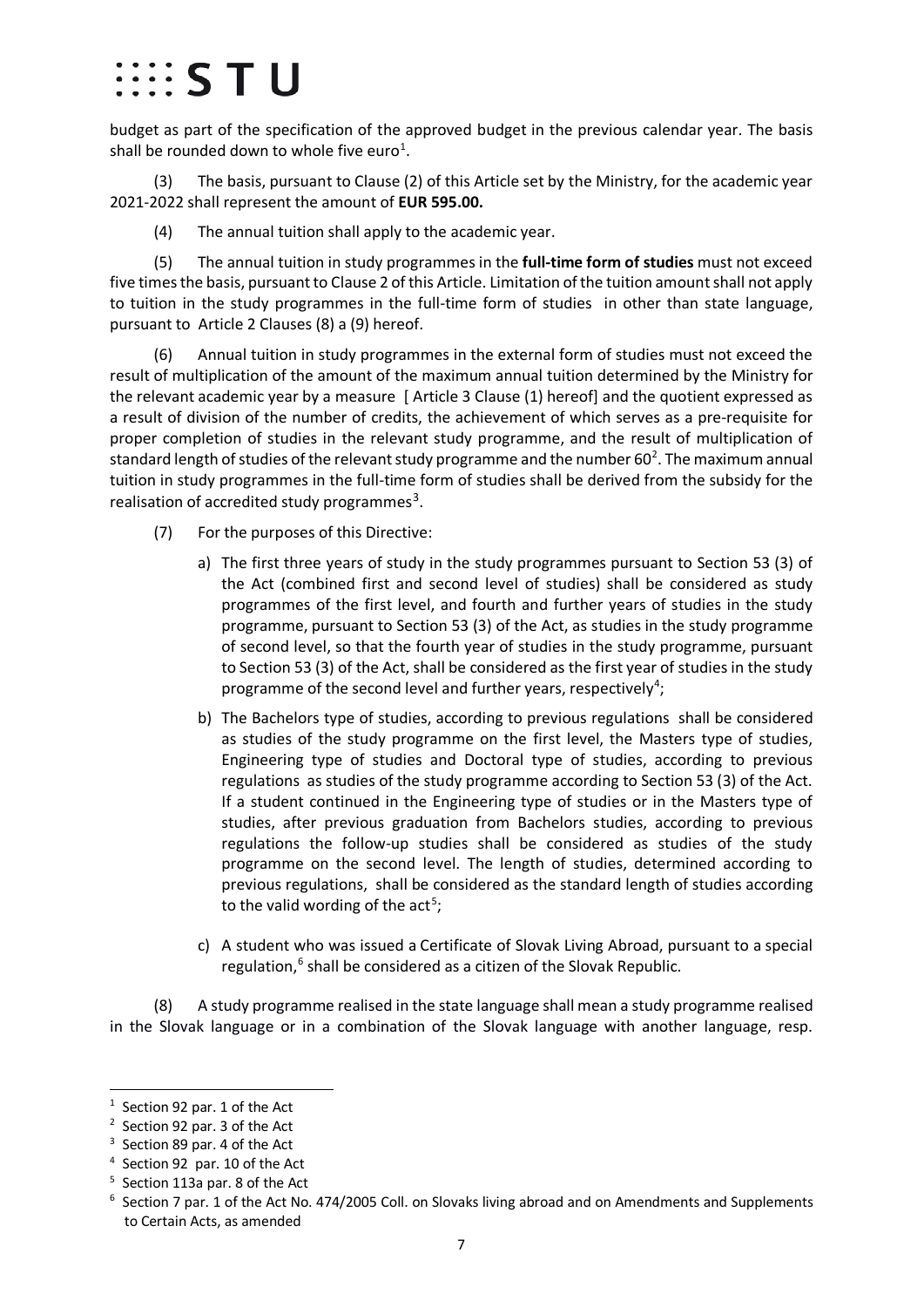## $\cdots$  s t u

languages (e.g. Czech language, English language), which means that the study programme (as a whole) is not realised exclusively in a language other than the state language.

(9) A Member State shall be perceived as an EU Member State or a state that is a state party to the Convention on the European Economic Area and the Swiss Confederation.

(10) In case of students studying as part of interstate agreements, tuition and fees associated with studies shall be governed by the provisions of these interstate agreements<sup>[7](#page-7-1)</sup>.

(11) The provisions of this Directive governing the manner of delivery shall follow the provisions of Act No. 305/2013 Coll. on Exercising the Powers of Public Authorities in Electronic Form (The E-Government Act), as amended, governing electronic official communication.

### Article 2 **Tuition in the Full-time Form of Studies**

<span id="page-7-0"></span>(1) The annual tuition in the full-time form of studies for the academic year 2021-2022, pursuant to Article 1 Clause (5) hereof, must not exceed the amount of **EUR 2,975.**

(2) A student in the full-time form of studies shall be obliged to pay annual tuition to the faculty, if such obligation applies to him or her, pursuant to Clause (3), (5), (8) or (9) of this Article.

(3) A student who studies parallel, during one academic year, in two or more study programmes provided by a public university or state university with a seat in the territory of the Slovak Republic (hereinafter referred to as the "university") on the same level, shall be obliged to pay annual tuition in the second and further study programme for studies in the academic year 2021-2022. A student, who re-registered for studies in another study programme on the relevant level, after an interruption of studies, shall be obliged to pay to the university a proportion of the annual tuition, depending on the number of calendar months remaining until the end of the academic year 2021-2022, following his or her re-registration<sup>[8](#page-7-2)</sup>.

(4) A student, pursuant to Clause (3) of this Article, shall have the right to decide in which study programme he or she will study in the academic year 2021-2022 free of charge, if he or she is entitled to free university studies<sup>[9](#page-7-3)</sup>. The student shall be obliged to notify about this decision the study department of the faculty at which he or she is registered, namely no later than **by 30 September 2021**[10.](#page-7-4)

(5) A student who studies in a study programme, provided by the faculty longer than its standard length of studies, shall be obliged to pay to the faculty annual tuition for each further year of studies; if student studies a degree programme longer than their standard length of study due to participation in an academic mobility under an exchange program and the terms of that exchange programme or the student was awarded by a social scholarship in the last year of their study during standard length of study, the obligation for payment of tuition fees does not arise in the year of study following the year of exceeding the standard length of study. The total length of studies reflects the period for which the student was registered at a university in one of the study programmes of relevant level of university education; if the student is registered, during one

<span id="page-7-1"></span><sup>-&</sup>lt;br>7  $7$  Section 92 par. 11 of the Act.

<span id="page-7-3"></span><span id="page-7-2"></span><sup>&</sup>lt;sup>8</sup> Section 92 par. 5 of the Act<br><sup>9</sup> Section 70 par. 1 letter k) of the Act

<span id="page-7-4"></span><sup>&</sup>lt;sup>10</sup> Section 71 par. 3 letter e) of the Act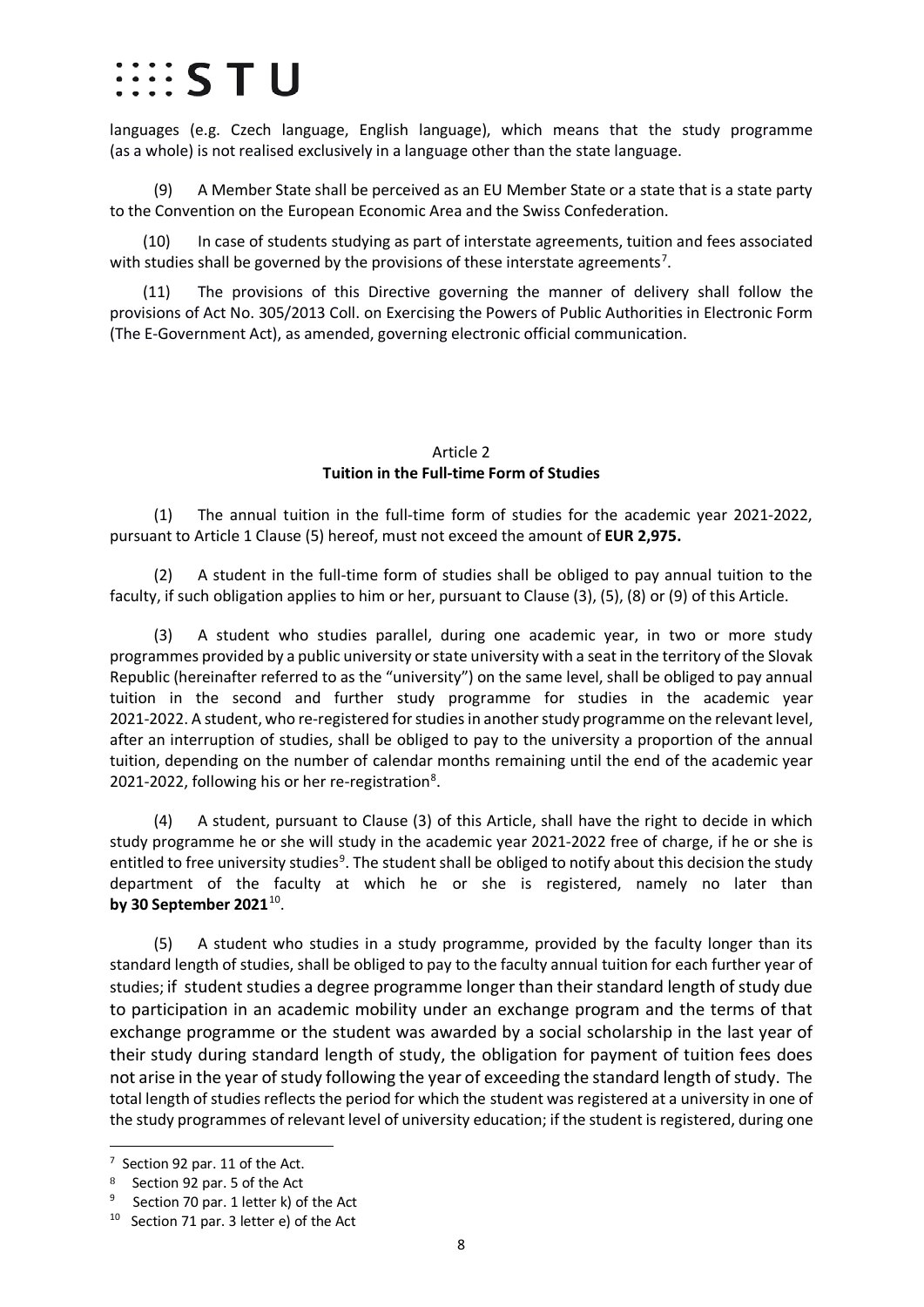# $\cdots$  S T U

academic year, for parallel studies in several study programmes, only one year shall be calculated in the overall length of study. The period during which the student was registered for studies in a study programme, in the relevant academic year, shall be rounded up for the purposes of this clause to the whole academic year $^{11}$ .

(6) The overall period of studies, pursuant to Clause (5) of this Article, shall not reflect the period during which the student was registered for studies at a university in a study programme in which he or she paid tuition.

(7) If a citizen studied on the same level of university studies, parallel in several study programmes in one academic year or in its part, studies in each study programme prior to 1 September 2008 shall be reflected individually in the overall length of studies for the purposes of Clause (5) of this Article, if he or she studies in some of the study programmes only for a part of the academic year, this period shall be rounded up to the whole academic year for the purposes of Clause (5) of this Article<sup>[12](#page-8-2)</sup>.

(8) A student, who is a citizen of a Member State or who has permanent residency in a Member State and studies in a study programme in the full-time form of studies, shall be obliged to pay annual tuition in each academic year, if the study programme (as a whole) is realised exclusively in other than the state language (hereinafter referred to as the "foreign language"). The obligation to pay tuition originates if a university, in the academic year, in which he or she started to study in this study programme, accepted him or her for studies in the same study specialisation and level in a study programme realised also in the state language $^{13}$  $^{13}$  $^{13}$ .

(9) A student, who is neither a citizen of a Member State nor has permanent residency in a Member State and studies in a study programme in the full-time form of studies, shall be obliged to pay annual tuition in each academic year, if the study programme (as a whole) is realised exclusively in a foreign language $^{13}$ .

(10) The annual tuition for the academic year 2021-2022, in the full-time form of studies in the study programmes realised at individual faculties and at the University (Institute of Management of STU), shall be stated in Annex No. 1 hereof.

### Article 3 **Tuition in the External Form of Studies**

<span id="page-8-0"></span>(1) The Decree of the Ministry setting forth the amount of maximum annual tuition for the academic year for external-form study programmes taught at public universities and state universities is available at the following website: [http://www.minedu.sk/opatrenia/.](http://www.minedu.sk/opatrenia/)

(2) A student, in the external form of studies, shall be obliged to pay the annual tuition in each year of studies $^{14}$ .

(3) A student, in the external form of studies, shall pay each year **during the standard length of studies in the study programme,** the amount of tuition determined **by the directive for the academic year in which his or her studies started**[15](#page-8-5). The provision of the first sentence applies to a student in the external form of study who was admitted to study in the particular academic year and

<span id="page-8-1"></span>11 Section 92 par. 6 of the Act

<span id="page-8-2"></span><sup>12</sup> Section 113a par. 7 of the Act

<span id="page-8-3"></span><sup>&</sup>lt;sup>13</sup> Section 92 par. 8 of the Act

<span id="page-8-4"></span><sup>&</sup>lt;sup>14</sup> Section 92 par. 4 of the Act

<span id="page-8-5"></span><sup>&</sup>lt;sup>15</sup> Section 92 par. 16 of the Act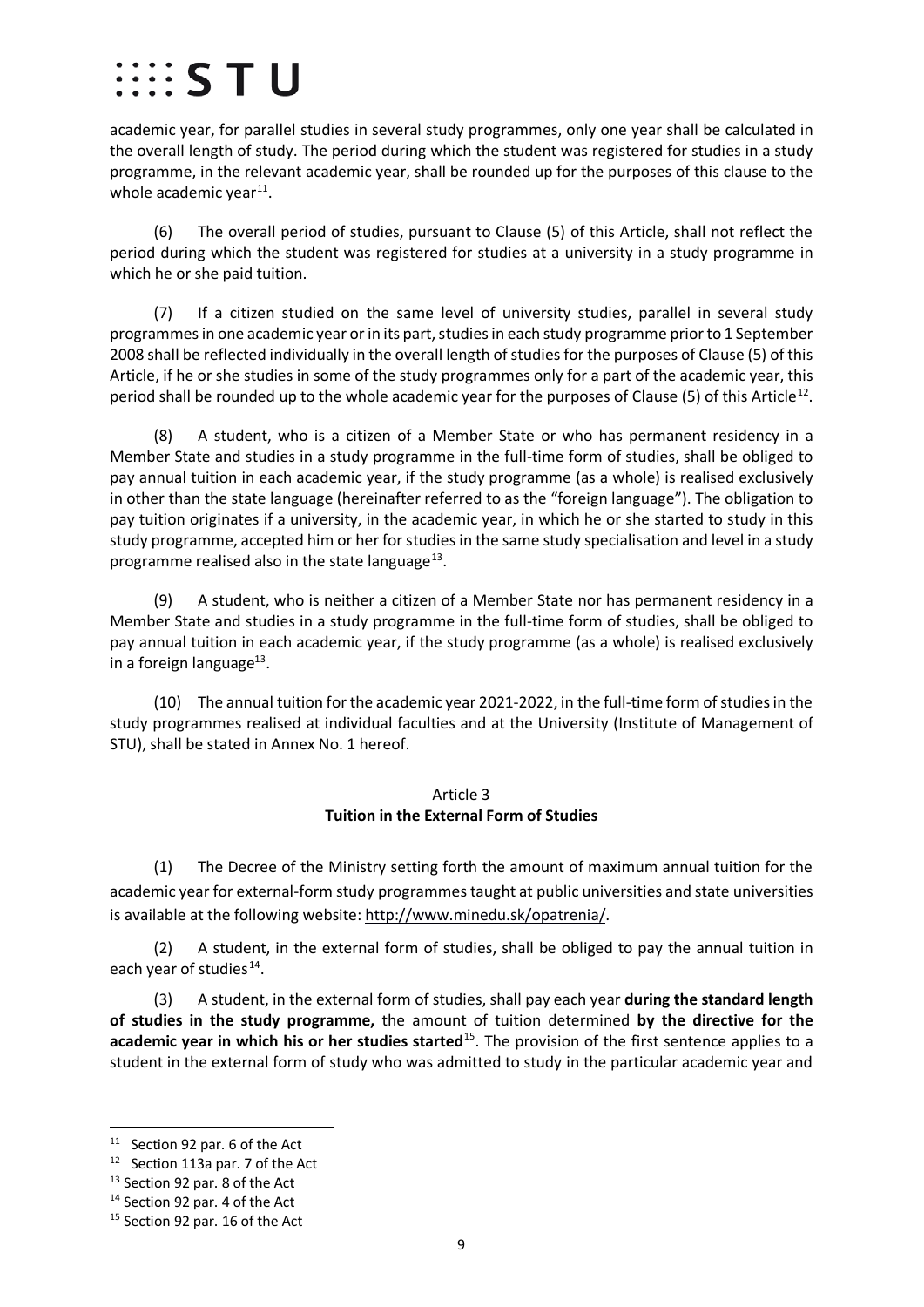## $\cdots$  STU

also to a student whose study of the study program started in the particular academic year due to a change in the study program. The faculty can reduce the published tuition in the course of studies.

(4) A student in the external form of studies, **after exceeding the standard length of studies,** shall be obliged to pay tuition in the amount determined for the given study programme for the relevant academic year<sup>15</sup>.

(5) The annual tuition in the external form of studies in the study programmes realised at individual faculties and at the University (Institute of Management of STU) shall be stated **in Annex No. 1** hereof.

#### Article 4 **Form of Payment and Due Date of Tuition**

<span id="page-9-0"></span>(1) The Act No. 71/1967 Coll. on Administrative Proceedings (Administrative Procedure Code), as amended, shall not apply to the proceedings and decision concerning the obligation to pay tuition.

(2) A student shall be obliged, pursuant to the valid Study Regulations of STU, to correctly state facts decisive for the determination of tuition, in form of a declaration that is to be submitted by the student at the time of the first registration for studies and at each subsequent registration for further parts of the study programme, namely to the relevant study department.

(3) After the registration, the faculty shall be obliged to issue to the student a written decision on the amount of annual tuition fee (hereinafter referred to as "the decision on the obligation to pay the tuition"). The decision about the obligation to pay tuition must contain a statement indicating the amount of tuition and the due date of the tuition, justification of the obligation to pay the tuition and instruction concerning the possibility to submit an application for a reduction, remission or postponement of the due date (hereinafter referred to as the "Application"). The decision about the obligation to pay tuition must be delivered to the student's own hands.

(4) The student shall be obliged to pay tuition no later than within **10 business days** from the day of the delivery of the decision concerning the obligation to pay tuition<sup>[16](#page-9-1)</sup>.

(5) If not established otherwise, in justified cases, the student can submit a written Application, pursuant to Clause (3) of this Article, to the Rector; filing the Application does not have a suspensory effect on the validity and enforceability of the Decision about the Obligation to Pay the Tuition. The student shall fill in the Application through the Academic Information System (hereinafter referred to as the "AIS"), print and personally sign and deliver it to the relevant student department or send it via regular post to the address of the relevant student department, namely no later than within a period **of 10 business days,** from the day of delivery of the decision concerning the obligation to pay tuition. In case of Applications sent via regular mail, the date of their submission, marked by the postal office on the envelope, shall be decisive. This means this date must not be later than the tenth business day after the delivery of the decision to pay tuition. The student department shall forward mass Applications of students to the Rector, together with opinions of the faculty Dean/Director of the Institute of Management of STU concerning individual Applications.

(6) Pursuant to Section 92 (18) of the Act, the Rector can reduce or remit tuition and fees associated with studies or postpone their due dates depending on the study results, social and health situation of the student or other circumstances being worthy of special consideration, pursuant to

<span id="page-9-1"></span><sup>16</sup> Article 23 Clause 13 of Statute of STU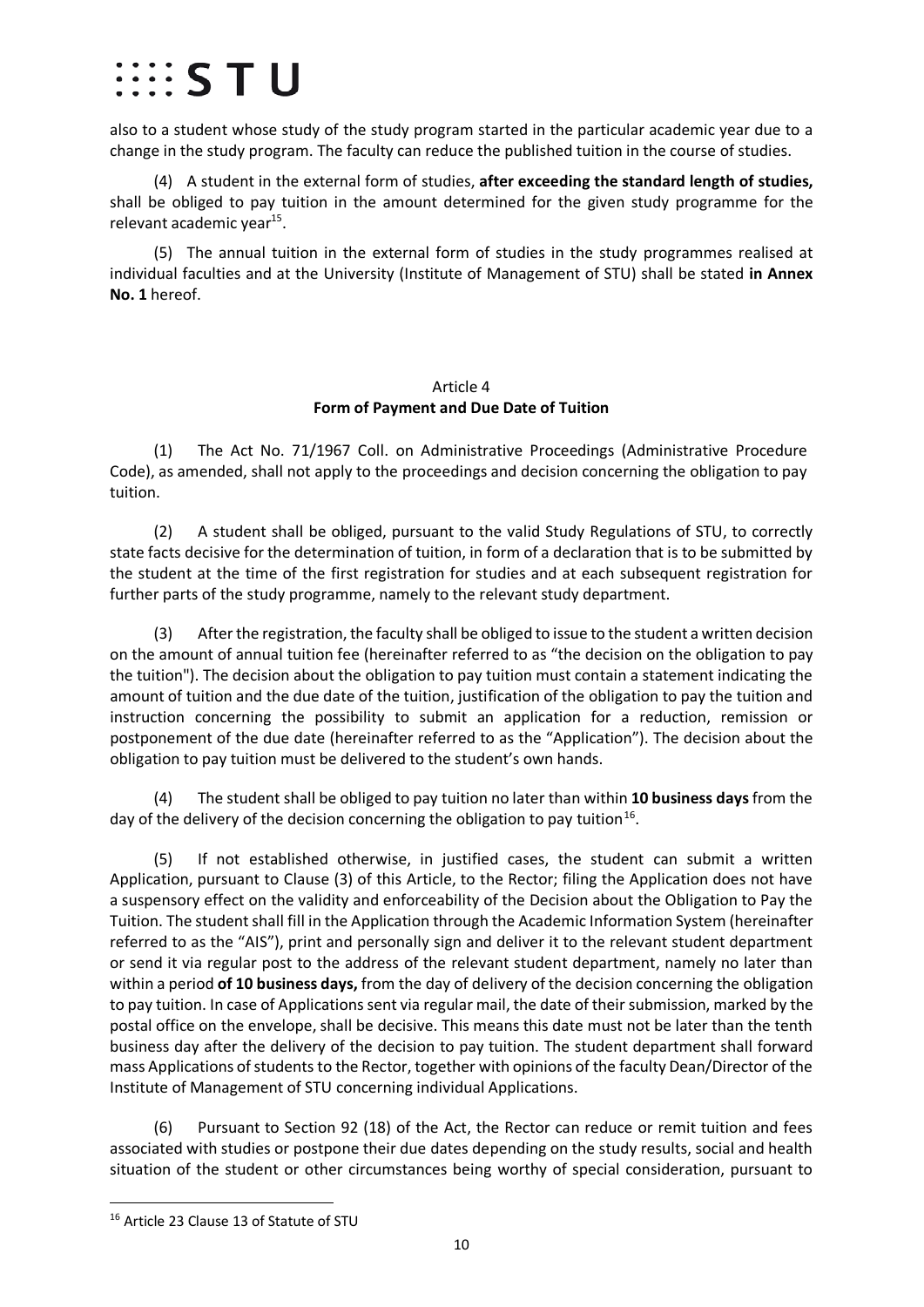## $\cdots$  s t u

principles stated in the Article 23 of the Statute of STU and in cases stated in Articles (5) and (8a) hereof.

(7) The decision concerning this item, according to Clause (6) of this Article, shall be issued by the Rector within a period of 30 days from the delivery of Applications to the Rector, through relevant student departments of STU. Article (8a) hereof is not affected by this provision.

(8) Applications submitted pursuant to Clause (3) of this Article, but delivered after the lapse of the deadline for its submission, pursuant to Clause (5) of this Article, shall not be considered.

(9) Actions of a student, who refused to provide information and facts decisive for the determination of the payment of tuition and fees associated with studies or who stated incorrect or incomplete information or failed to pay tuition and fees associated with studies in a proper and timely manner,shall be considered as a disciplinary offence in line with the valid Disciplinary Rules of STU for Students. STU shall claim unsettled debts in court<sup>[17](#page-10-1)</sup>.

### Article 5 **Reduction, Remission or Postponement of the Tuition's Due Date by Rector**

<span id="page-10-0"></span>(1) The Rector shall not approve a postponement of the tuition's due date.

(2) If it is not stated otherwise the Rectorshall not approve a reduction or remission of tuition in case of an obligation to pay tuition due to parallel studies [Article 2 Clause (3) hereof], studies in the full-time form in a foreign language [Article 2 Clauses (8) and (9) hereof] and external studies [Article 3 hereof].

(3) The Rector can **reduce** tuition **for exceeding the standard length of studies** [Article 2 Clause (5) hereof] in the following cases and in the following scope:

- a) Social and health situation of the student:
	- 1. If the student is a half-orphan, under the condition that he or she continues to be entitled to the payment of orphans benefits; in such a case, **tuition can be reduced by 50%;**
	- 2. If the student, in the academic year preceding the academic year in which the obligation to pay tuition originated, suffered an unexpected life event preventing him or her to pay tuition in the full amount (e.g., natural disaster); in such a case, **tuition can be reduced by 50%;**
	- 3. If, in the academic year preceding the academic year in which the obligation to pay tuition arose, the student took a maternity leave, which was the reason for exceeding the standard length of studies under the study programme; in such case, the **tuition** can be **reduced to 50%**,
		- 4. If the student suffered serious deterioration in health condition, which affect his study duties (work disability longer than 1 month) in the academic year preceding the academic year in which the obligation to pay tuition originated and that was the reason for exceeding the standard length of studies under the study programme in such a case, **tuition can be reduced by 50%.**
- b) Other circumstances:
	- 1. If only one subject remains to be completed by the student in the relevant academic year; in such a case **tuition can be reduced by 25%;**

<span id="page-10-1"></span><sup>&</sup>lt;sup>17</sup> Section 10 par. (1) and (2) of Act No. 176/2004 Coll. on Handling Assets of Public Service Institutions and on the Amendment of the Act of the National Council of the Slovak Republic No. 259/1993 Coll. on the Slovak Chamber of Forestry, as amended by Act No. 464/2002 Coll. as amended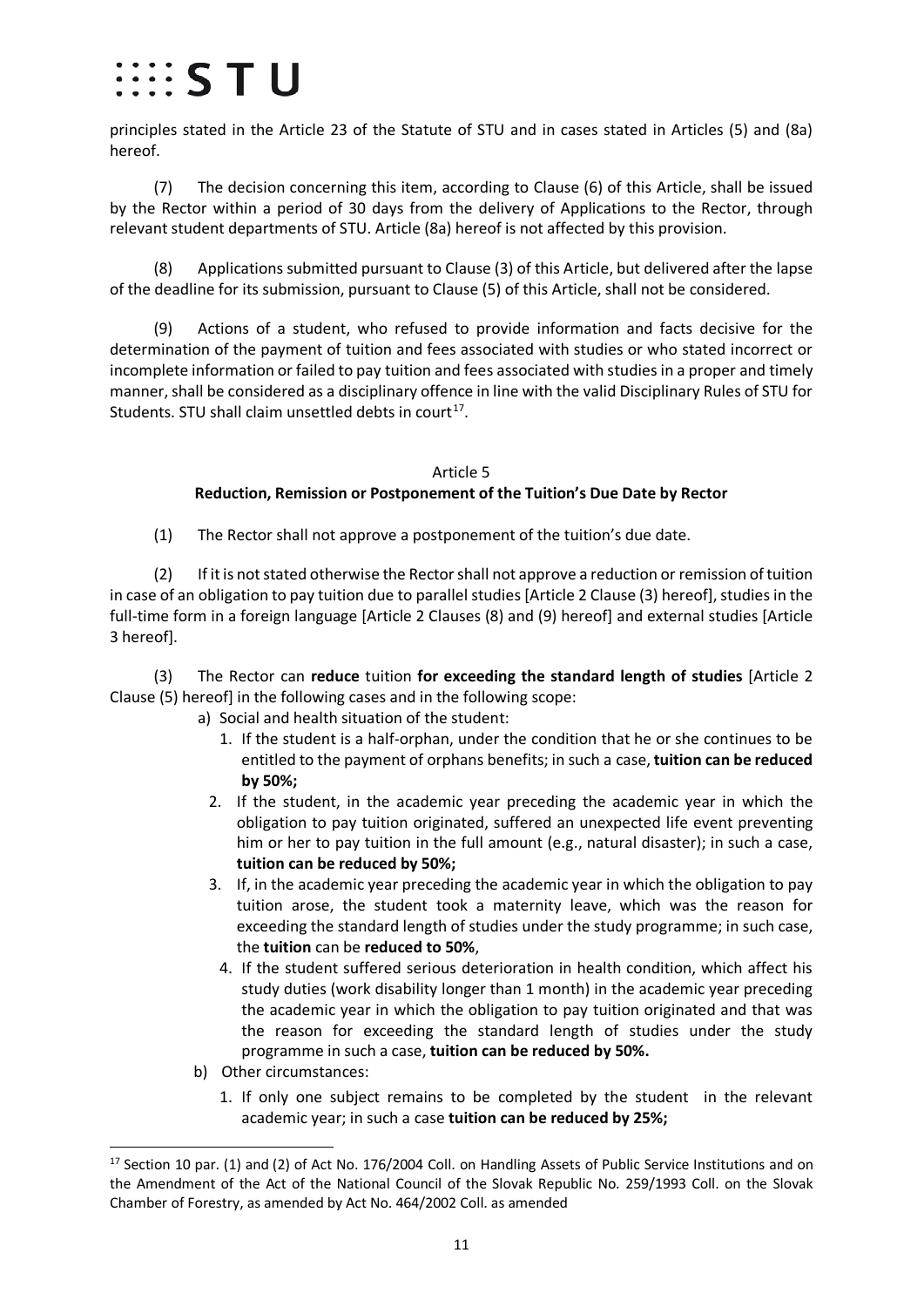

- 2. If two or three subjects remain to be completed by the student in the relevant academic year; in such a case **tuition can be reduced to 75%;**
- 3. If the student achieved weighted study average (hereinafter referred to as the "WSA") of no more than 1.5, and at the same time was an important sportsman or sportswoman (representing the Slovak Republic at world or European championships, Olympic games, world Universiade) in the academic year preceding the academic year in which the obligation to pay tuition originated; in such a case, **tuition can be reduced by 50%;**
- 4. If the student re-registers for studies in the relevant academic year, after their interruption, and if the obligation to pay tuition originates, **tuition can be reduced to the proportion of the annual tuition, depending on the number of calendar month remaining until the end of the relevant academic year, after his or her reregistration.**

(4) Reasons for reducing tuition, stated in Clause (3) hereof, cannot be mutually cumulated. The Rector shall always consider only the most serious reason stated in the Application of a student.

(5) The Rector can **remit** tuition **for exceeding the standard length of studies** [**Article 2** Clause (5) hereof] in the following cases:

- a) Social and health situation of the student:
	- 1. If the student is an orphan, provided he or she continues to be entitled to the payment of orphans benefits;
	- 2. In case of a student with specific needs, pursuant to Section 100 (2) of the Act, who exceeded the standard length of studies, due to his or her disability,
	- 3. In case of a student attending studies as a part of development cooperation under a special regulation $18$ .
- b) Other circumstances:
	- 1. If the student exceeded the standard length of studies, due to changes in the study programme as a result of terminated accreditation of the original study programme at the STU;
	- 2. If the student achieved WSA of no more than 1.2, and at the same time was an important sportsman or sportswoman (representing the Slovak Republic at world or European championships, the Olympic games, world Universiade) in the academic year preceding the academic year in which the obligation to pay tuition originated;
	- 3. If the student of the study programme of the third level has fulfilled all conditions for graduating from the studies, except from the defence of the dissertation paper which he or she has turned in during the standard length of studies of the study programme;
	- 4. If the student of the study programme of the third level, whose obligation to pay tuition originated for exceeding the standard length of studies, is also paid a scholarship, pursuant to Section 54 (18) of the Act, at the same time; in such a case, the tuition of this student can be remitted in proportion of the annual tuition, depending on the period of receiving of the scholarship, pursuant to Section 54 (18) of the Act;
	- 5. If the student, whose obligation to pay tuition originated, abandons studies within one month from the start of the relevant academic year.<sup>[19](#page-11-1)</sup>

<span id="page-11-1"></span><span id="page-11-0"></span><sup>&</sup>lt;sup>18</sup>Act No. 392/2015 Coll. on Development Cooperation, on the amendment by certain laws and amendments <sup>19</sup> Art. 19 sec. 1 of the Act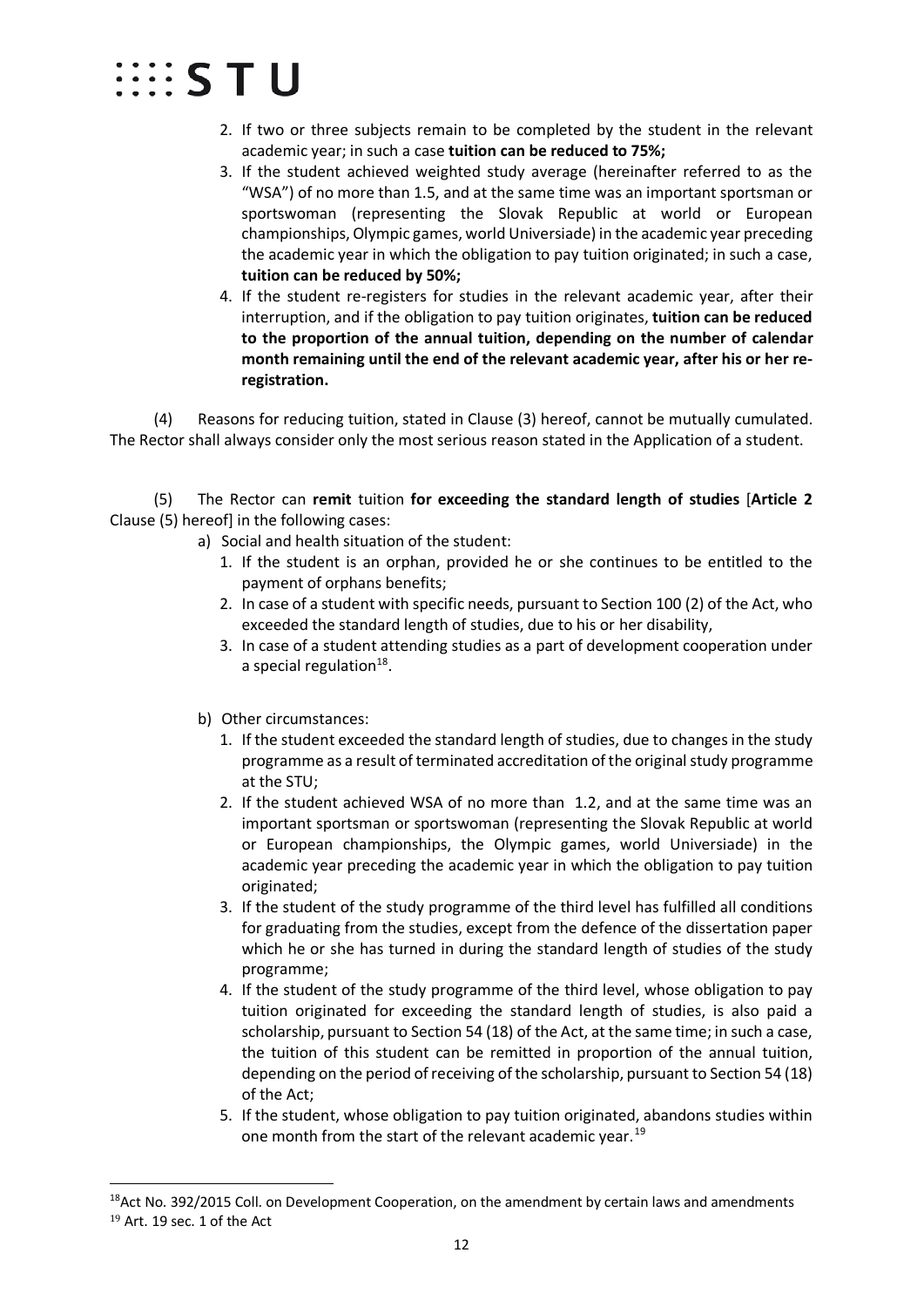# $\cdots$  s t u

(6) The Rector can remit tuition to the student who has the obligation to pay tuition forstudy in a foreign language pursuant to Article 2 Clauses (8) or (9) of this Directive and at the same time in the relevant academic year he was awarded a special scholarship to support foreign students pursuant to the valid Scholarship Regulations of STU.

(7) The Rector can remit or reduce tuition of a student, if it is result of an agreement between STU and other university or other organization; in this case it is possible to remit or reduce tuition to the amount specified in the relevant agreement.

(8) The Rector can remit or reduce tuition fees of students who have changed their study programme within STU and who were obliged to pay tuition fees for their original study programme in the academic year 2021-2022 (hereinafter referred to as the "original obligation to pay tuition fees"). Tuition fees in view of this Clause shall be remitted or reduced only for those students who have performed the original obligation to pay tuition fees (including a decision on a decrease in tuition fees pursuant to this Article) and for those students who have been released from their original obligation to pay tuition fees by the Rector using the procedure pursuant to this Article.

(9) The Rector can remit tuition fees of students who have the obligation to pay tuition for exceeding the standard length of study, if the students changed the study programme within STU and were not obliged to pay tuition fees for the original study programme in the academic year 2021-2022 pursuant to the Article 2 (5) of this Directive due to participation in an academic mobility under an exchange program and its terms or the students were awarded by a social scholarship in the last year of their studies of the original study programme during standard length of studies.

(10) The Rector can remit or reduce tuition based on other factors of special consideration.

(11) A student can state in the Application only one reason (i.e., Application for Reduction, Remission of Tuition or Application for Postponement of the Tuition's Due Date). The Rector shall decide only on the reason stated in the Application. This shall not affect the provision of Clause (4) of this Article.

- (12) The Application for Reduction or Remission of Tuition needs to be accompanied by documents credibly proving the student's reason for its submission, namely:
	- a) Confirmation of representation at world or European championships or Olympic games or the world Universiade;
	- b) A document proving that the student has specific needs pursuant to Section 100 (3) of the Act, together with the opinion of the relevant coordinator for students with specific needs;
	- c) Medical confirmation from a specialised doctor proving serious and long-term medical issues;
	- d) A copy of the birth registration certificate of a child in case of maternity leave;
	- e) A document confirming the lasting title to the payment of orphans' benefits;
	- f) A relevant document that the situation (unpredictable life event) occurred, within the meaning of Clause (3) a) Sub-clause 2 of this Article;
	- g) Or any other relevant documents associated with the reason stated in the Application;

## <span id="page-12-0"></span>Article 6 **Fees for Material Arrangement of the Admission Procedure**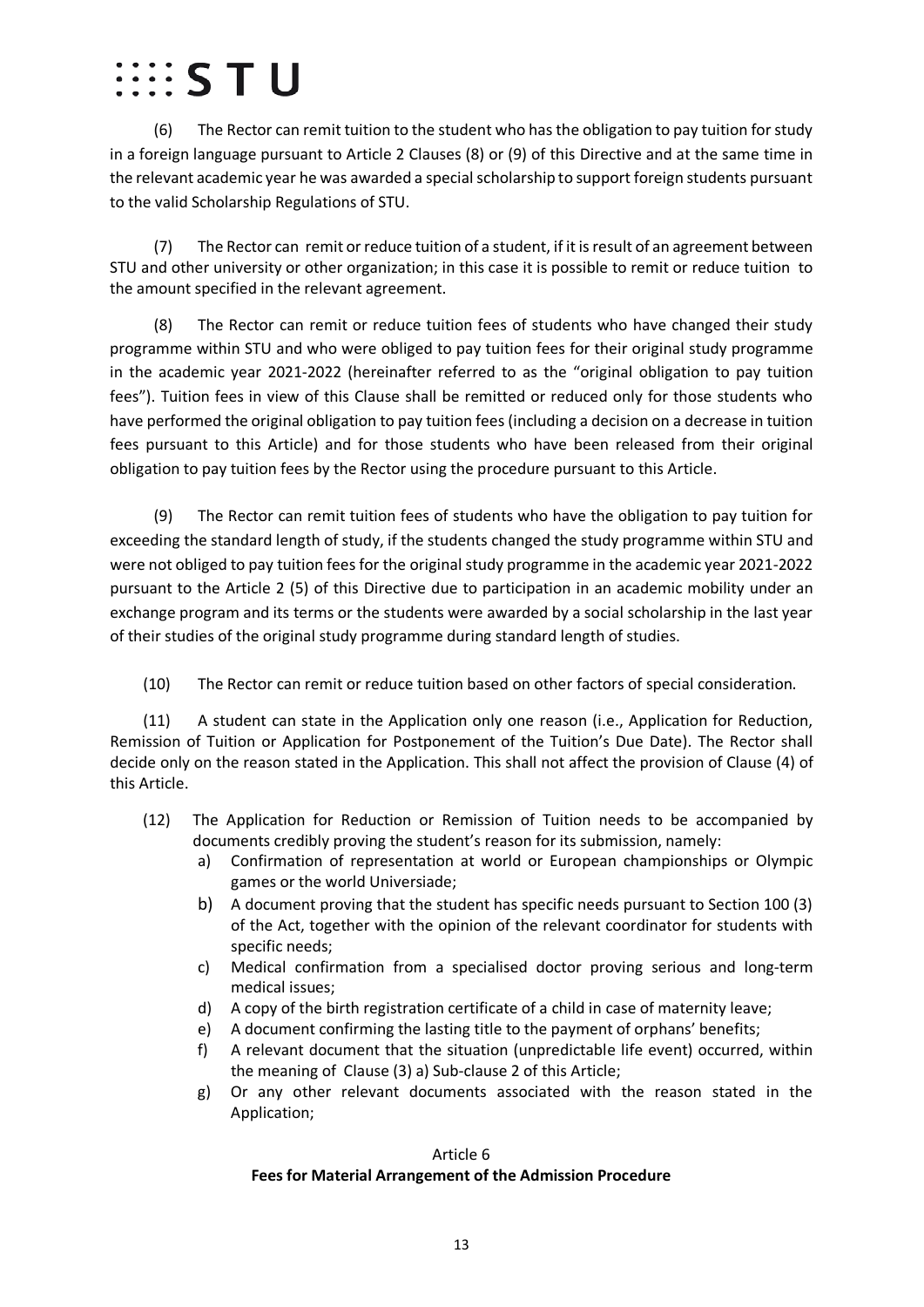# $\cdots$   $\varsigma$  T II

(1) The faculty shall ask the applicants for studies to pay a fee for material arrangement of the admission procedure, which is another condition of being accepted for studies, pursuant to Section 57 (1) of the Act.

(2) The fee has been derived from the actual costs of faculty associated with actions connected to the admission procedure. Its amount must not exceed 25% of the basis, pursuant to Article 1 Clause (3) hereof<sup>[20](#page-13-1)</sup>. For the academic year 2021-2022, the fee for material arrangement of the admission procedure must not exceed **EUR 148.75.**

(3) The fee for material arrangement of the admission procedure shall be paid in advance, and its payment shall be proven by attaching the document, confirming the payment, to the application for studies, the only exception being if the fee for material arrangement of the admission has been paid electronically via AIS.

<span id="page-13-0"></span>(4) The amount of fees for material arrangement of the admission procedure at individual faculties and at the University (Institute of Management of STU) for students admitted to studies in the academic year 2021-2022 is stated **in Annex No. 2** hereof.

### Article 7 **Fees Connected to Studies**

(1) The University or the faculty can request, pursuant to Section 92 (15) of the Act, fees for issuing documents about studies and their copies<sup>[21](#page-13-2)</sup> and for issuing copies of documents about graduation from studies<sup>[22](#page-13-3)</sup> furthermore, administrative fees for recognition of documents, which are considered an income of the state budget, and for acknowledging the equivalence of documents about studies under a special Regulation <sup>[23](#page-13-4)</sup>. The amount of the fee shall been derived from the actual costs of the University or faculty connected with these activities.

(2) **Fees for issuing documents about studies**

| a)  | <b>STU Student Card</b><br>1. A new STU Student Card                                  | € 11                   |
|-----|---------------------------------------------------------------------------------------|------------------------|
|     | 2. Prolongation of the STU Student Card                                               | €4                     |
|     | 3. New hybrid STU Student Card                                                        | € 25                   |
| b)  | <b>ISIC Card of STU student</b><br>1. A new ISIC Card of STU student                  | $\epsilon$ 21          |
|     | 2. Prolongation of the ISIC Card (with the ISIC license)                              | $\epsilon$ 11          |
|     | 3. Prolongation of the ISIC Card (without the ISIC license)                           | €4                     |
|     | 4. New hybrid ISIC card of STU student                                                | € 35                   |
| c). | <b>Statement of Studies (Index)</b><br>for all STU students, if issued by the faculty | $\epsilon$ 4 per piece |

<span id="page-13-1"></span><sup>20</sup> Section 92 par. 12 of the Act

<span id="page-13-2"></span><sup>&</sup>lt;sup>21</sup> Section 67 of the Act

<span id="page-13-3"></span><sup>&</sup>lt;sup>22</sup> Section 68 of the Act

<span id="page-13-4"></span><sup>&</sup>lt;sup>23</sup> Section 33 through 35 of the Act No. 422/2015 Coll. Recognition of Diplomas and Professional Qualifications and on Amendments and Supplements to certain Acts as amended in connection with Act No. 145/1995 Coll. on Administrative Fees, as amended by further amendments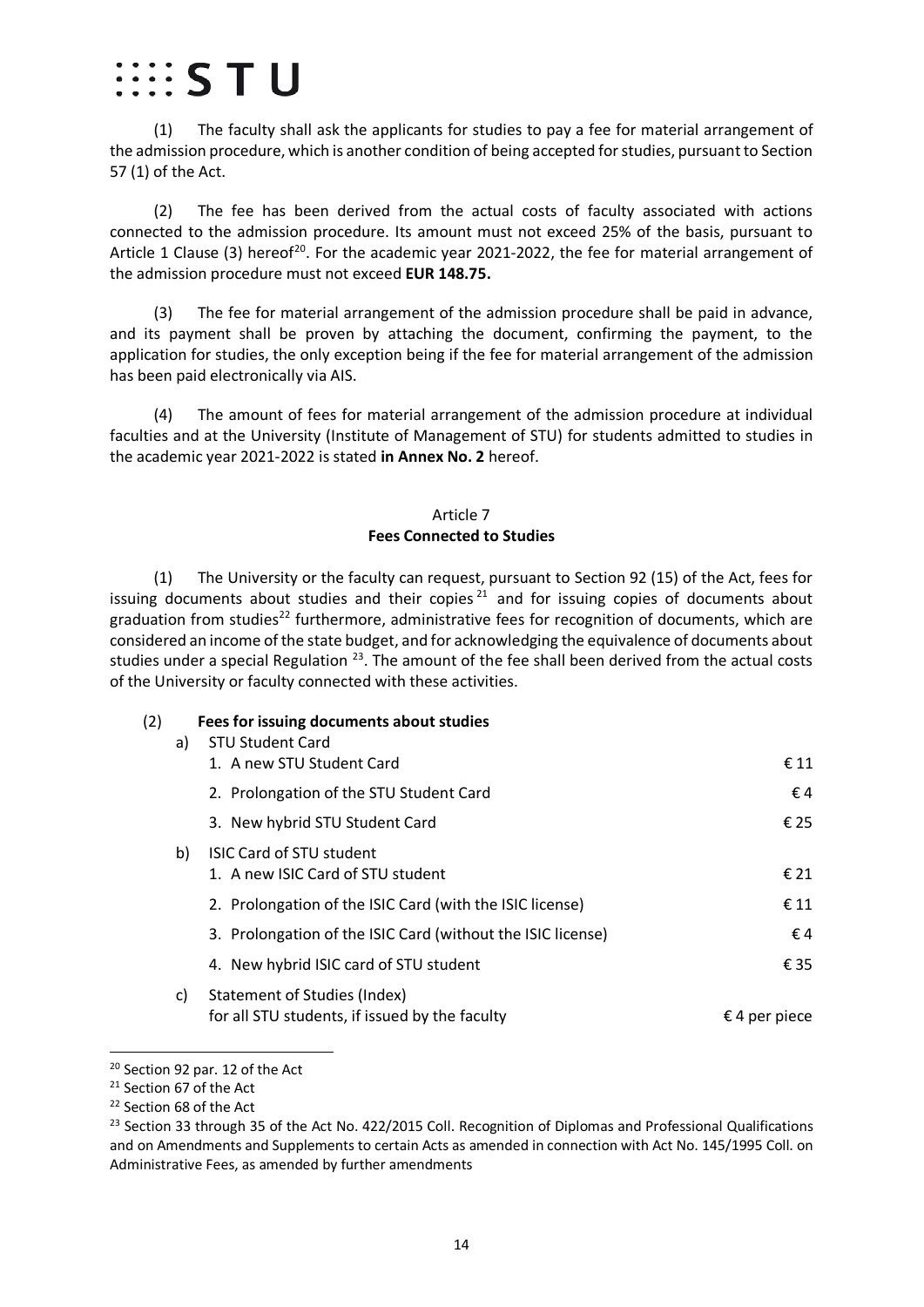| d) | Extract of the results of studies                                     |                                                                                                                                                                                                                                                                                                                                                                                                                                                                                                                                                                                                                                                                                                                                                                                                                                                                                                                                                                                                                                                                                                                                                                                                                                                                                                                                                                                            |
|----|-----------------------------------------------------------------------|--------------------------------------------------------------------------------------------------------------------------------------------------------------------------------------------------------------------------------------------------------------------------------------------------------------------------------------------------------------------------------------------------------------------------------------------------------------------------------------------------------------------------------------------------------------------------------------------------------------------------------------------------------------------------------------------------------------------------------------------------------------------------------------------------------------------------------------------------------------------------------------------------------------------------------------------------------------------------------------------------------------------------------------------------------------------------------------------------------------------------------------------------------------------------------------------------------------------------------------------------------------------------------------------------------------------------------------------------------------------------------------------|
|    |                                                                       | $£5$ per extract                                                                                                                                                                                                                                                                                                                                                                                                                                                                                                                                                                                                                                                                                                                                                                                                                                                                                                                                                                                                                                                                                                                                                                                                                                                                                                                                                                           |
|    |                                                                       |                                                                                                                                                                                                                                                                                                                                                                                                                                                                                                                                                                                                                                                                                                                                                                                                                                                                                                                                                                                                                                                                                                                                                                                                                                                                                                                                                                                            |
|    |                                                                       |                                                                                                                                                                                                                                                                                                                                                                                                                                                                                                                                                                                                                                                                                                                                                                                                                                                                                                                                                                                                                                                                                                                                                                                                                                                                                                                                                                                            |
|    | Language                                                              | free of charge                                                                                                                                                                                                                                                                                                                                                                                                                                                                                                                                                                                                                                                                                                                                                                                                                                                                                                                                                                                                                                                                                                                                                                                                                                                                                                                                                                             |
|    | 3. Issued to student after the end of studies pursuant to Section 65  |                                                                                                                                                                                                                                                                                                                                                                                                                                                                                                                                                                                                                                                                                                                                                                                                                                                                                                                                                                                                                                                                                                                                                                                                                                                                                                                                                                                            |
|    | of the Act based on their own request in English language             |                                                                                                                                                                                                                                                                                                                                                                                                                                                                                                                                                                                                                                                                                                                                                                                                                                                                                                                                                                                                                                                                                                                                                                                                                                                                                                                                                                                            |
|    | made of AIS                                                           | free of charge                                                                                                                                                                                                                                                                                                                                                                                                                                                                                                                                                                                                                                                                                                                                                                                                                                                                                                                                                                                                                                                                                                                                                                                                                                                                                                                                                                             |
|    |                                                                       |                                                                                                                                                                                                                                                                                                                                                                                                                                                                                                                                                                                                                                                                                                                                                                                                                                                                                                                                                                                                                                                                                                                                                                                                                                                                                                                                                                                            |
|    | Slovak or English language made of AIS                                | $£5$ per extract                                                                                                                                                                                                                                                                                                                                                                                                                                                                                                                                                                                                                                                                                                                                                                                                                                                                                                                                                                                                                                                                                                                                                                                                                                                                                                                                                                           |
|    | 5. Issued to the person who graduated from studies based on           |                                                                                                                                                                                                                                                                                                                                                                                                                                                                                                                                                                                                                                                                                                                                                                                                                                                                                                                                                                                                                                                                                                                                                                                                                                                                                                                                                                                            |
|    | their application made out of AIS                                     | € 5 per page                                                                                                                                                                                                                                                                                                                                                                                                                                                                                                                                                                                                                                                                                                                                                                                                                                                                                                                                                                                                                                                                                                                                                                                                                                                                                                                                                                               |
|    |                                                                       |                                                                                                                                                                                                                                                                                                                                                                                                                                                                                                                                                                                                                                                                                                                                                                                                                                                                                                                                                                                                                                                                                                                                                                                                                                                                                                                                                                                            |
|    |                                                                       | free of charge                                                                                                                                                                                                                                                                                                                                                                                                                                                                                                                                                                                                                                                                                                                                                                                                                                                                                                                                                                                                                                                                                                                                                                                                                                                                                                                                                                             |
|    |                                                                       |                                                                                                                                                                                                                                                                                                                                                                                                                                                                                                                                                                                                                                                                                                                                                                                                                                                                                                                                                                                                                                                                                                                                                                                                                                                                                                                                                                                            |
|    |                                                                       |                                                                                                                                                                                                                                                                                                                                                                                                                                                                                                                                                                                                                                                                                                                                                                                                                                                                                                                                                                                                                                                                                                                                                                                                                                                                                                                                                                                            |
|    |                                                                       | $\epsilon$ 5 per extract                                                                                                                                                                                                                                                                                                                                                                                                                                                                                                                                                                                                                                                                                                                                                                                                                                                                                                                                                                                                                                                                                                                                                                                                                                                                                                                                                                   |
|    |                                                                       |                                                                                                                                                                                                                                                                                                                                                                                                                                                                                                                                                                                                                                                                                                                                                                                                                                                                                                                                                                                                                                                                                                                                                                                                                                                                                                                                                                                            |
|    |                                                                       |                                                                                                                                                                                                                                                                                                                                                                                                                                                                                                                                                                                                                                                                                                                                                                                                                                                                                                                                                                                                                                                                                                                                                                                                                                                                                                                                                                                            |
|    |                                                                       | € 5 per page                                                                                                                                                                                                                                                                                                                                                                                                                                                                                                                                                                                                                                                                                                                                                                                                                                                                                                                                                                                                                                                                                                                                                                                                                                                                                                                                                                               |
|    |                                                                       |                                                                                                                                                                                                                                                                                                                                                                                                                                                                                                                                                                                                                                                                                                                                                                                                                                                                                                                                                                                                                                                                                                                                                                                                                                                                                                                                                                                            |
| a) | University Diploma bilingual (Slovak-English)                         | free of charge                                                                                                                                                                                                                                                                                                                                                                                                                                                                                                                                                                                                                                                                                                                                                                                                                                                                                                                                                                                                                                                                                                                                                                                                                                                                                                                                                                             |
| b) | Certificate of State Exam bilingual (Slovak-English)                  | free of charge                                                                                                                                                                                                                                                                                                                                                                                                                                                                                                                                                                                                                                                                                                                                                                                                                                                                                                                                                                                                                                                                                                                                                                                                                                                                                                                                                                             |
| c) | University Diploma Supplement bilingual (Slovak-English)              | free of charge                                                                                                                                                                                                                                                                                                                                                                                                                                                                                                                                                                                                                                                                                                                                                                                                                                                                                                                                                                                                                                                                                                                                                                                                                                                                                                                                                                             |
| d) | Payment of costs related to the reissuing of graduates documents      |                                                                                                                                                                                                                                                                                                                                                                                                                                                                                                                                                                                                                                                                                                                                                                                                                                                                                                                                                                                                                                                                                                                                                                                                                                                                                                                                                                                            |
|    | under letter a) to c) of this clause caused by the student's failure  |                                                                                                                                                                                                                                                                                                                                                                                                                                                                                                                                                                                                                                                                                                                                                                                                                                                                                                                                                                                                                                                                                                                                                                                                                                                                                                                                                                                            |
|    |                                                                       | € 10 per document                                                                                                                                                                                                                                                                                                                                                                                                                                                                                                                                                                                                                                                                                                                                                                                                                                                                                                                                                                                                                                                                                                                                                                                                                                                                                                                                                                          |
|    |                                                                       |                                                                                                                                                                                                                                                                                                                                                                                                                                                                                                                                                                                                                                                                                                                                                                                                                                                                                                                                                                                                                                                                                                                                                                                                                                                                                                                                                                                            |
| a) | <b>STU Student Card</b>                                               | $\epsilon$ 11                                                                                                                                                                                                                                                                                                                                                                                                                                                                                                                                                                                                                                                                                                                                                                                                                                                                                                                                                                                                                                                                                                                                                                                                                                                                                                                                                                              |
| b) | ISIC Card of STU student during validity of the license               | € 11                                                                                                                                                                                                                                                                                                                                                                                                                                                                                                                                                                                                                                                                                                                                                                                                                                                                                                                                                                                                                                                                                                                                                                                                                                                                                                                                                                                       |
| c) | ISIC Card of STU student with a new license                           | € 21                                                                                                                                                                                                                                                                                                                                                                                                                                                                                                                                                                                                                                                                                                                                                                                                                                                                                                                                                                                                                                                                                                                                                                                                                                                                                                                                                                                       |
| d) | Hybrid STU Student Card                                               | € 25                                                                                                                                                                                                                                                                                                                                                                                                                                                                                                                                                                                                                                                                                                                                                                                                                                                                                                                                                                                                                                                                                                                                                                                                                                                                                                                                                                                       |
| e) | Hybrid ISIC Card of STU student during validity of the license        | € 25                                                                                                                                                                                                                                                                                                                                                                                                                                                                                                                                                                                                                                                                                                                                                                                                                                                                                                                                                                                                                                                                                                                                                                                                                                                                                                                                                                                       |
| f) | Hybrid ISIC Card of STU student with a new license                    | € 35                                                                                                                                                                                                                                                                                                                                                                                                                                                                                                                                                                                                                                                                                                                                                                                                                                                                                                                                                                                                                                                                                                                                                                                                                                                                                                                                                                                       |
| g) | Statement of Studies (Index), if issued by the faculty                | $\epsilon$ 4 per two-sided page                                                                                                                                                                                                                                                                                                                                                                                                                                                                                                                                                                                                                                                                                                                                                                                                                                                                                                                                                                                                                                                                                                                                                                                                                                                                                                                                                            |
| h) | in the English language, or bilingual (Slovak-English)                | € 30                                                                                                                                                                                                                                                                                                                                                                                                                                                                                                                                                                                                                                                                                                                                                                                                                                                                                                                                                                                                                                                                                                                                                                                                                                                                                                                                                                                       |
| i) |                                                                       |                                                                                                                                                                                                                                                                                                                                                                                                                                                                                                                                                                                                                                                                                                                                                                                                                                                                                                                                                                                                                                                                                                                                                                                                                                                                                                                                                                                            |
|    |                                                                       | € 30                                                                                                                                                                                                                                                                                                                                                                                                                                                                                                                                                                                                                                                                                                                                                                                                                                                                                                                                                                                                                                                                                                                                                                                                                                                                                                                                                                                       |
| j) | (Slovak-English)                                                      | € 30                                                                                                                                                                                                                                                                                                                                                                                                                                                                                                                                                                                                                                                                                                                                                                                                                                                                                                                                                                                                                                                                                                                                                                                                                                                                                                                                                                                       |
| k) | Decision of educational document recognition or recognition rejection | € 30                                                                                                                                                                                                                                                                                                                                                                                                                                                                                                                                                                                                                                                                                                                                                                                                                                                                                                                                                                                                                                                                                                                                                                                                                                                                                                                                                                                       |
|    |                                                                       | 1. Issued to student during studies based on an application in the Slovak or English<br>language made of AIS<br>2. Issued to student during studies based on their own request for the purposes of<br>academic mobility pursuant to Section 58a of the Act made of AIS, in Slovak<br>4. Issued to graduate after the end of studies based on their application in the<br>6. Issued to the person who graduated from studies, pursuant to Section 66<br>par. 1 of the Act at the end of studies made of AIS<br>7. Issued to the person who graduated from studies, pursuant to Section 66<br>par. 1 of the Act, after the end of studies based on their application in<br>the Slovak or English language made of AIS<br>8. Issued to the person who graduated from studies, pursuant to Section 66<br>par.1 of the Act, after the end of studies based on their application<br>in the Slovak or English language made out of AIS<br>Fees for issuing documents about graduation<br>to control personal data<br><b>Fees for issuing duplicates</b><br>University diploma, extract from diploma registry in the Slovak language,<br>Certificate of State Examination, extract from the Certificate of State Examination<br>in the Slovak language, in the English language, or bilingual (Slovak-English)<br>Diploma Supplement in the Slovak language, in the English language, or bilingual |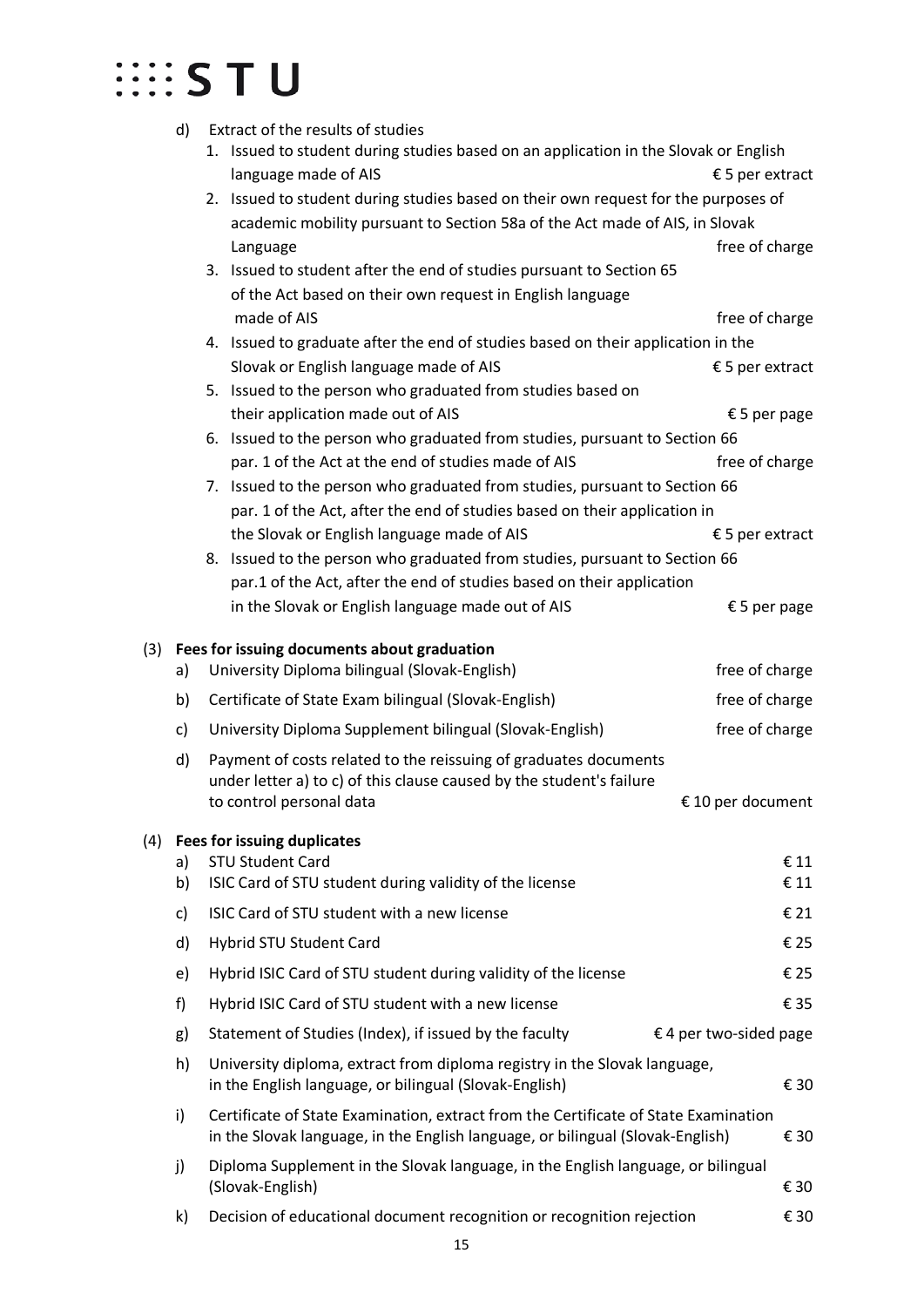## $\cdots$  STU

### (5) **Fees for recognition of diplomas**

- a) An administrative fee for recognition of documents for purposes other than performance of a regulated profession, if the Slovak Republic **is a party to an international treaty** on mutual acknowledgement of equivalence of academic certificates with the state where the certificate was acquired<sup>22</sup>  $\epsilon$  5
- b) An administrative fee for recognition of academic certificates for purposes other than performance of a regulated profession, if the Slovak Republic **is not a party to an international treaty** on mutual acknowledgement of equivalence of academic certificates with the state where the certificate was acquired<sup>22</sup>  $\epsilon$  30
- c) If the application is filed using electronic means or via the Integrated Service Point, the rate of the administrative fee for recognition of an academic certificate pursuant to (a) or (b) above is 50 % of the amount of the fee. If annexes are attached to the application, a reduced rate of the fee is applied in accordance with the first sentence, only if the attachments are in electronic form.<sup>[24](#page-15-2)</sup>
- d) Payment of costs connected with proceedings for recognition of diplomas<sup>25</sup>  $\epsilon$  40.

(6) Costs related with sending of certificates and other documents stated in this Article via the postal service, if they are not included in amount of costs, shall be charged according to the current pricelist for postal services.

## Article 8 **Transitory Provision**

<span id="page-15-0"></span>(1) A student admitted to a free-of-charge study programme in the external form of studies, pursuant to regulations effective until 30 April 2011, shall complete these studies free of charge; this shall not apply if his or her obligation to pay tuition originates during studies, due to parallel studies or due to exceeding the standard length of studies<sup>26</sup>.

#### Article 8a

## <span id="page-15-1"></span>**Special Provisions Associated with Alignment of Study Programs with Standards**

(1) The fee for material arrangement of the admission procedure in terms of Article 6 hereof is remitted to an applicant who repeatedly applies for a study program at STU in academic year 2021- 2022 due to the alignment of study programs with Standards for the Higher Education Internal Quality Assurance System<sup>27</sup> and study program standards<sup>28</sup> (hereinafter only referred to as "the standards").

(2) The fee for material arrangement of the admission procedure in terms of section (1) of this Article shall only be remitted to an applicant who is a student registered for a study program at STU or a person with suspended study program at STU who may not duly finish the study program in the relevant study field due to the fact that STU shall not continue such study program or the study program shall not be aligned with the standards and shall be cancelled (hereinafter only referred to as

<span id="page-15-2"></span><sup>&</sup>lt;sup>24</sup> Sec. 6 of the Act No. 145/1995 Coll. on Administrative fees, as amended

<span id="page-15-3"></span><sup>&</sup>lt;sup>25</sup> Section 33 through 35 of the Act No. 422/2015 Coll. Recognition of Diplomas and Professional Qualifications and on Amendments and Supplements to certain Acts as amended

<span id="page-15-4"></span><sup>&</sup>lt;sup>26</sup> Section 113 aca of the Act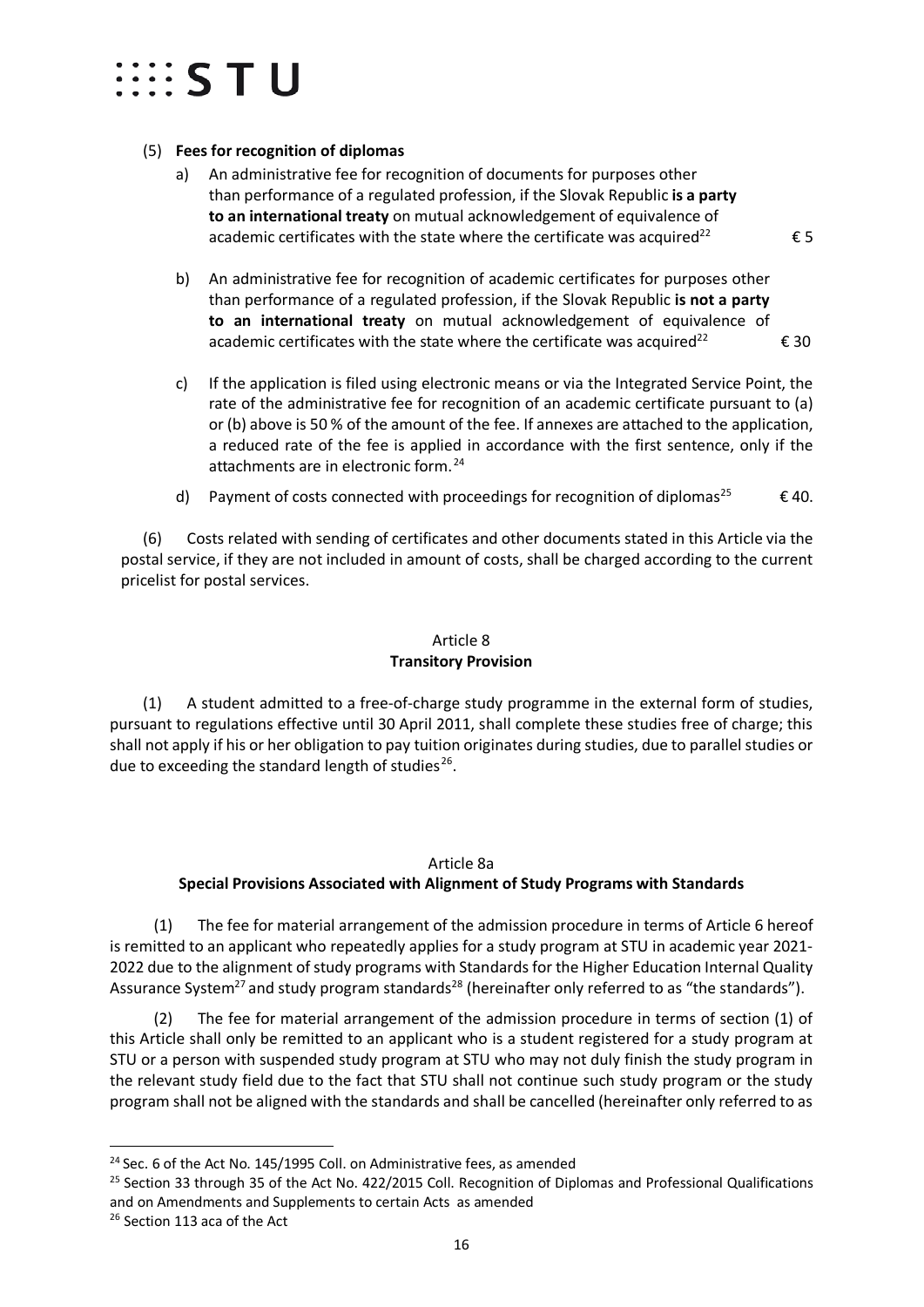# $\cdots$  s t u

"the ending study program") and the person may not change the study program within the same study field at  $STU^{29}$ .

(3) Upon receipt of the applicant's application for a study program in terms of section (1) hereof, the Study Department of the relevant faculty/Institute of Management at STU shall submit to the Rector via the Department of Education and Students Care at the STU Rector's Office a list of applicants to whom the fee for material arrangement of the admission procedure is to be remitted in terms of this Article within 30 days from the deadline for filing the application to study.

(4) The list of applicants in terms of Section (3) hereof must be signed by the relevant Dean/Director of the STU Institute of Management and must contain the following applicant data:

- a) name, surname, titles,
- b) ID AIS,
- c) the ending study program and study field,
- d) the fee for material arrangement of the admission procedure,
- e) the study program and study field for which the student applied in the academic year 2021-2022.

(5) Based on the received list of applicants in terms of Sections (3) and (4) hereof, the Department of Education and Students Care at the STU Rector's Office shall confirm to the Study Department of the relevant faculty/STU Institute of Management whether the applicant on the list fulfils the conditions for remitting the fee for material arrangement of the admission procedure as mentioned in Sections (1) and (2) hereof.

(6) The decision to remit the fee for material arrangement of the admission procedure in terms of this Article shall not be issued to the applicant or delivered in written form. The applicant has been deemed to have paid the fee for material arrangement of the admission procedure. Upon confirmation of fulfilment of the conditions for remitting the fee for material arrangement of the admission procedure by the relevant applicant by the Department of Education and Students Care at the STU Rector's Office in terms of Section (5) hereof, the Study department of the relevant faculty/STU Institute of Management shall indicate this in AIS within the deadline as specified in Section (3) hereof. The day on which the payment of the fee for material arrangement of the admission procedure is indicated in AIS in terms of this Section is regarded as the day of issuance of the Rector's decision to remit the fee for material arrangement of the admission procedure, without the obligation to issue and deliver such decision to the relevant applicant in written form.

(7) Tuition for a changed study program is remitted to a student registered for the ending study program in terms of Section (2) hereof in case such study program changed within the STU<sup>29</sup> and, as a result, the student was obliged to pay tuition with relation to the study program in the academic year 2021-2022. Tuition in terms of this Article is only remitted to a student who fulfilled the obligation to pay tuition with relation to the ending study program (including the decision to reduce the tuition in terms of Article 5 hereof) and also to a student to whom the obligation to pay tuition with relation to the ending study program was remitted by the Rector by means of the procedure specified in Article 5 hereof.

(8) Procedures to remit tuition in terms of this Article shall not be subject to the provisions of Articles 4 and 5 hereof.

(9) Following registration of a student for a changed study program, the Study Department of the relevant Faculty/STU Institute of Management shall create a decision on the student's obligation to pay tuition in terms of Section (7) hereof in AIS and then submit to the Rector via the Department of Education and Students Care at the STU Rector's Office a list of students to whom tuition may be remitted in terms of this Article. The decision in terms of this Section is not issued or delivered in written form.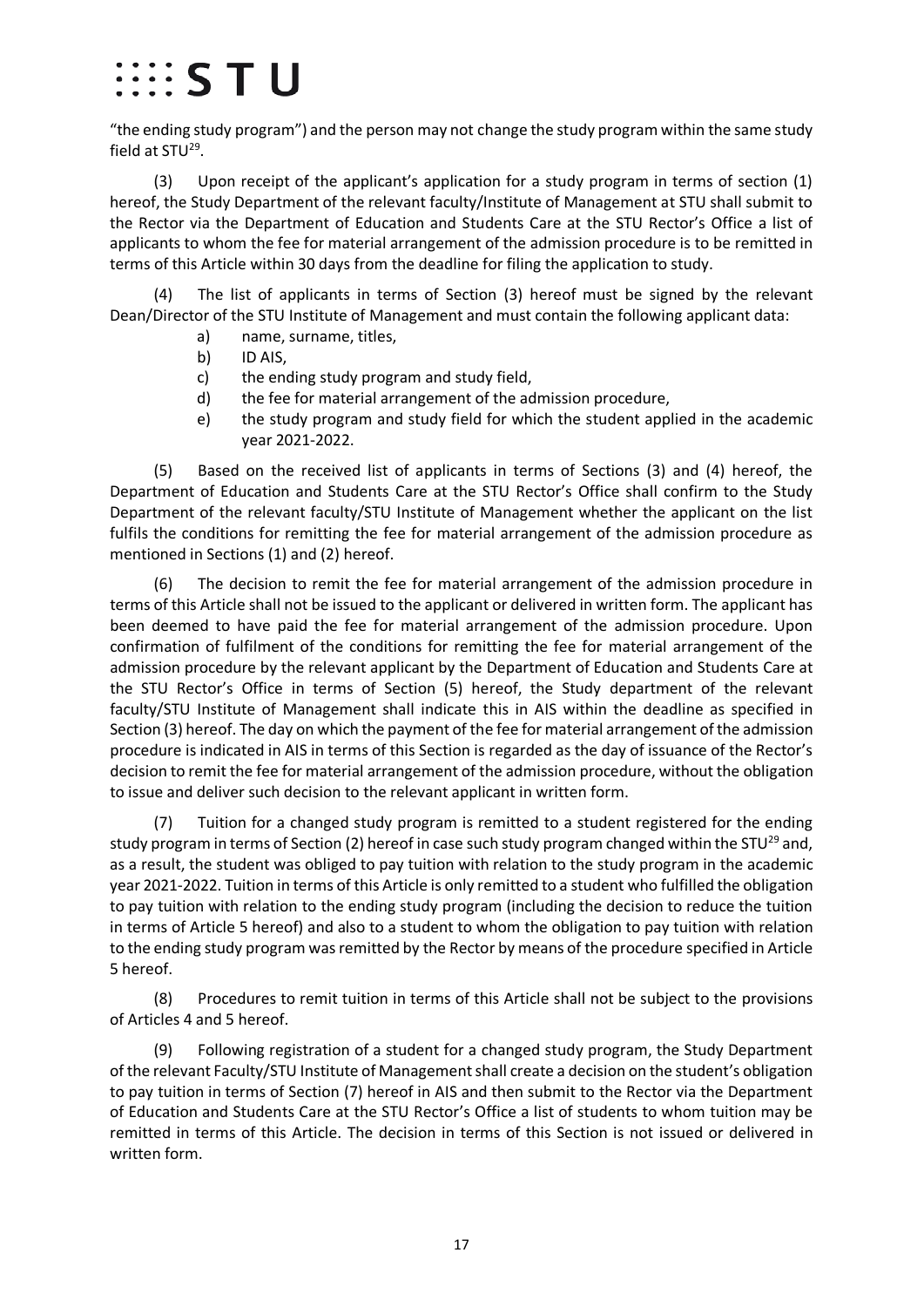# $\cdots$  s t u

(10) The list of students in terms of Section (9) hereof must be signed by the relevant Dean of the faculty/Director of the STU Institute of Management and must contain the following student details:

- a) name, surname, titles,
- b) ID AIS,
- c) the ending study program and study field before change,
- d) the tuition fee applicable to the ending study program,
- e) the modified study program and study field.

(11) Based on the list of students in terms of Sections (9) and (10) hereof, the Department of Education and Students Care at the STU Rector's Office shall create in AIS decisions to remit tuition to students in terms of Section (7) hereof within 30 days of the day of delivery of the list.

(12) The day of delivery of the decision to remit the tuition in terms of Section (11) hereof is regarded as the day of issuance of the decision to remit the tuition, without the obligation to issue and deliver the decision to the relevant student in written form."

Footnotes to references 27 and 29 have the following wording:

- $1427$  Standards for the Higher Education Internal Quality Assurance System, Slovak Accreditation Agency for Higher Education.
- <sup>28</sup> Standards for Study Programs, Slovak Accreditation Agency for Higher Education.

<span id="page-17-0"></span><sup>29</sup> Section 70(1)(I) of the Act in conjunction with Article 20 of Internal Regulation No. 4/2013 Study Regulations of the Slovak University of Technology in Bratislava, as amended.

#### Article 9 **Final Provisions**

(1) This Directive shall be issued pursuant to the Article 23 Clause 14 of the Statute of STU as an internal organisational and managing standard of the STU issued by the Rector.

(2) Any amendments and supplements hereto can be made only based on numbered amendments hereto, issued by the Rector; in case of tuition fees for study programmes provided by the faculty at the proposal of the relevant Dean and in case of tuition fees for study programmes provided by the University (Institute of Management of STU) at the proposal of the Director of the Institute of Management of STU.

- (3) The following annexes shall be an inseparable part hereof:
	- a) **Annex No. 1,** stipulating for the individual faculties and for the Institute of Management of STU:
		- 1. Annual tuition for study programmes in the full-time form of studies, realised in the state language, for exceeding of the standard length of studies and for parallel studies, pursuant to Article 2 Clauses (3) and (5) hereof.
		- 2. Annual tuition for study programmes in the full-time form of studies, realised in a foreign language, pursuant to Article 2 Clauses (8) and (9) hereof.
		- 3. Annual tuition for study programmes in the external form of studies valid for all years of studies during the standard length of studies for students beginning studies in the academic year 2021-2022, pursuant to Article 3 Clause (3) hereof.
		- 4. Annual tuition for study programmes in the external form of studies, after exceeding the standard length of studies, pursuant to Article 3 Clause (4) hereof.

b) **Annex No. 2,** which for the individual faculties and for the Institute of Management of STU stipulates fees for material arrangement of the admission procedure for applicants admitted to studies in the academic year 2021-2022.

(4)This Directive shall enter into force on the date it is issued.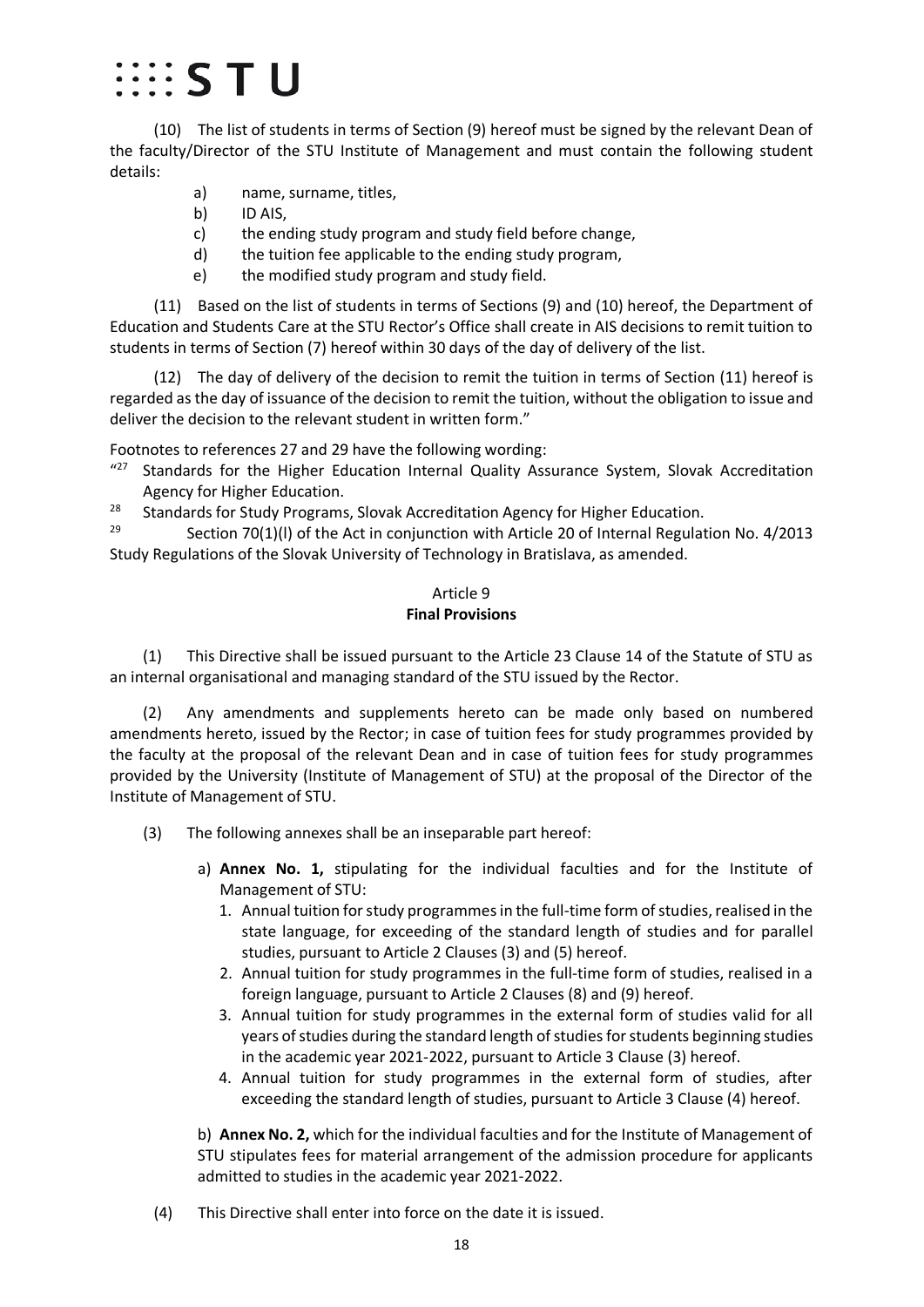## $\cdots$  S T U

(5) If it is not stated otherwise, this Directive shall become effective on the date September 1, 2021.

(6) For the purposes of the rights and obligations of applicants for study at the STU in accordance with Art. 6 of this Directive if they relate to the academic year 2021-2022, this Directive shall take effect on October 1, 2021.

(7) For the purposes of student rights and obligations at the STU in accordance with Article 7 Clause (2) a) and b) and Clause (4 a) to f) of this Directive if they relate to the academic year 2021-2022, this Directive shall take effect on June 1, 2021.

(8) Amendment No. 1 to the Rector's Directive becomes effective as of the day of its issuance, February 16, 2021.

(9) Amendment No. 2 to the Rector's Directive becomes effective on the day of its issuance, September 21, 2021

> Dr. h. c. prof. h. c. prof. Dr. Ing. Oliver Moravčík.<sup>[27](#page-18-0)</sup> Rector

<span id="page-18-0"></span><sup>27</sup> This document was signed electronically.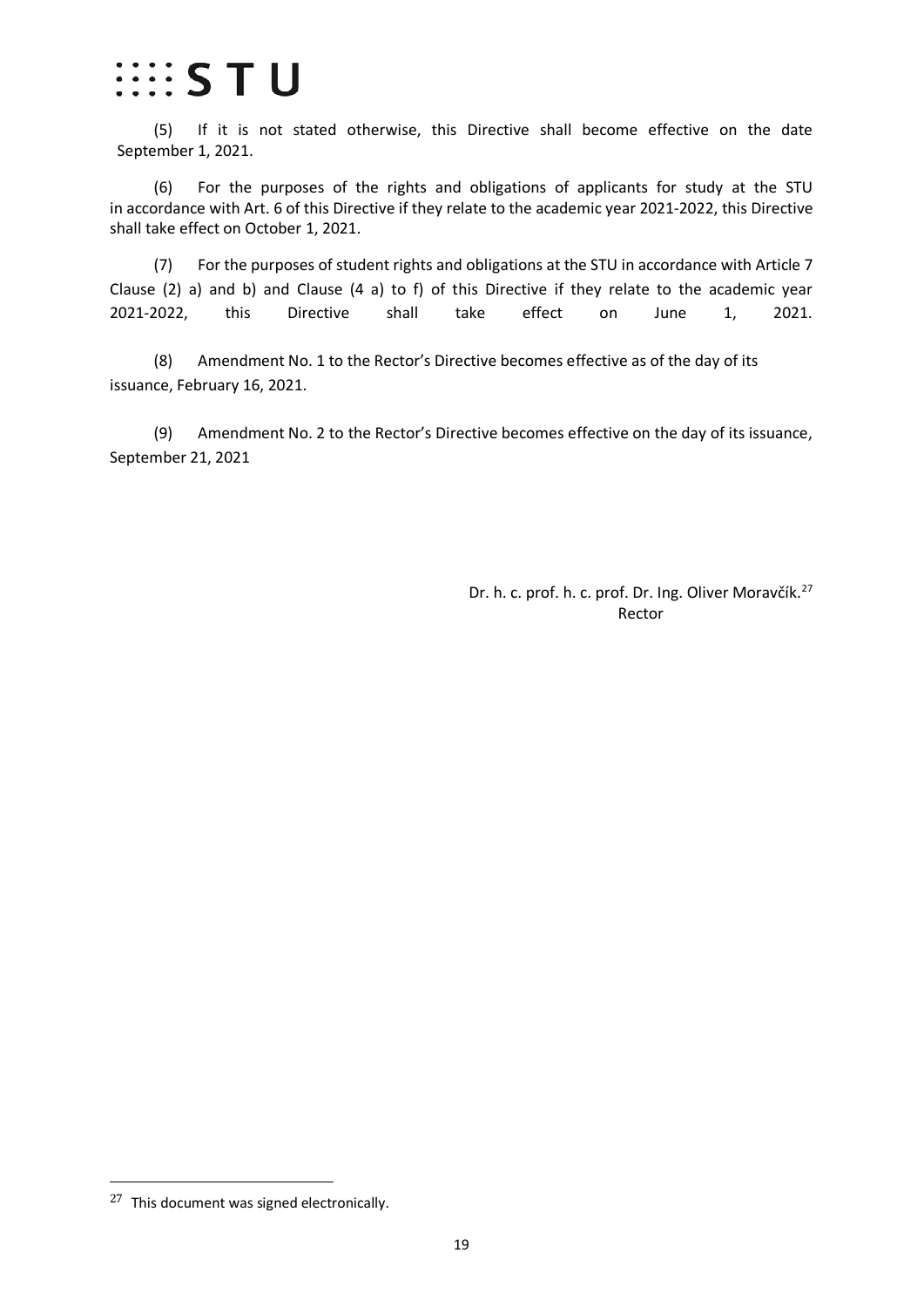# $\cdots$  STU

<span id="page-19-0"></span>**Annex No. 1 of Rector´s Directive No. 4/2020-SR from September 08, 2020**

**Tuition and Fees Associated with Studies at the Slovak University of Technology in Bratislava for the Academic Year 2021-2022 as amended by Amendments No. 1 and No. 2**

- 1. The annual tuition for **study programmes in full-time form of studies performed in the state language for exceeding of the standard length of studies and for parallel studies,** pursuant to Article 2 Clauses (3) and (5) hereof;
- 2. The annual tuition for **study programmes in the full-time form of studies, realised in a foreign language,** pursuant to Article 2 Clauses (8) and (9) hereof;
- 3. The annual tuition for **study programmes in the external form of studies, valid for all years of studies during the standard length of studies for students beginning studies in the academic year 2021-2022,** pursuant to Article 3 Clause (3) hereof;
- 4. The annual tuition for **study programmes in the external form of studies, after exceeding the standard length of studies,** pursuant to Article 3 Clause (4) hereof.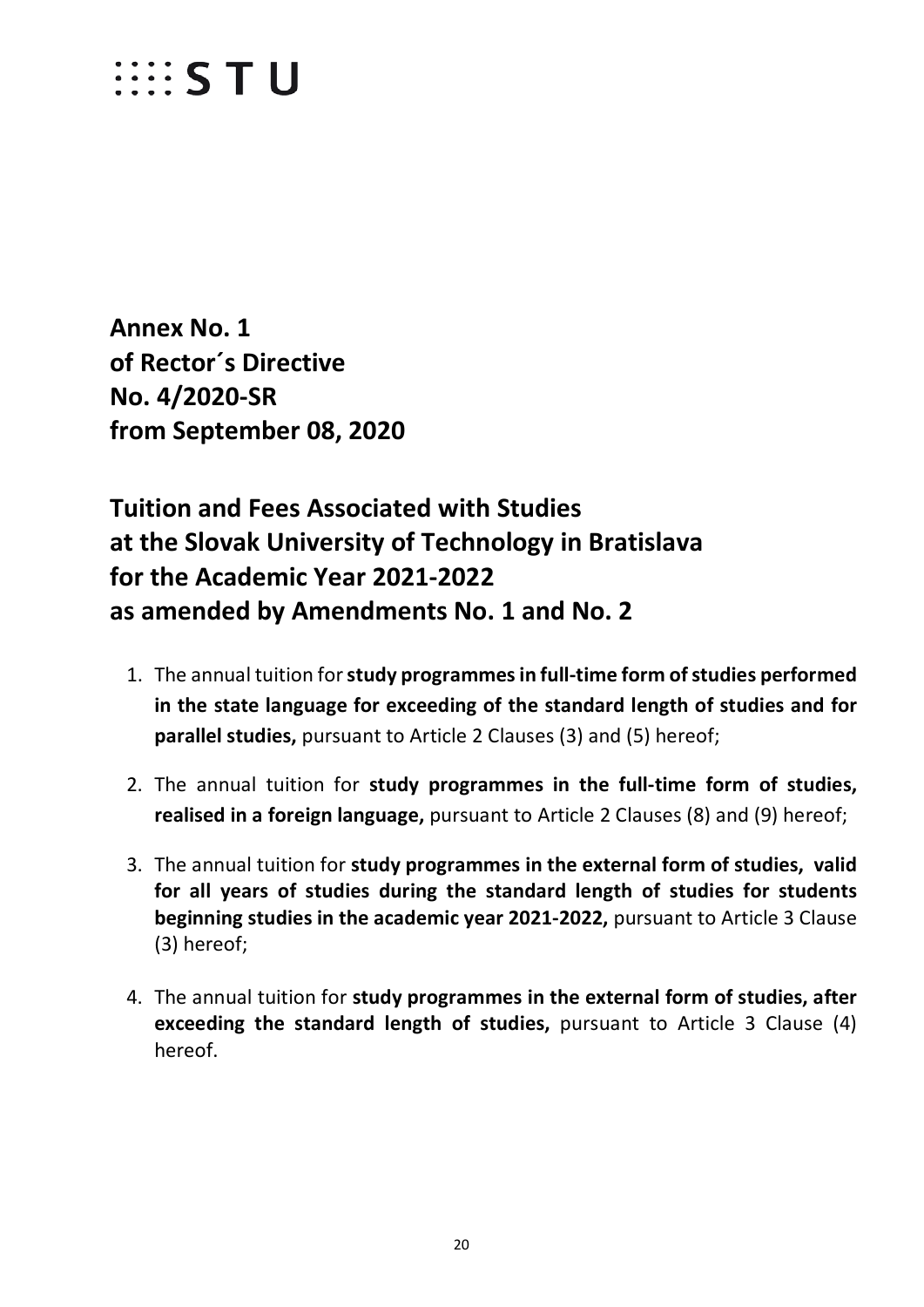

### <span id="page-20-0"></span>**1. Faculty of Civil Engineering of STU**

<span id="page-20-1"></span>1.1. The annual tuition for study programmes in the full-time form of studies, realised in the state language, by the Faculty of Civil Engineering of STU for exceeding of the standard length of studies and for parallel studies, pursuant to Article 2 Clauses (3) and (5) hereof

| <b>Faculty of Civil Engineering of STU</b>                   |                                                   |                     |                                                   |                     |                                                   |                                                   |
|--------------------------------------------------------------|---------------------------------------------------|---------------------|---------------------------------------------------|---------------------|---------------------------------------------------|---------------------------------------------------|
|                                                              | 1st level of studies                              |                     | 2nd level of studies                              |                     | 3rd level of studies                              |                                                   |
| Study programme                                              | Exceeding<br>the standard<br>length of<br>studies | Parallel<br>studies | Exceeding<br>the standard<br>length of<br>studies | Parallel<br>studies | Exceeding<br>the standard<br>length of<br>studies | Parallel<br>studies                               |
| <b>Applied Mathematics</b>                                   | $\ast$                                            | $\ast$              | $\ast$                                            | $\ast$              | $1st$ year<br>€ 100,<br>other<br>years<br>€ 1,000 | $1st$ year<br>€ 100,<br>other<br>years<br>€ 1,000 |
| <b>Applied Mechanics</b>                                     | $\ast$                                            | $\ast$              | $\ast$                                            | $\ast$              | $1st$ year<br>€ 100,<br>other<br>years<br>€ 1,000 | $1st$ year<br>€ 100,<br>other<br>years<br>€ 1,000 |
| <b>Building Constructions and Design</b>                     | $\ast$                                            | $\ast$              | € 800                                             | € 800               | $\ast$                                            | $\ast$                                            |
| Civil Engineering (in Slovak and English<br>language)        | € 600                                             | € 600               | € 800                                             | € 800               | $\ast$                                            | $\ast$                                            |
| Geodesy and Cartography                                      | € 600                                             | € 600               | €800                                              | € 800               | $1st$ year<br>€ 100,<br>other<br>years<br>€ 1,000 | $1st$ year<br>€ 100,<br>other<br>years<br>€ 1,000 |
| Engineering and Environmental Civil<br>Engineering           | € 600                                             | € 600               | $\ast$                                            | *                   | $\ast$                                            | $\ast$                                            |
| <b>Structural and Transportation Engineering</b>             | € 600                                             | € 600               | $\ast$                                            | $\ast$              | $\ast$                                            | $\ast$                                            |
| Landscaping                                                  | $\ast$                                            | $\ast$              | $\ast$                                            | $\ast$              | $1st$ year<br>€ 100,<br>other<br>years<br>€ 1,000 | $1st$ year<br>€ 100,<br>other<br>years<br>€ 1,000 |
| Landscaping and Landscape Planning                           | € 600                                             | € 600               | € 800                                             | € 800               | $\ast$                                            | $\ast$                                            |
| Mathematical and Computational<br>Modelling                  | € 600                                             | € 600               | € 800                                             | € 800               | $\ast$                                            | $\ast$                                            |
| <b>Structures of Buildings</b>                               | $\ast$                                            | $\ast$              | €800                                              | €800                | $\ast$                                            | $\ast$                                            |
| <b>Building Structures and Architecture</b>                  | € 600                                             | € 600               | €800                                              | € 800               | $\ast$                                            | $\ast$                                            |
| <b>Structures for Land Protection</b>                        | $\ast$                                            | $\ast$              | € 800                                             | € 800               | $\ast$                                            | $\ast$                                            |
| Structures for Creation and Protection of<br>the Environment | € 600                                             | € 600               | $\ast$                                            | $\ast$              | $\ast$                                            | $\ast$                                            |
| <b>Building Services</b>                                     | $\ast$                                            | $\ast$              | € 800                                             | € 800               | $\ast$                                            | $\ast$                                            |
| <b>Building Technology</b>                                   | $\ast$                                            | $\ast$              | € 800                                             | € 800               | $1st$ year<br>€ 100,<br>other<br>years<br>€ 1,000 | $1st$ year<br>€ 100,<br>other<br>years<br>€ 1,000 |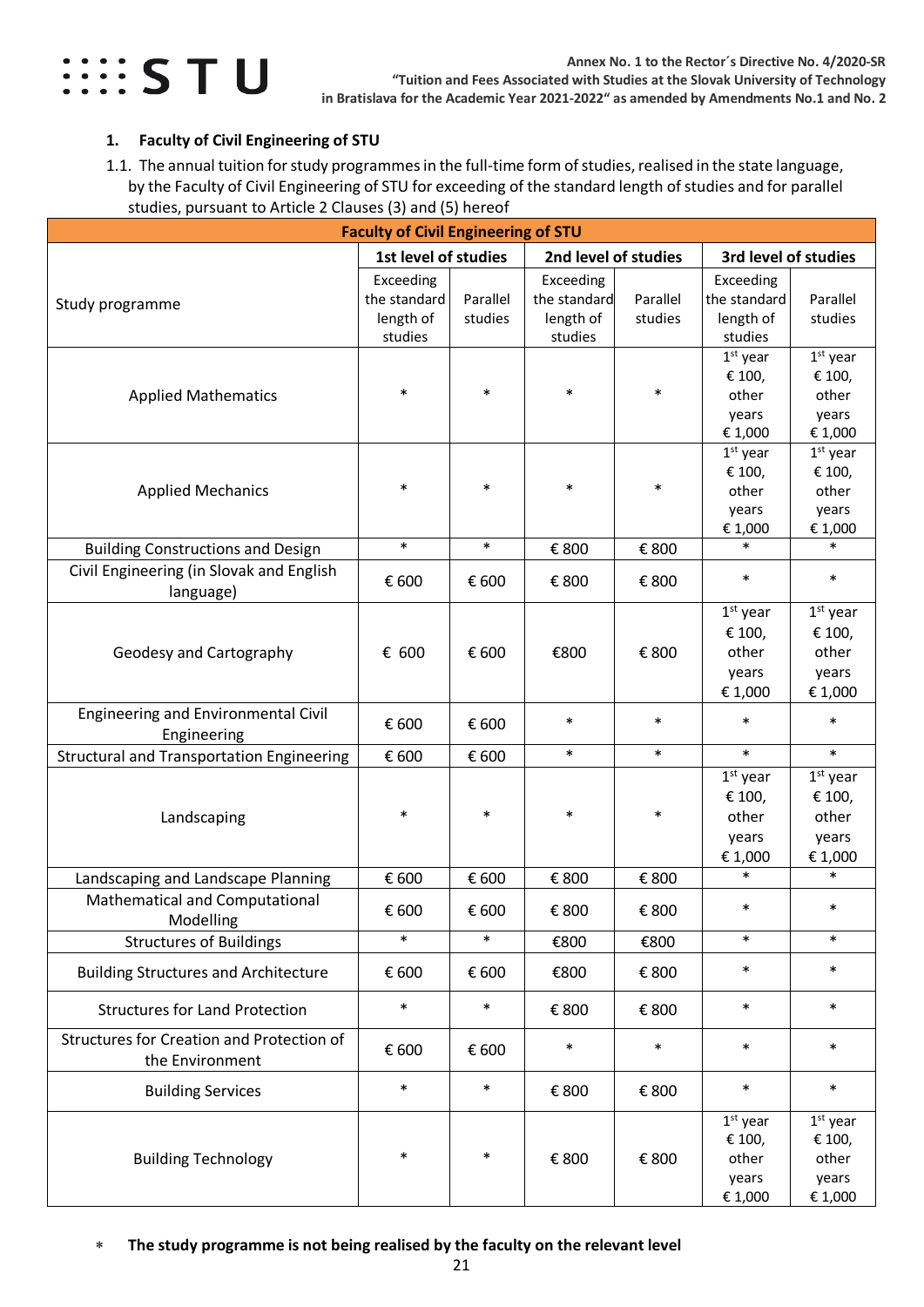

**Annex No. 1 to the Rector´s Directive No. 4/2020-SR "Tuition and Fees Associated with Studies at the Slovak University of Technology in Bratislava for the Academic Year 2021-2022" as amended by Amendments No.1 and No. 2**

|                                                                       | 1st level of studies                              |                     | 2nd level of studies                              |                     | 3rd level of studies                              |                                                   |
|-----------------------------------------------------------------------|---------------------------------------------------|---------------------|---------------------------------------------------|---------------------|---------------------------------------------------|---------------------------------------------------|
| Study programme                                                       | Exceeding<br>the standard<br>length of<br>studies | Parallel<br>studies | Exceeding<br>the standard<br>length of<br>studies | Parallel<br>studies | Exceeding<br>the standard<br>length of<br>studies | Parallel<br>studies                               |
| <b>Building Technology and Management</b>                             | €600                                              | € 600               | $\ast$                                            | $\ast$              | $\ast$                                            | $\ast$                                            |
| Theory and Structures of Civil Engineering<br>Works                   | $\ast$                                            | $\ast$              | $\ast$                                            | $\ast$              | $1st$ year<br>€ 100,<br>other<br>years<br>€ 1,000 | $1st$ year<br>€ 100,<br>other<br>years<br>€ 1,000 |
| Theory and Structures of Buildings                                    | $\ast$                                            | $\ast$              | $\ast$                                            | $\ast$              | $1st$ year<br>€ 100,<br>other<br>years<br>€ 1,000 | $1st$ year<br>€ 100,<br>other<br>years<br>€ 1,000 |
| Theory and Environmental Technology of<br><b>Buildings</b>            | $\ast$                                            | $\ast$              | $\ast$                                            | $\ast$              | $1st$ year<br>€ 100,<br>other<br>years<br>€ 1,000 | $1st$ year<br>€ 100,<br>other<br>years<br>€ 1,000 |
| <b>Hydraulic Engineering and Water</b><br><b>Resources Management</b> | € 600                                             | € 600               | €800                                              | € 800               | $\ast$                                            | $\ast$                                            |
| <b>Water Resources Engineering</b>                                    | $\ast$                                            | $\ast$              | $\ast$                                            | $\ast$              | $1st$ year<br>€ 100,<br>other<br>years<br>€ 1,000 | $1st$ year<br>€ 100,<br>other<br>years<br>€ 1,000 |
| <b>Number of Study Programmes</b>                                     | 10                                                | 10                  | 11                                                | 11                  | 9                                                 | 9                                                 |

<span id="page-21-0"></span>1.2. The annual tuition for study programmes **in the full-time form of studies, realised in a foreign language,** by the Faculty of Civil Engineering of STU, pursuant to Article 2 Clauses (8) and (9) hereof

| <b>Faculty of Civil Engineering of STU</b>                 |                      |                      |                      |  |  |  |
|------------------------------------------------------------|----------------------|----------------------|----------------------|--|--|--|
| Study programme                                            | 1st level of studies | 2nd level of studies | 3rd level of studies |  |  |  |
| <b>Applied Mathematics</b>                                 | $\ast$               | $\ast$               | € 1,000              |  |  |  |
| <b>Applied Mechanics</b>                                   | $\ast$               | $\ast$               | € 1,000              |  |  |  |
| Civil Engineering                                          | € 3,500              | € 3,500              | $\ast$               |  |  |  |
| Geodesy and Cartography                                    | $\ast$               | € 3,500              | € 1,000              |  |  |  |
| Engineering and Environmental Civil<br>Engineering         | € 3,500              | $\ast$               | $\ast$               |  |  |  |
| Landscaping                                                | $\ast$               | $\ast$               | € 1,000              |  |  |  |
| Mathematical and Computational Modelling                   | € 3,500              | € 3,500              | $\ast$               |  |  |  |
| <b>Structures of Buildings</b>                             | $\ast$               | € 3,500              | $\ast$               |  |  |  |
| <b>Building Technology</b>                                 | $\ast$               | € 3,500              | € 1,000              |  |  |  |
| Theory and Structures of Civil Engineering<br>Works        | $\ast$               | $\ast$               | € 1,000              |  |  |  |
| Theory and Constructions of Buildings                      | $\ast$               | $\ast$               | € 1,000              |  |  |  |
| Theory and Environmental Technology of<br><b>Buildings</b> | $\ast$               | $\ast$               | € 1,000              |  |  |  |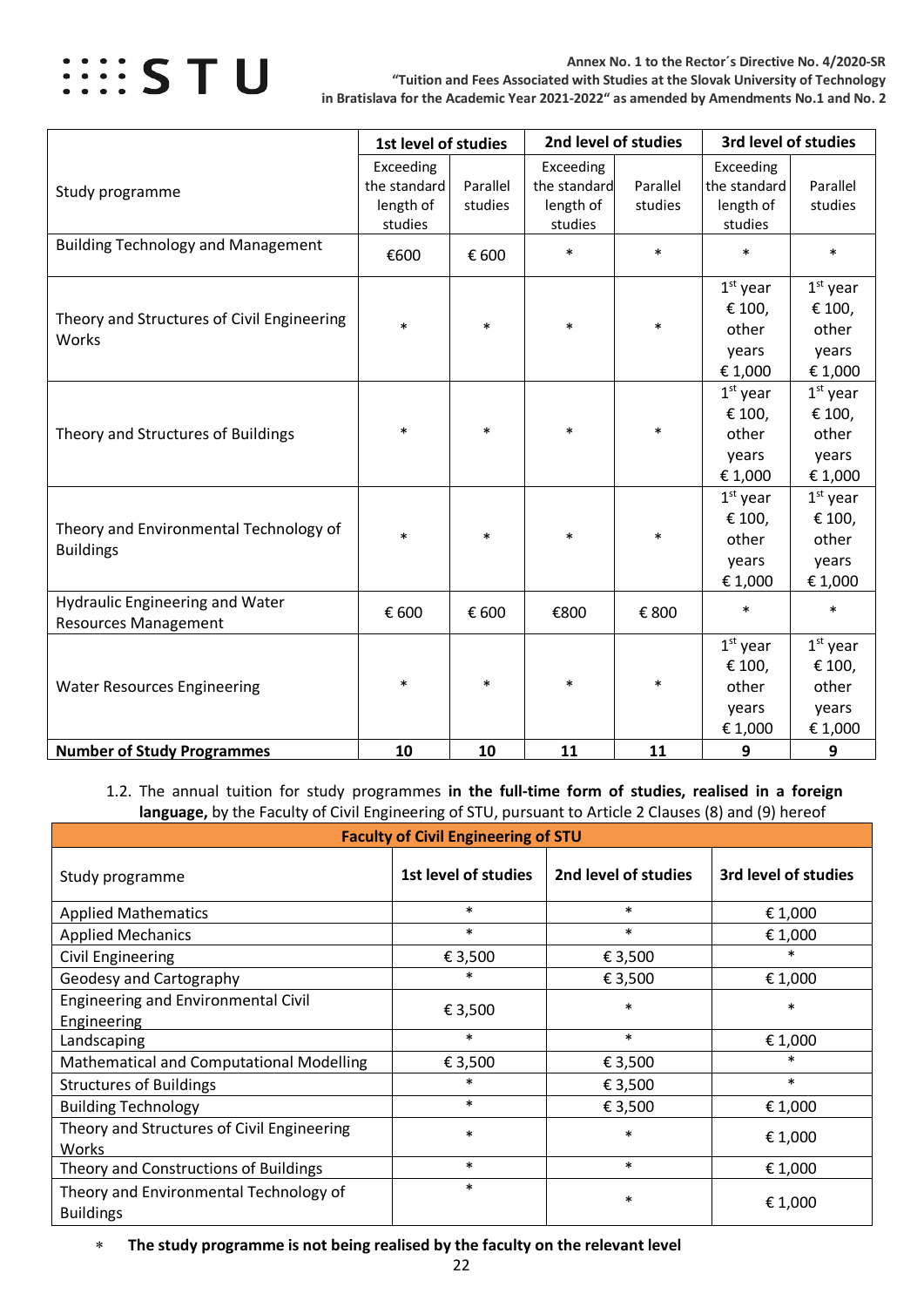

| Study programme                   | 1st level of studies | 2nd level of studies | 3rd level of studies |
|-----------------------------------|----------------------|----------------------|----------------------|
| Water Resources Engineering       |                      |                      | € € 1.000            |
| <b>Number of Study Programmes</b> |                      |                      |                      |

<span id="page-22-0"></span>1.3. The annual tuition for study programmes **in the external form of studies,** realised by the Faculty of Civil Engineering of STU, valid **for all years of studies during the standard length of studies**for students beginning studies in the academic year 2021-2022, pursuant to Article 3 Clause (3) hereof

| <b>Faculty of Civil Engineering of STU</b>                 |                      |          |          |                                              |          |          |  |
|------------------------------------------------------------|----------------------|----------|----------|----------------------------------------------|----------|----------|--|
|                                                            | 1st level of studies |          |          | 2nd level of studies<br>3rd level of studies |          |          |  |
|                                                            | In the               | In a     | In the   | In a                                         | In the   | In a     |  |
| Study programme                                            | state                | foreign  | state    | foreign                                      | state    | foreign  |  |
|                                                            | language             | language | language | language                                     | language | language |  |
| <b>Applied Mathematics</b>                                 | $\ast$               | $\ast$   | $\ast$   | $\ast$                                       | € 1,000  | € 1,000  |  |
| <b>Applied Mechanics</b>                                   | $\ast$               | $\ast$   | $\ast$   | $\ast$                                       | € 1,000  | € 1,000  |  |
| Geodesy and Cartography                                    | $\ast$               | $\ast$   | $\ast$   | $\ast$                                       | € 1,000  | € 1,000  |  |
| Landscaping                                                | $\ast$               | $\ast$   | $\ast$   | $\ast$                                       | € 1,000  | € 1,000  |  |
| <b>Building Technology</b>                                 | $\ast$               | $\ast$   | $\ast$   | $\ast$                                       | € 1,000  | € 1,000  |  |
| Theory and Structures of Civil<br><b>Engineering Works</b> | $\ast$               | $\ast$   | $\ast$   | $\ast$                                       | € 1,000  | € 1,000  |  |
| Theory and Constructions of<br><b>Buildings</b>            | $\ast$               | $\ast$   | $\ast$   | $\ast$                                       | € 1,000  | € 1,000  |  |
| Theory and Environmental<br><b>Technology of Buildings</b> | $\ast$               | $\ast$   | $\ast$   | $\ast$                                       | € 1,000  | € 1,000  |  |
| <b>Water Resources Engineering</b>                         | $\ast$               | $\ast$   | $\ast$   | $\ast$                                       | € 1,000  | € 1,000  |  |
| <b>Number of Study Programmes</b>                          | 0                    | 0        | 0        | $\mathbf 0$                                  | 9        | 9        |  |

<span id="page-22-1"></span>1.4. The annual tuition for study programmes **in the external form of studies,** realised by the Faculty of Civil Engineering of STU, **after exceeding the standard length of studies, pursuant** to Article 3 Clause (4) hereof

| <b>Faculty of Civil Engineering of STU</b>                 |                          |                             |                          |                             |                          |                             |  |  |
|------------------------------------------------------------|--------------------------|-----------------------------|--------------------------|-----------------------------|--------------------------|-----------------------------|--|--|
|                                                            | 1st level of studies     |                             | 2nd level of studies     |                             |                          | 3rd level of studies        |  |  |
| Study programme                                            | In the state<br>language | In a<br>foreign<br>language | In the state<br>language | In a<br>foreign<br>language | In the state<br>language | In a<br>foreign<br>language |  |  |
| <b>Applied Mathematics</b>                                 | $\ast$                   | $\ast$                      | $\ast$                   | $\ast$                      | € 1,000                  | € 1,000                     |  |  |
| <b>Applied Mechanics</b>                                   | $\ast$                   | $\ast$                      | $\ast$                   | $\ast$                      | €1,000                   | € 1,000                     |  |  |
| Geodesy and Cartography                                    | $\ast$                   | $\ast$                      | $\ast$                   | $\ast$                      | € 1,000                  | €1,000                      |  |  |
| Landscaping                                                | $\ast$                   | $\ast$                      | $\ast$                   | $\ast$                      | € 1,000                  | € 1,000                     |  |  |
| <b>Building Technology</b>                                 | $\ast$                   | $\ast$                      | $\ast$                   | $\ast$                      | € 1,000                  | € 1,000                     |  |  |
| Theory and Structures of Civil<br><b>Engineering Works</b> | $\ast$                   | $\ast$                      | $\ast$                   | $\ast$                      | € 1,000                  | €1,000                      |  |  |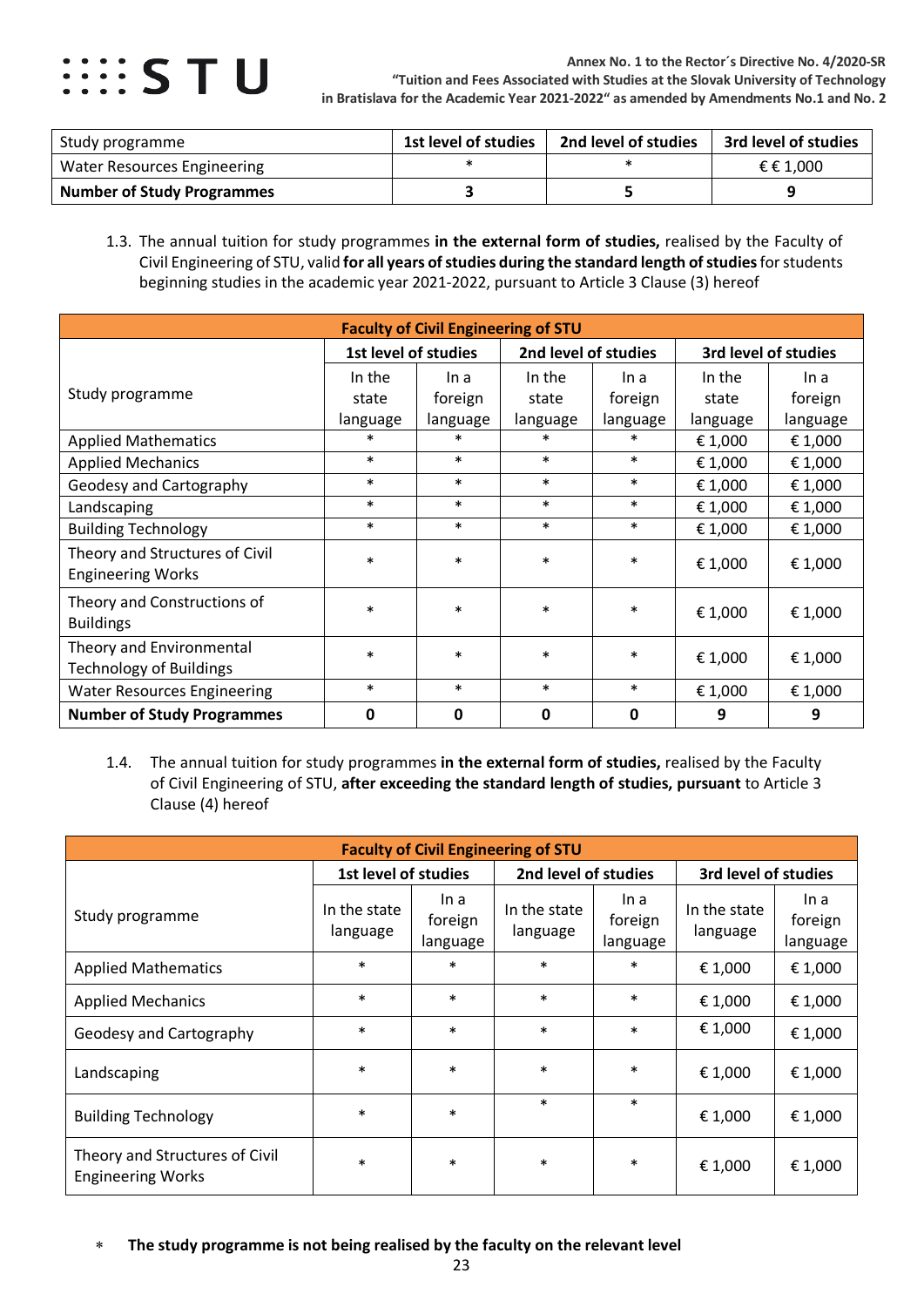

#### **Annex No. 1 to the Rector´s Directive No. 4/2020-SR "Tuition and Fees Associated with Studies at the Slovak University of Technology in Bratislava for the Academic Year 2021-2022" as amended by Amendments No.1 and No. 2**

|                                                            | 1st level of studies     |                             | 2nd level of studies     |                             | 3rd level of studies     |                             |
|------------------------------------------------------------|--------------------------|-----------------------------|--------------------------|-----------------------------|--------------------------|-----------------------------|
| Study programme                                            | In the state<br>language | In a<br>foreign<br>language | In the state<br>language | In a<br>foreign<br>language | In the state<br>language | In a<br>foreign<br>language |
| Theory and Constructions of<br><b>Buildings</b>            | $\ast$                   | $\ast$                      | $\ast$                   | $\ast$                      | € 1,000                  | € 1,000                     |
| Theory and Environmental<br><b>Technology of Buildings</b> | $\ast$                   | $\ast$                      | $\ast$                   | $\ast$                      | € 1,000                  | € 1,000                     |
| <b>Water Resources Engineering</b>                         | $\ast$                   | $\ast$                      | $\ast$                   | $\ast$                      | € 1,000                  | € 1,000                     |
| <b>Number of Study Programmes</b>                          | 0                        | 0                           | $\mathbf{0}$             | $\mathbf 0$                 | 9                        | 9                           |

<sup>∗</sup> **The study programme is not being realised by the faculty on the relevant level**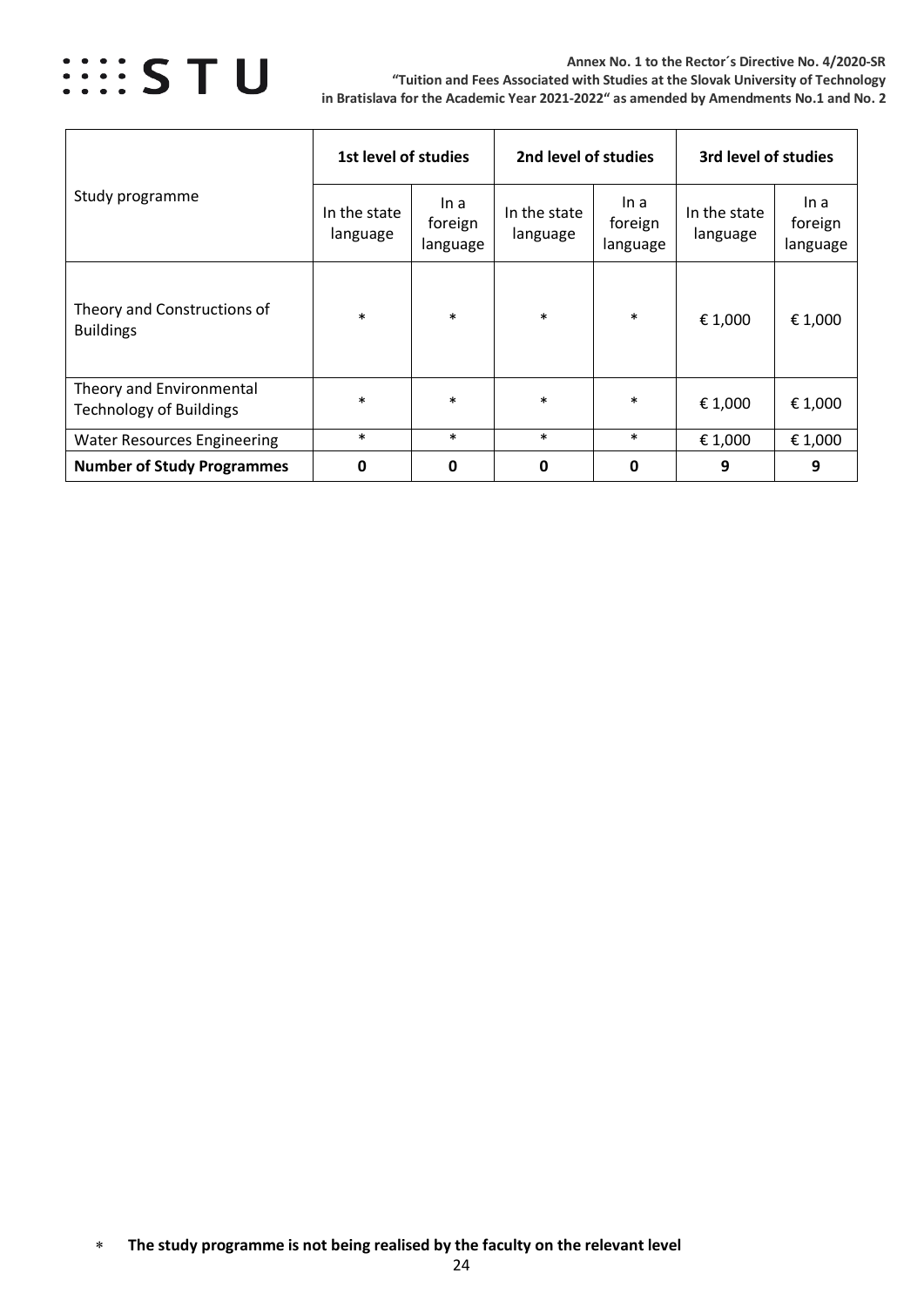

### <span id="page-24-0"></span>**2. Faculty of Mechanical Engineering of STU**

<span id="page-24-1"></span>2.1. The annual tuition for study programmes in the full-time form of studies, realised in the state language, by the Faculty of Mechanical Engineering of STU for exceeding of the standard length of studies and for parallel studies, pursuant to Article 2 Clauses (3) and (5) hereof

|                                                                |                                                   |                     | <b>Faculty of Mechanical Engineering of STU</b>   |                     |                                                   |                                                   |
|----------------------------------------------------------------|---------------------------------------------------|---------------------|---------------------------------------------------|---------------------|---------------------------------------------------|---------------------------------------------------|
|                                                                | 1st level of studies                              |                     | 2nd level of studies                              |                     | 3rd level of studies                              |                                                   |
| Study programme                                                | Exceeding the<br>standard<br>length of<br>studies | Parallel<br>studies | Exceeding<br>the standard<br>length of<br>studies | Parallel<br>studies | Exceeding<br>the standard<br>length of<br>studies | Parallel<br>studies                               |
| <b>Applied Mechanics</b>                                       | $\ast$                                            | $\ast$              | $\ast$                                            | $\ast$              | $1st$ year<br>€ 100,<br>other years<br>€ 1,000    | $1st$ year<br>€ 100,<br>other<br>years<br>€ 1,000 |
| <b>Applied Mechanics and</b><br>Mechatronics                   | € 600                                             | € 600               | € 800                                             | € 800               | $\ast$                                            | $\ast$                                            |
| Automation and Informatics of<br><b>Machines and Processes</b> | € 600                                             | € 600               | € 800                                             | € 800               | $1st$ year<br>€ 100,<br>other years<br>€ 1,000    | $1st$ year<br>€ 100,<br>other<br>years<br>€ 1,000 |
| <b>Automobiles and Mobile</b><br><b>Production Machines</b>    | € 600                                             | € 600               | € 800                                             | € 800               | $\ast$                                            | $\ast$                                            |
| <b>Transport Machines and</b><br>Equipment                     | $\ast$                                            | $\ast$              | $\ast$                                            | $\ast$              | $1st$ year<br>€ 100,<br>other years<br>€ 1,000    | $1st$ year<br>€ 100,<br>other<br>years<br>€ 1,000 |
| <b>Thermal Power Engineering</b><br>Machinery and Equipment    | € 600                                             | € 600               | € 800                                             | € 800               | $1st$ year<br>€ 100,<br>other years<br>€ 1,000    | $1st$ year<br>€ 100,<br>other<br>years<br>€1,000  |
| <b>Environmental Manufacturing</b><br>Technologies             | € 600                                             | € 600               | € 800                                             | € 800               | $\ast$                                            | $\ast$                                            |
| Machines and Equipment for<br>Chemical and<br>Food Industries  | $\ast$                                            | $\ast$              | € 800                                             | € 800               | $\ast$                                            | $\ast$                                            |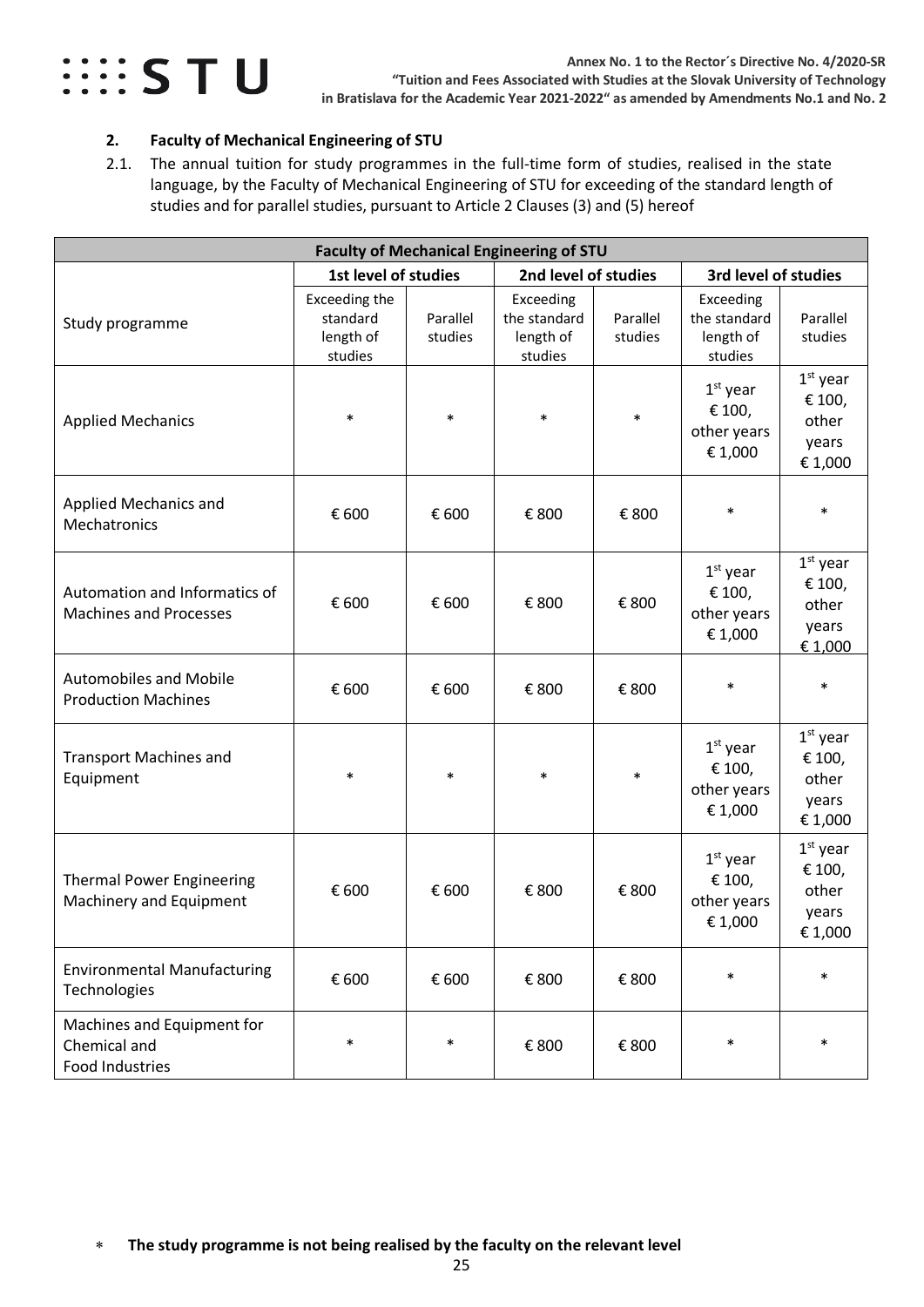

#### **Annex No. 1 to the Rector´s Directive No. 4/2020-SR "Tuition and Fees Associated with Studies at the Slovak University of Technology in Bratislava for the Academic Year 2021-2022" as amended by Amendments No.1 and No. 2**

|                                                                            | 1st level of studies                              |                     | 2nd level of studies                              |                     | 3rd level of studies                              |                                                   |  |
|----------------------------------------------------------------------------|---------------------------------------------------|---------------------|---------------------------------------------------|---------------------|---------------------------------------------------|---------------------------------------------------|--|
| Study programme                                                            | Exceeding the<br>standard<br>length of<br>studies | Parallel<br>studies | Exceeding<br>the standard<br>length of<br>studies | Parallel<br>studies | Exceeding<br>the standard<br>length of<br>studies | Parallel<br>studies                               |  |
| <b>Measurement and Testing</b>                                             | $\ast$                                            | $\ast$              | € 800                                             | € 800               | $\ast$                                            | $\ast$                                            |  |
| <b>Measurement and Quality</b><br>Management in Mechanical<br>Engineering  | € 600                                             | € 600               | $\ast$                                            | $\ast$              | $\ast$                                            | $\ast$                                            |  |
| Metrology                                                                  | $\ast$                                            | $\ast$              | $\ast$                                            | $\ast$              | $1st$ year<br>€ 100,<br>other years<br>€ 1,000    | $1st$ year<br>€ 100,<br>other<br>years<br>€ 1,000 |  |
| Operational Technician of<br><b>Transport and Production</b><br>Technology | € 600                                             | € 600               | $\ast$                                            | $\ast$              | $\ast$                                            | $\ast$                                            |  |
| Process Technique                                                          | $\ast$                                            | $\ast$              | $\ast$                                            | $\ast$              | $1st$ year<br>€ 100,<br>other years<br>€ 1,000    | $1st$ year<br>€ 100,<br>other<br>years<br>€ 1,000 |  |
| <b>Production Processes and</b><br><b>Materials</b>                        | € 600                                             | € 600               | € 800                                             | € 800               | $\ast$                                            | $\ast$                                            |  |
| <b>Mechanical Engineering</b><br><b>Technologies and Materials</b>         | $\ast$                                            | $\ast$              | $\ast$                                            | $\ast$              | $1st$ year<br>€ 100,<br>other years<br>€ 1,000    | $1st$ year<br>€ 100,<br>other<br>years<br>€ 1,000 |  |
| <b>Environmental Protection</b><br>Technologies                            | € 600                                             | € 600               | $\ast$                                            | $\ast$              | $\ast$                                            | $\ast$                                            |  |
| <b>Production Machines and</b><br>Equipment                                | $\ast$                                            | $\ast$              | $\ast$                                            | $\ast$              | $1st$ year<br>€ 100,<br>other years<br>€ 1,000    | $1st$ year<br>€ 100,<br>other<br>years<br>€ 1,000 |  |
| Manufacturing Systems and<br><b>Quality Management</b>                     | $\ast$                                            | $\ast$              | € 800                                             | € 800               | $\ast$                                            | $\ast$                                            |  |
| <b>Number of Study Programmes</b>                                          | 9                                                 | $\boldsymbol{9}$    | $\boldsymbol{9}$                                  | 9                   | 8                                                 | 8                                                 |  |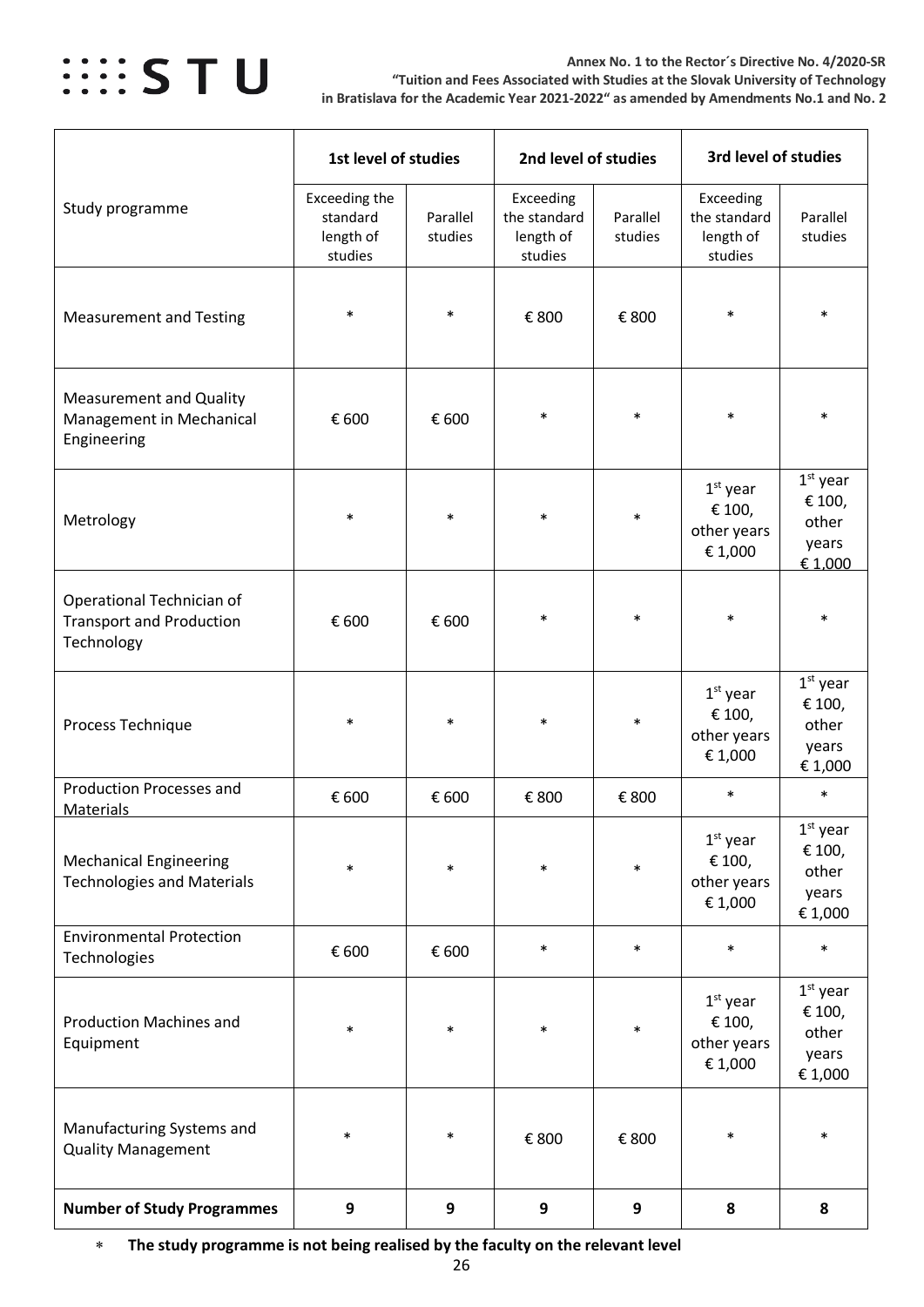

<span id="page-26-0"></span>2.2. The annual tuition for study programmes **in the full-time form of studies, realised in a foreign language,** by the Faculty of Mechanical Engineering of STU, pursuant to Article 2 Clauses (8) and (9) hereof

| <b>Faculty of Mechanical Engineering of STU</b>                        |                      |                      |                      |  |  |  |  |  |  |
|------------------------------------------------------------------------|----------------------|----------------------|----------------------|--|--|--|--|--|--|
| Study programme                                                        | 1st level of studies | 2nd level of studies | 3rd level of studies |  |  |  |  |  |  |
| <b>Applied Mechanics</b>                                               | $\ast$               | $\ast$               | €4,000               |  |  |  |  |  |  |
| <b>Applied Mechanics and Mechatronics</b>                              | €4,000               | €4,000               | $\ast$               |  |  |  |  |  |  |
| <b>Automobiles and Mobile Production</b><br>Machines                   | €4,000               | €4,000               | $\ast$               |  |  |  |  |  |  |
| <b>Environmental Manufacturing</b><br><b>Technologies</b>              | $\ast$               | €4,000               | $\ast$               |  |  |  |  |  |  |
| Measurement and Quality Management in<br><b>Mechanical Engineering</b> | €4,000               | $\ast$               | $\ast$               |  |  |  |  |  |  |
| Metrology                                                              | $\ast$               | $\ast$               | €4,000               |  |  |  |  |  |  |
| Mechanical Engineering Technologies and<br>Materials                   | € 4,000              | $\ast$               | $\ast$               |  |  |  |  |  |  |
| <b>Production Machines and Equipment</b>                               | $\ast$               | $\ast$               | €4,000               |  |  |  |  |  |  |
| Manufacturing Systems and Quality<br>Management                        | $\ast$               | €4,000               | $\ast$               |  |  |  |  |  |  |
| <b>Number of Study Programmes</b>                                      | 4                    | 4                    | 3                    |  |  |  |  |  |  |

<span id="page-26-1"></span>2.3. The annual tuition for study programmes **in the external form of studies,** realised by the Faculty of Mechanical Engineering of STU, valid **for all years of studies during the standard length of studies** for students beginning studies in the academic year 2021-2022, pursuant to Article 3 Clause (3) hereof

| <b>Faculty of Mechanical Engineering of STU</b>                |                                              |          |          |          |                      |          |  |  |
|----------------------------------------------------------------|----------------------------------------------|----------|----------|----------|----------------------|----------|--|--|
|                                                                | 2nd level of studies<br>1st level of studies |          |          |          | 3rd level of studies |          |  |  |
|                                                                | In the                                       | In a     | In the   | In a     | In the               | In a     |  |  |
| Study programme                                                | state                                        | foreign  | state    | foreign  | state                | foreign  |  |  |
|                                                                | language                                     | language | language | language | language             | language |  |  |
| <b>Applied Mechanics</b>                                       | $\ast$                                       | $\ast$   | $\ast$   | $\ast$   | €1,500               | € 2,400  |  |  |
| Automation and Informatics of<br><b>Machines and Processes</b> | $\ast$                                       | $\ast$   | $\ast$   | $\ast$   | € 1,500              | $\ast$   |  |  |
| <b>Transport Machines and</b><br>Equipment                     | $\ast$                                       | $\ast$   | $\ast$   | $\ast$   | € 1,500              | $\ast$   |  |  |
| <b>Thermal Power Engineering</b><br>Machinery and Equipment    | $\ast$                                       | $\ast$   | $\ast$   | $\ast$   | €1,500               | $\ast$   |  |  |
| Metrology                                                      | $\ast$                                       | $\ast$   | $\ast$   | $\ast$   | € 1,500              | € 2,400  |  |  |
| Process Technique                                              | $\ast$                                       | $\ast$   | $\ast$   | $\ast$   | € 1,500              | $\ast$   |  |  |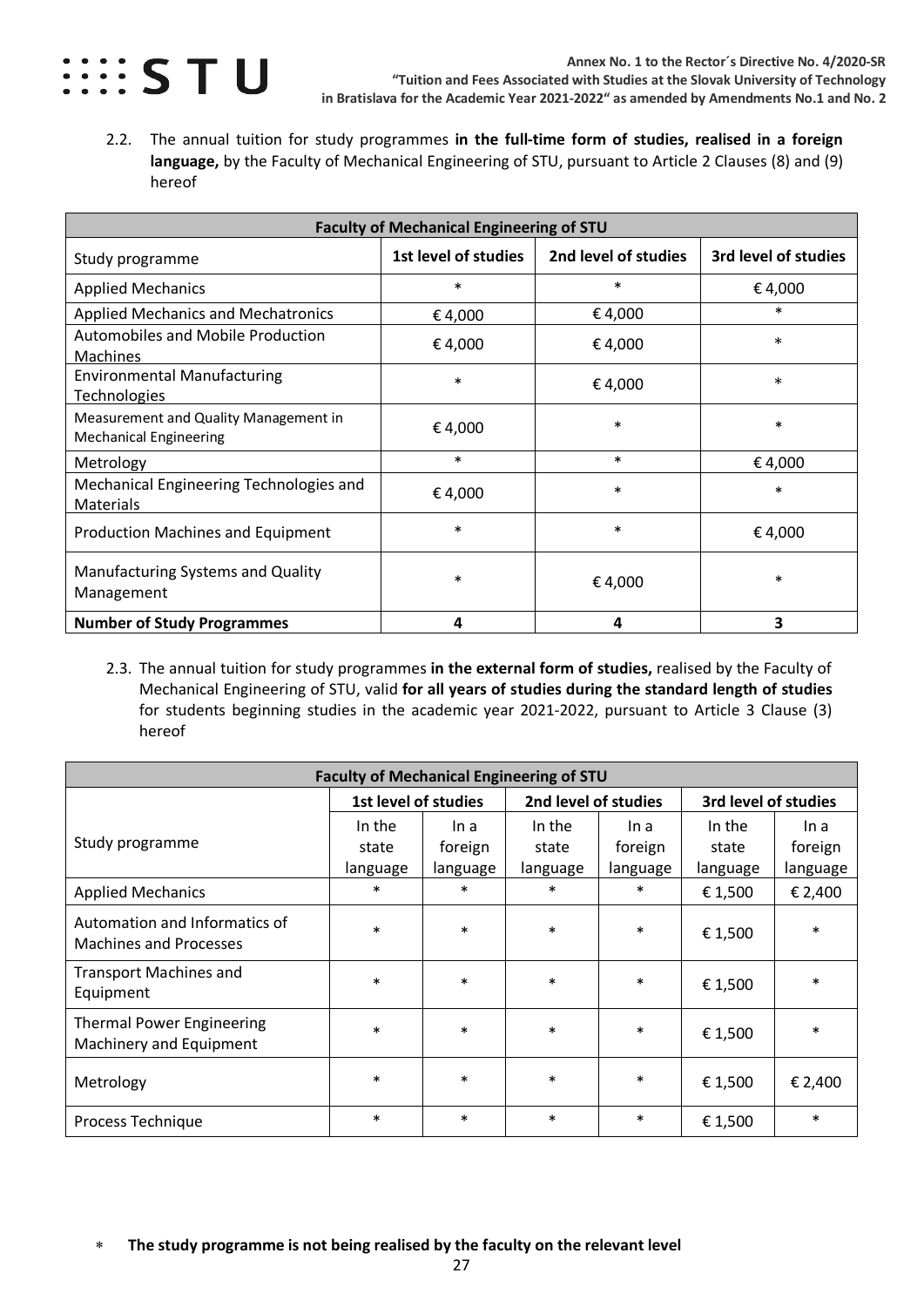

**Annex No. 1 to the Rector´s Directive No. 4/2020-SR "Tuition and Fees Associated with Studies at the Slovak University of Technology in Bratislava for the Academic Year 2021-2022" as amended by Amendments No.1 and No. 2**

|                                                                    | 1st level of studies        |                             | 2nd level of studies        |                             | 3rd level of studies        |                             |
|--------------------------------------------------------------------|-----------------------------|-----------------------------|-----------------------------|-----------------------------|-----------------------------|-----------------------------|
| Study programme                                                    | In the<br>state<br>language | In a<br>foreign<br>language | In the<br>state<br>language | In a<br>foreign<br>language | In the<br>state<br>language | In a<br>foreign<br>language |
| <b>Mechanical Engineering</b><br><b>Technologies and Materials</b> | $\ast$                      | $\ast$                      | $\ast$                      | $\ast$                      | € 1,500                     | $\ast$                      |
| <b>Production Machines and</b><br>Equipment                        | $\ast$                      | $\ast$                      | $\ast$                      | $\ast$                      | € 1,500                     | € 2,400                     |
| <b>Number of Study Programmes</b>                                  |                             | 0                           | 0                           | 0                           | 9                           | 3                           |

<span id="page-27-0"></span>2.4. The annual tuition for study programmes **in the external form of studies,** realised by the Faculty of Mechanical Engineering of STU, **after exceeding the standard length of studies,** pursuant to Article 3 Clause (4) hereof

| <b>Faculty of Mechanical Engineering of STU</b>                    |                             |                             |                             |                             |                             |                             |  |  |
|--------------------------------------------------------------------|-----------------------------|-----------------------------|-----------------------------|-----------------------------|-----------------------------|-----------------------------|--|--|
|                                                                    | 1st level of studies        |                             | 2nd level of studies        |                             |                             | 3rd level of studies        |  |  |
| Study programme                                                    | In the<br>state<br>language | In a<br>foreign<br>language | In the<br>state<br>language | In a<br>foreign<br>language | In the<br>state<br>language | In a<br>foreign<br>language |  |  |
| <b>Applied Mechanics</b>                                           | $\ast$                      | $\ast$                      | $\ast$                      | $\ast$                      | € 1,500                     | € 2,400                     |  |  |
| Automation and Informatics of<br><b>Machines and Processes</b>     | $\ast$                      | $\ast$                      | $\ast$                      | $\ast$                      | € 1,500                     | $\ast$                      |  |  |
| <b>Transport Machines and</b><br>Equipment                         | $\ast$                      | $\ast$                      | $\ast$                      | $\ast$                      | € 1,500                     | $\ast$                      |  |  |
| <b>Thermal Power Engineering</b><br>Machinery and Equipment        | $\ast$                      | $\ast$                      | $\ast$                      | $\ast$                      | € 1,500                     | $\ast$                      |  |  |
| Metrology                                                          | $\ast$                      | $\ast$                      | $\ast$                      | $\ast$                      | € 1,500                     | € 2,400                     |  |  |
| Process Technique                                                  | $\ast$                      | $\ast$                      | $\ast$                      | $\ast$                      | € 1,500                     | $\ast$                      |  |  |
| <b>Mechanical Engineering</b><br><b>Technologies and Materials</b> | $\ast$                      | $\ast$                      | $\ast$                      | $\ast$                      | € 1,500                     | $\ast$                      |  |  |
| <b>Production Machines and</b><br>Equipment                        | $\ast$                      | $\ast$                      | $\ast$                      | $\ast$                      | € 1,500                     | € 2,400                     |  |  |
| <b>Number of Study Programmes</b>                                  | $\mathbf{0}$                | $\mathbf{0}$                | $\mathbf{0}$                | 0                           | 8                           | 3                           |  |  |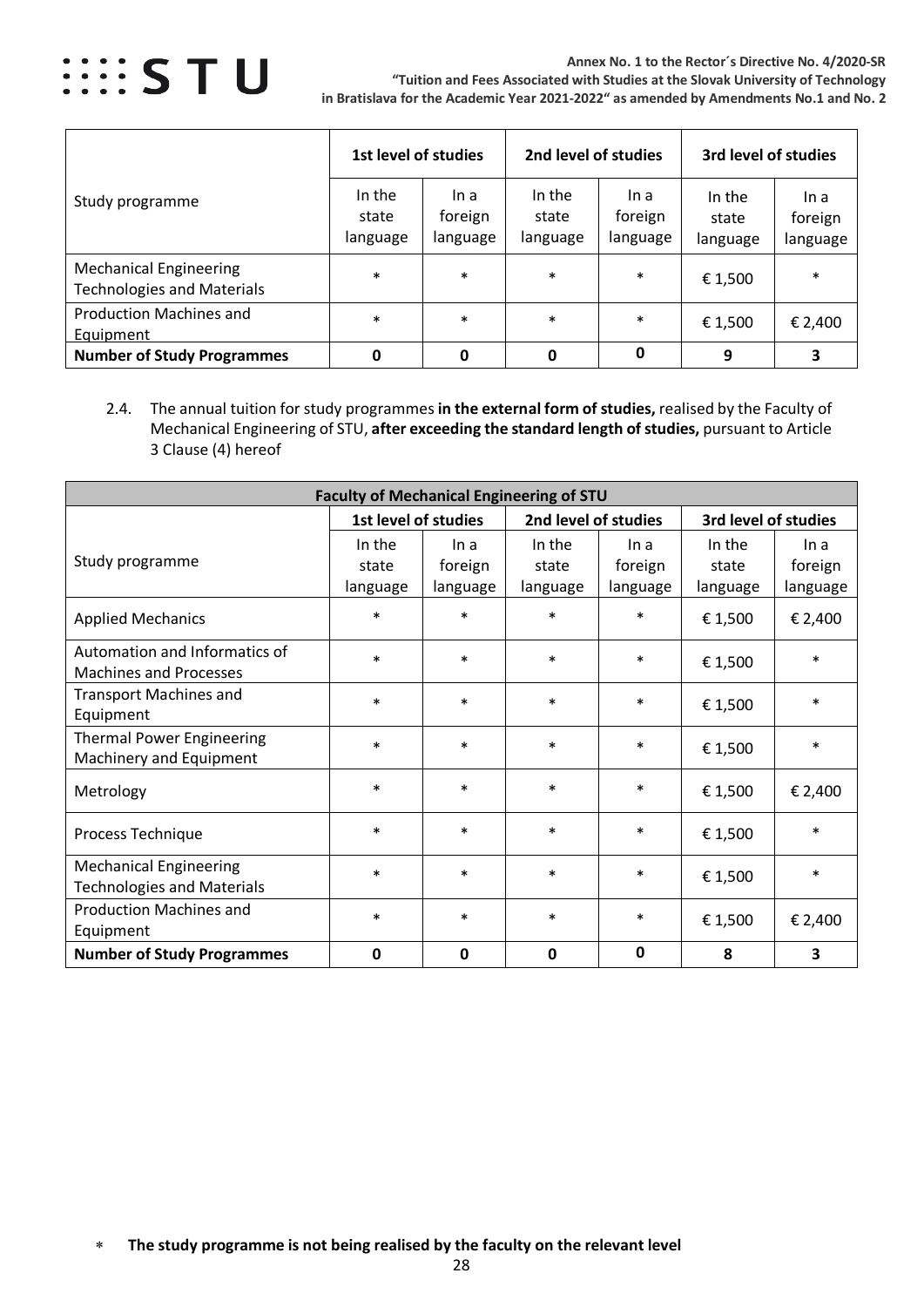

### <span id="page-28-0"></span>**3. Faculty of Electrical Engineering and Information Technology of STU**

<span id="page-28-1"></span>3.1. The annual tuition for study programmes in the full-time form of studies, realised in the state language, by the Faculty of Electrical Engineering and Information Technology of STU for exceeding of the standard length of studies and for parallel studies, pursuant to Article 2 Clauses (3) and (5) hereof

| Faculty of Electrical Engineering and Information Technology of STU |                                                   |                      |                                                   |                     |                                                   |                                                |
|---------------------------------------------------------------------|---------------------------------------------------|----------------------|---------------------------------------------------|---------------------|---------------------------------------------------|------------------------------------------------|
|                                                                     |                                                   | 1st level of studies | 2nd level of studies                              |                     |                                                   | 3rd level of studies                           |
| Study programme                                                     | Exceeding<br>the standard<br>length of<br>studies | Parallel<br>studies  | Exceeding<br>the standard<br>length of<br>studies | Parallel<br>studies | Exceeding<br>the standard<br>length of<br>studies | Parallel<br>studies                            |
| <b>Applied Electrical</b><br>Engineering                            | $\ast$                                            | $\ast$               | € 1,000                                           | € 1,000             | $\ast$                                            | $\ast$                                         |
| <b>Applied Informatics</b>                                          | € 800                                             | € 800                | € 1,000                                           | €1,000              | $1st$ year<br>€ 100,<br>other years<br>€ 1,000    | $1st$ year<br>€ 100,<br>other years<br>€ 1,000 |
| Applied Mechatronics and<br>Electromobility                         | $\ast$                                            | $\ast$               | € 1,000                                           | € 1,000             | $\ast$                                            | $\ast$                                         |
| <b>Automotive Mechatronics</b>                                      | € 800                                             | € 800                | $\ast$                                            | $\ast$              | $\ast$                                            | $\ast$                                         |
| <b>Electrical Power</b><br>Engineering                              | € 800                                             | € 800                | € 1,000                                           | €1,000              | $1st$ year<br>€ 100,<br>other years<br>€ 1,000    | $1st$ year<br>€ 100,<br>other years<br>€ 1,000 |
| Electronics                                                         | € 800                                             | € 800                | $\ast$                                            | $\ast$              | $\ast$                                            | $\ast$                                         |
| <b>Electronics and Photonics</b>                                    | $\ast$                                            | $\ast$               | € 1,000                                           | € 1,000             | $1st$ year<br>€ 100,<br>other years<br>€ 1,000    | $1st$ year<br>€ 100,<br>other years<br>€ 1,000 |
| <b>Electrical Engineering</b>                                       | € 800                                             | € 800                | $\ast$                                            | $\ast$              | $\ast$                                            | $\ast$                                         |
| <b>Physical Engineering</b>                                         | $\ast$                                            | $\ast$               | $\ast$                                            | $\ast$              | 1st year<br>€ 100,<br>other years<br>€ 1,000      | $1st$ year<br>€ 100,<br>other years<br>€ 1,000 |
| Information and<br>Communication<br>Technologies                    | € 800                                             | € 800                | $\ast$                                            | *                   | *                                                 | ∗                                              |
| <b>Nuclear Power</b><br>Engineering                                 | $\ast$                                            | $\ast$               | $\ast$                                            | $\ast$              | $1st$ year<br>€ 100,<br>other years<br>€ 1,000    | $1st$ year<br>€ 100,<br>other years<br>€ 1,000 |
| Nuclear and Physical<br>Engineering                                 | € 800                                             | € 800                | € 1,000                                           | € 1,000             | $\ast$                                            | $\ast$                                         |
| <b>Space Engineering</b>                                            | $\ast$                                            | $\ast$               | € 1,000                                           | € 1,000             | $1st$ year<br>€ 100,<br>other years<br>€ 1,000    | $1st$ year<br>€ 100,<br>other years<br>€ 1,000 |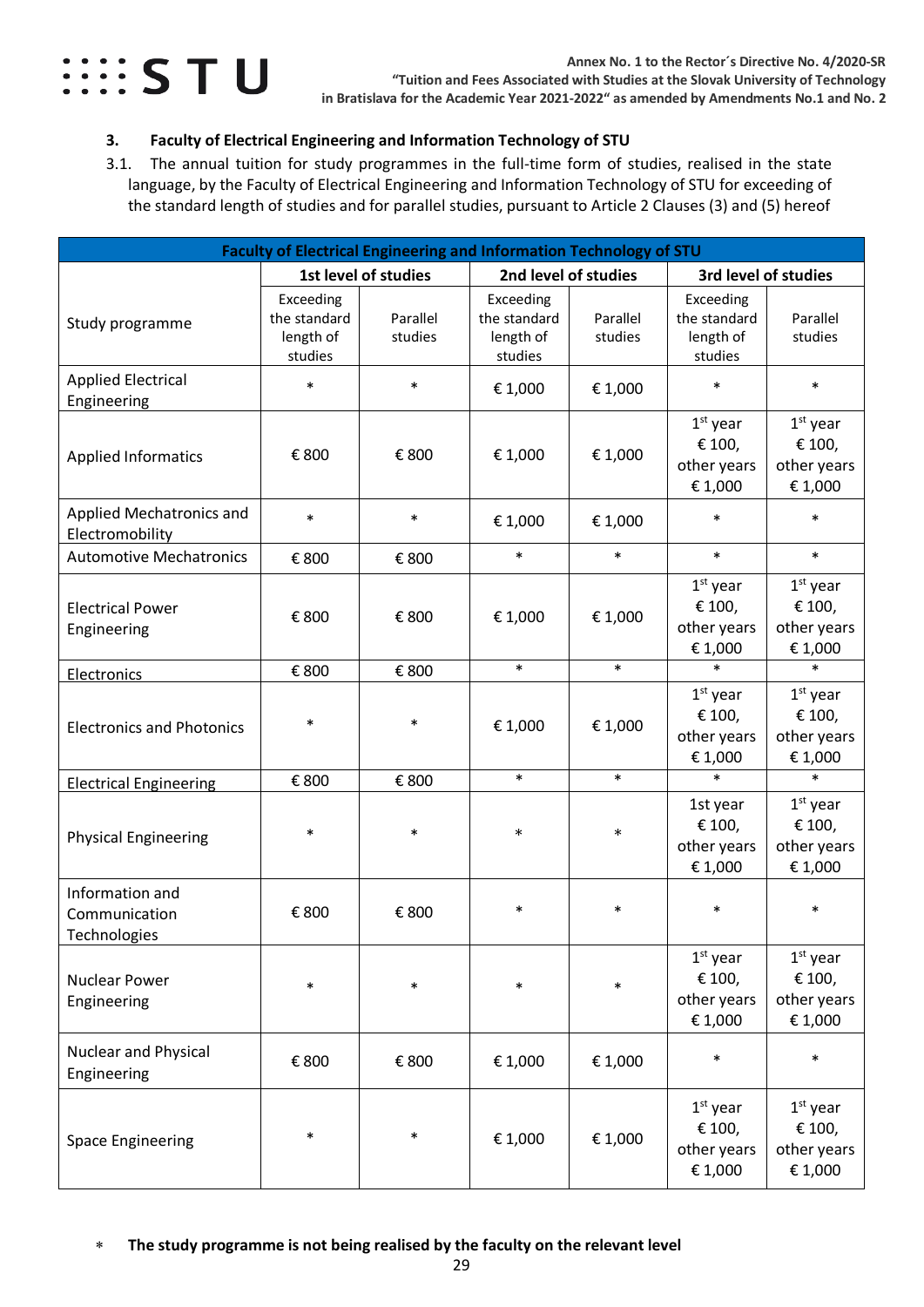

#### **Annex No. 1 to the Rector´s Directive No. 4/2020-SR "Tuition and Fees Associated with Studies at the Slovak University of Technology in Bratislava for the Academic Year 2021-2022" as amended by Amendments No.1 and No. 2**

| Study programme                                             |                                                   | 1st level of studies | 2nd level of studies                              |                     |                                                   | 3rd level of studies                           |  |
|-------------------------------------------------------------|---------------------------------------------------|----------------------|---------------------------------------------------|---------------------|---------------------------------------------------|------------------------------------------------|--|
|                                                             | Exceeding<br>the standard<br>length of<br>studies | Parallel<br>studies  | Exceeding<br>the standard<br>length of<br>studies | Parallel<br>studies | Exceeding<br>the standard<br>length of<br>studies | Parallel<br>studies                            |  |
| <b>Mechatronic Systems</b>                                  | $\ast$                                            | $\ast$               | $\ast$                                            |                     | $1st$ year<br>€ 100,<br>other years<br>€1,000     | $1st$ year<br>€ 100,<br>other years<br>€ 1,000 |  |
| <b>Measurement Technology</b>                               | $\ast$                                            | $\ast$               | $\ast$                                            |                     | $1st$ year<br>€ 100,<br>other years<br>€1,000     | $1st$ year<br>€ 100,<br>other years<br>€ 1,000 |  |
| Multimedia Information<br>and Communication<br>Technologies | $\ast$                                            | $\ast$               | € 1,000                                           | €1,000              | $\ast$                                            | $\ast$                                         |  |
| <b>Robotics and Cybernetics</b>                             | € 800                                             | € 800                | € 1,000                                           | €1,000              | $1st$ year<br>€ 100,<br>other years<br>€1,000     | $1st$ year<br>€ 100,<br>other years<br>€ 1,000 |  |
| Telecommunications                                          | € 800                                             | € 800                | $\ast$                                            | $\ast$              | $1st$ year<br>€ 100,<br>other years<br>€1,000     | $1st$ year<br>€ 100,<br>other years<br>€ 1,000 |  |
| <b>Electromagnetic Field</b><br>Theory                      | $\ast$                                            | $\ast$               | *                                                 | *                   | $1st$ year<br>€ 100,<br>other years<br>€1,000     | $1st$ year<br>€ 100,<br>other years<br>€ 1,000 |  |
| <b>Number of Study</b><br><b>Programmes</b>                 | 9                                                 | 9                    | 9                                                 | 9                   | 11                                                | 11                                             |  |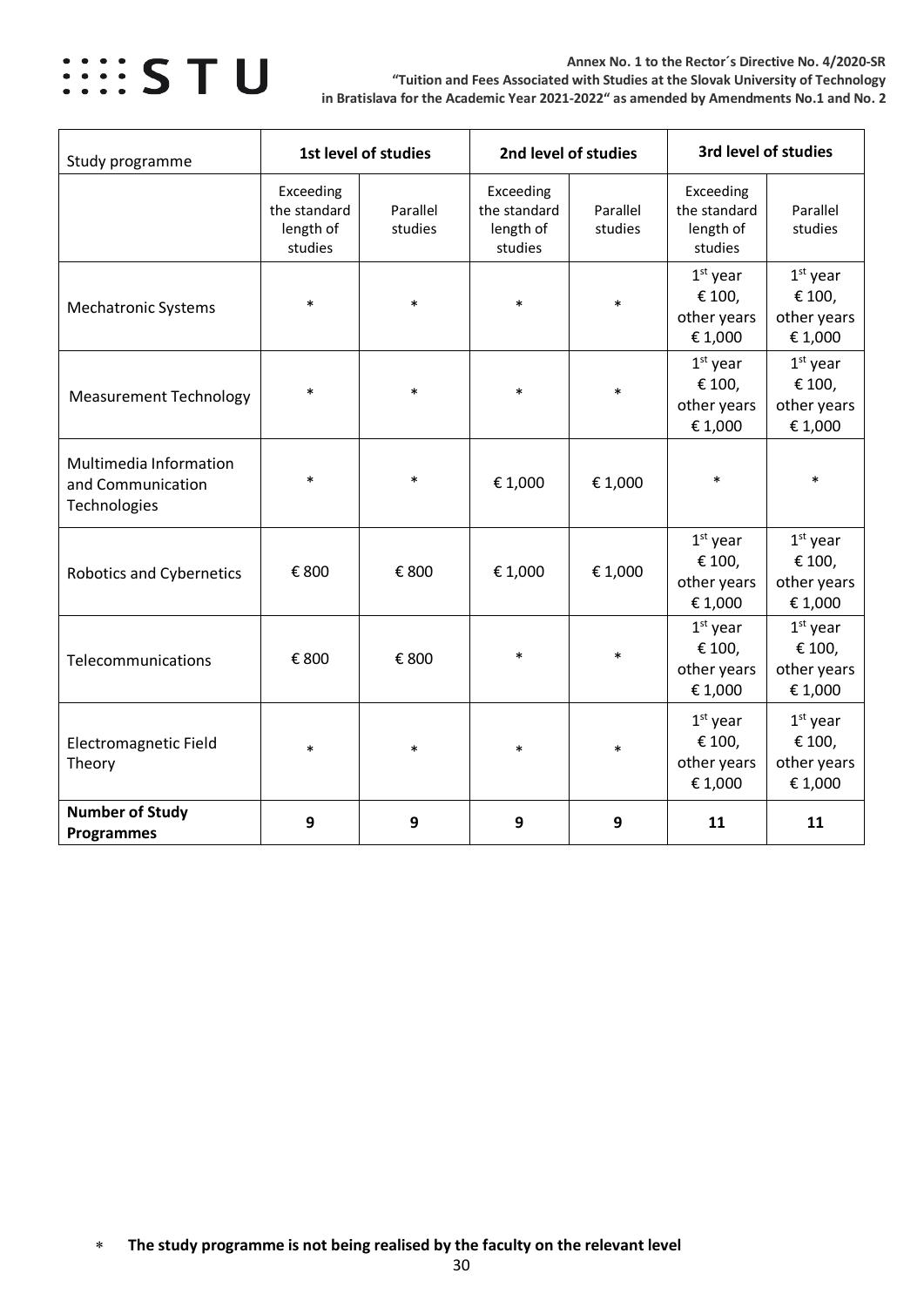

<span id="page-30-0"></span>3.2. The annual tuition for study programmes **in the full-time form of studies, realised in a foreign language,** by the Faculty of Electrical Engineering and Information Technology of STU, pursuant to Article 2 Clauses (8) and (9) hereof

| Faculty of Electrical Engineering and Information Technology of STU |                      |              |              |
|---------------------------------------------------------------------|----------------------|--------------|--------------|
| Study programme                                                     | 1st level of studies | 2nd level of | 3rd level of |
| <b>Applied Electrical Engineering</b>                               | $\ast$               | € 3,000      | $\ast$       |
| <b>Applied Informatics</b>                                          | € 3,000              | € 3,000      | € 3,500      |
| <b>Applied Mechatronics and Electromobility</b>                     | $\ast$               | € 3,000      | $\ast$       |
| <b>Automotive Mechatronics</b>                                      | € 3,000              | $\ast$       | $\ast$       |
| <b>Electrical Power Engineering</b>                                 | € 3,000              | € 3,000      | € 3,500      |
| Electronics                                                         | € 3,000              | $\ast$       | $\ast$       |
| <b>Electronics and Photonics</b>                                    | $\ast$               | € 3,000      | € 3,500      |
| <b>Electrical Engineering</b>                                       | € 3,000              | $\ast$       | $\ast$       |
| <b>Physical Engineering</b>                                         | $\ast$               | $\ast$       | € 3,500      |
| <b>Nuclear Power Engineering</b>                                    | $\ast$               | $\ast$       | € 3,500      |
| Nuclear and Physical Engineering                                    | € 3,000              | € 3,000      | $\ast$       |
| Space Engineering (Study Field: Transport)                          | $\ast$               | € 3,000      | € 3,500      |
| <b>Mechatronic Systems</b>                                          | $\ast$               | $\ast$       | € 3,500      |
| <b>Measurement Technology</b>                                       | $\ast$               | $\ast$       | € 3,500      |
| Multimedia Information and Communication<br>Technologies            | $\ast$               | € 3,000      | $\ast$       |
| <b>Robotics and Cybernetics</b>                                     | € 3,000              | € 3,000      | € 3,500      |
| <b>Space Engineering</b>                                            | $\ast$               | € 3,000      | € 3,500      |
| Telecommunications                                                  | € 3,000              | $\ast$       | € 3,500      |
| <b>Electromagnetic Field Theory</b>                                 | $\ast$               | $\ast$       | € 3,500      |
| <b>Number of Study Programmes</b>                                   | 8                    | 10           | 12           |

<span id="page-30-1"></span>3.3. The annual tuition for study programmes **in the external form of studies,** realised by the Faculty of Electrical Engineering and Information Technology of STU, valid **for all years of studies during the standard length of studies** for students beginning studies in the academic year 2021-2022, pursuant to Article 3 Clause (3) hereof

| Faculty of Electrical Engineering and Information Technology of STU |                      |          |                      |          |                      |          |  |
|---------------------------------------------------------------------|----------------------|----------|----------------------|----------|----------------------|----------|--|
|                                                                     | 1st level of studies |          | 2nd level of studies |          | 3rd level of studies |          |  |
|                                                                     | In the               | In a     | In the               | In a     | In the               | In a     |  |
| Study programme                                                     | state                | foreign  | state                | foreign  | state                | foreign  |  |
|                                                                     | language             | language | language             | language | language             | language |  |
| <b>Applied Informatics</b>                                          | $\ast$               | $\ast$   | $\ast$               | $\ast$   | € 500                | € 2,400  |  |
| <b>Electrical Power Engineering</b>                                 | $\ast$               | $\ast$   | $\ast$               | $\ast$   | € 500                | € 2,400  |  |
| <b>Electronics and Photonics</b>                                    | $\ast$               | $\ast$   | $\ast$               | $\ast$   | € 500                | € 2,400  |  |
| <b>Physical Engineering</b>                                         | $\ast$               | $\ast$   | $\ast$               | $\ast$   | € 500                | € 2,400  |  |
| <b>Nuclear Power Engineering</b>                                    | $\ast$               | $\ast$   | $\ast$               | $\ast$   | € 500                | € 2,400  |  |
| <b>Space Engineering</b>                                            | $\ast$               | $\ast$   | $\ast$               | $\ast$   | € 500                | € 2,400  |  |
| <b>Mechatronic Systems</b>                                          | $\ast$               | $\ast$   | $\ast$               | $\ast$   | € 500                | € 2,400  |  |
| <b>Measurement Technology</b>                                       | $\ast$               | $\ast$   | $\ast$               | $\ast$   | € 500                | € 2,400  |  |
| <b>Robotics and Cybernetics</b>                                     | $\ast$               | $\ast$   | $\ast$               | $\ast$   | € 500                | € 2,400  |  |
| Telecommunications                                                  | $\ast$               | $\ast$   | $\ast$               | $\ast$   | € 500                | € 2,400  |  |
| <b>Electromagnetic Field Theory</b>                                 | $\ast$               | $\ast$   | $\ast$               | $\ast$   | € 500                | € 2,400  |  |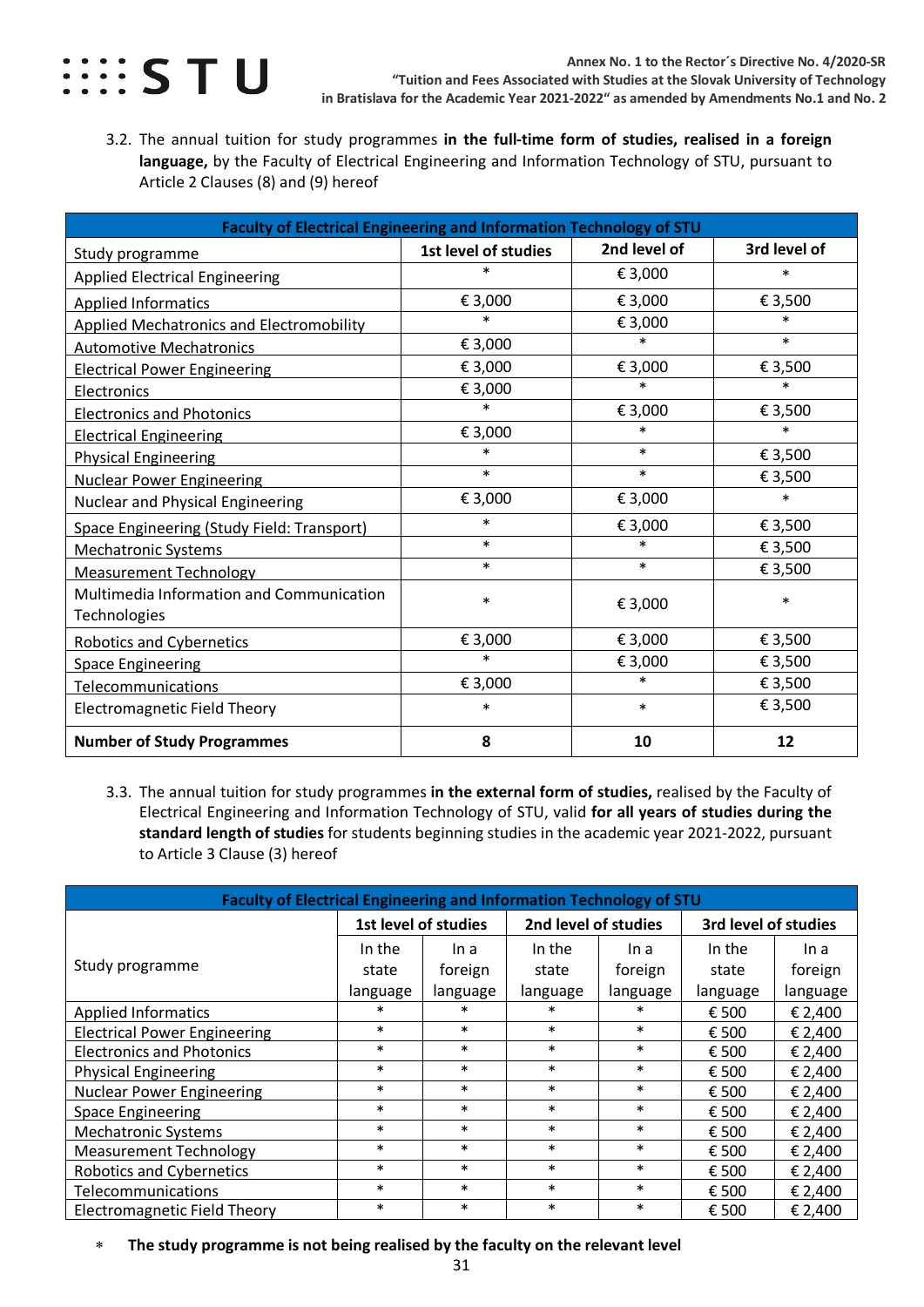

| ' Programmes<br>™ en else<br>-NL<br><b>******</b><br>. |  |  | -- |  |
|--------------------------------------------------------|--|--|----|--|

<span id="page-31-0"></span>3.4. The annual tuition for study programmes **in the external form of studies,** realised by the Faculty of Electrical Engineering and Information Technology of STU, **after exceeding the standard length of studies,** pursuant to Article 3 Clause (4) hereof

| Faculty of Electrical Engineering and Information Technology of STU |             |                                              |              |          |                      |          |  |
|---------------------------------------------------------------------|-------------|----------------------------------------------|--------------|----------|----------------------|----------|--|
|                                                                     |             | 2nd level of studies<br>1st level of studies |              |          | 3rd level of studies |          |  |
|                                                                     | In the      | In a                                         | In the       | In a     | In the               | In a     |  |
| Study programme                                                     | state       | foreign                                      | state        | foreign  | state                | foreign  |  |
|                                                                     | language    | language                                     | language     | language | language             | language |  |
| <b>Applied Informatics</b>                                          | $\ast$      | $\ast$                                       | $\ast$       | $\ast$   | € 500                | € 2,400  |  |
| <b>Electrical Power Engineering</b>                                 | $\ast$      | $\ast$                                       | $\ast$       | $\ast$   | € 500                | € 2,400  |  |
| <b>Electronics and Photonics</b>                                    | $\ast$      | $\ast$                                       | $\ast$       | $\ast$   | € 500                | € 2,400  |  |
| <b>Physical Engineering</b>                                         | $\ast$      | $\ast$                                       | $\ast$       | $\ast$   | € 500                | € 2,400  |  |
| <b>Nuclear Power Engineering</b>                                    | $\ast$      | $\ast$                                       | $\ast$       | $\ast$   | € 500                | € 2,400  |  |
| <b>Space Engineering</b>                                            | $\ast$      | $\ast$                                       | $\ast$       | $\ast$   | € 500                | € 2,400  |  |
| <b>Mechatronic Systems</b>                                          | $\ast$      | $\ast$                                       | $\ast$       | $\ast$   | € 500                | € 2,400  |  |
| <b>Measurement Technology</b>                                       | $\ast$      | $\ast$                                       | $\ast$       | $\ast$   | € 500                | € 2,400  |  |
| <b>Robotics and Cybernetics</b>                                     | $\ast$      | $\ast$                                       | $\ast$       | $\ast$   | € 500                | € 2,400  |  |
| Telecommunications                                                  | $\ast$      | $\ast$                                       | $\ast$       | $\ast$   | € 500                | € 2,400  |  |
| Classical Electrodynamics                                           | $\ast$      | $\ast$                                       | $\ast$       | $\ast$   | € 500                | € 2,400  |  |
| <b>Number of Study Programmes</b>                                   | $\mathbf 0$ | 0                                            | $\mathbf{0}$ | 0        | 11                   | 11       |  |

<sup>∗</sup> **The study programme is not being realised by the faculty on the relevant level**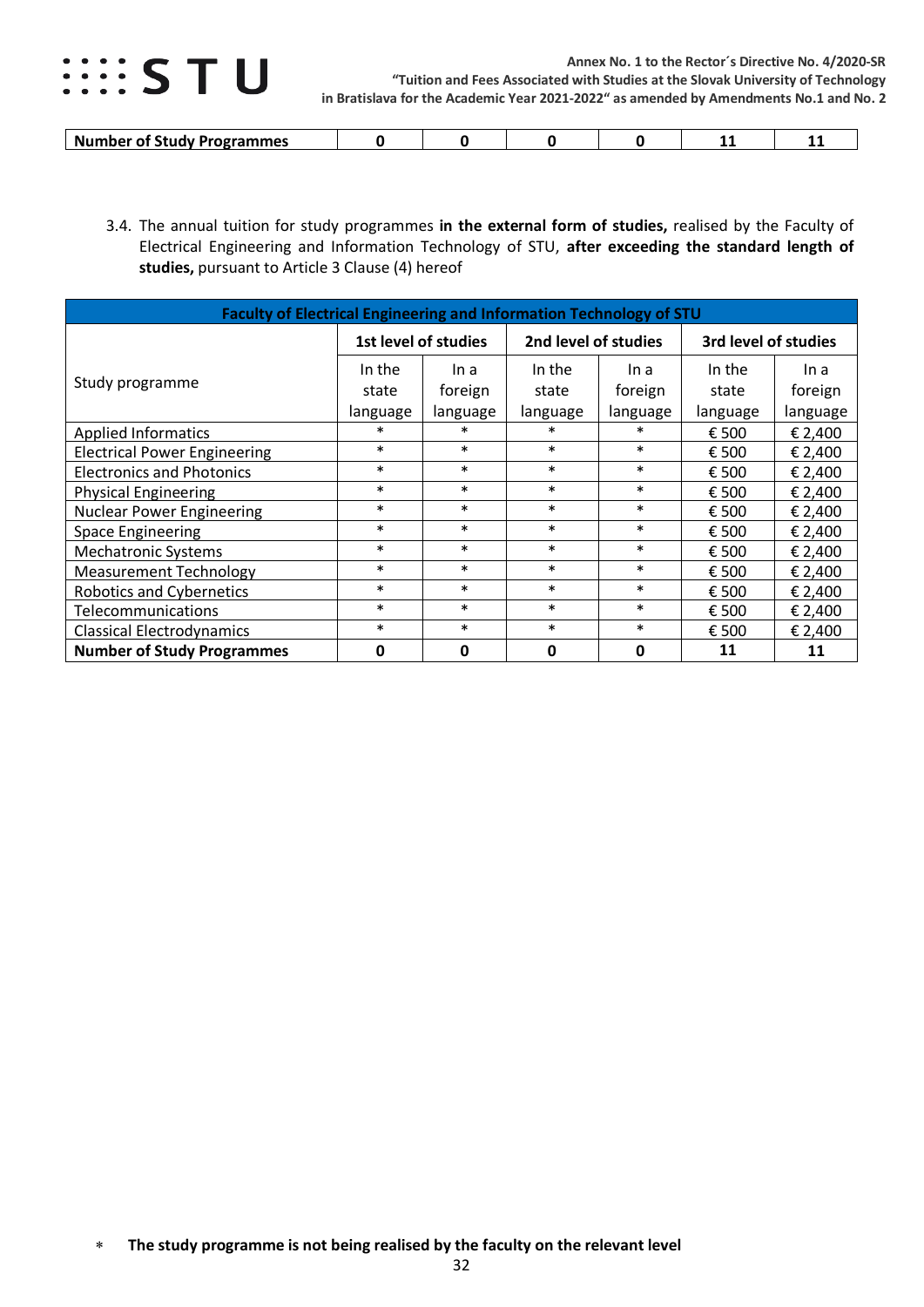

### <span id="page-32-0"></span>**4. Faculty of Chemical and Food Technology of STU**

<span id="page-32-1"></span>4.1. The annual tuition for study programmes **in the full-time form of studies, realised in the state langu**age, by the Faculty of Chemical and Food Technology of STU for exceeding of the standard length of studies and for parallel studies, pursuant to Article 2 Clauses (3) and (5) hereof

|                                                                                                       | <b>Faculty of Chemical and Food Technology of STU</b> |                     |                                                      |                      |                                                   |                                                   |  |
|-------------------------------------------------------------------------------------------------------|-------------------------------------------------------|---------------------|------------------------------------------------------|----------------------|---------------------------------------------------|---------------------------------------------------|--|
|                                                                                                       | 1st level of studies                                  |                     |                                                      | 2nd level of studies | 3rd level of studies                              |                                                   |  |
| Study programme                                                                                       | Exceeding<br>the standard<br>length of<br>studies     | Parallel<br>studies | Exceeding<br>the<br>standard<br>length of<br>studies | Parallel<br>studies  | Exceeding the<br>standard<br>length of<br>studies | Parallel<br>studies                               |  |
| <b>Analytical Chemistry</b>                                                                           | $\ast$                                                | $\ast$              | $\ast$                                               | $\ast$               | $1st$ year<br>€ 100,<br>other years<br>€ 1,000    | $1st$ year<br>€ 100,<br>other<br>years<br>€ 1,000 |  |
| <b>Inorganic Chemistry</b>                                                                            | $\ast$                                                | $\ast$              | $\ast$                                               | $\ast$               | $1st$ year<br>€ 100,<br>other years<br>€ 1,000    | $1st$ year<br>€ 100,<br>other<br>years<br>€ 1,000 |  |
| Inorganic Technologies and<br>Materials                                                               | $\ast$                                                | $\ast$              | $\ast$                                               | $\ast$               | $1st$ year<br>€ 100,<br>other years<br>€ 1,000    | $1st$ year<br>€ 100,<br>other<br>years<br>€ 1,000 |  |
| Automation and Information<br>Engineering<br>in Chemistry and Food Industry                           | $\ast$                                                | $\ast$              | € 800                                                | € 800                | $\ast$                                            | $\ast$                                            |  |
| Automation, Information<br>Engineering<br>and Management in Chemistry and<br>Food Industry            | € 600                                                 | € 600               | $\ast$                                               | $\ast$               | $\ast$                                            | $\ast$                                            |  |
| Automation, Information<br>Engineering<br>and Management in Chemistry and<br>Food Industry (Remedial) | € 600                                                 | € 600               | $\ast$                                               | $\ast$               | $\ast$                                            | $\ast$                                            |  |
| Biochemistry                                                                                          | $\ast$                                                | $\ast$              | $\ast$                                               | $\ast$               | $1st$ year<br>€ 100,<br>other years<br>€ 1,000    | $1st$ year<br>€ 100,<br>other<br>years<br>€ 1,000 |  |
| <b>Biochemistry and Biophysical</b><br><b>Chemistry for Pharmaceutical</b><br>Applications            | € 600                                                 | € 600               | $\ast$                                               |                      | $\ast$                                            | $\ast$                                            |  |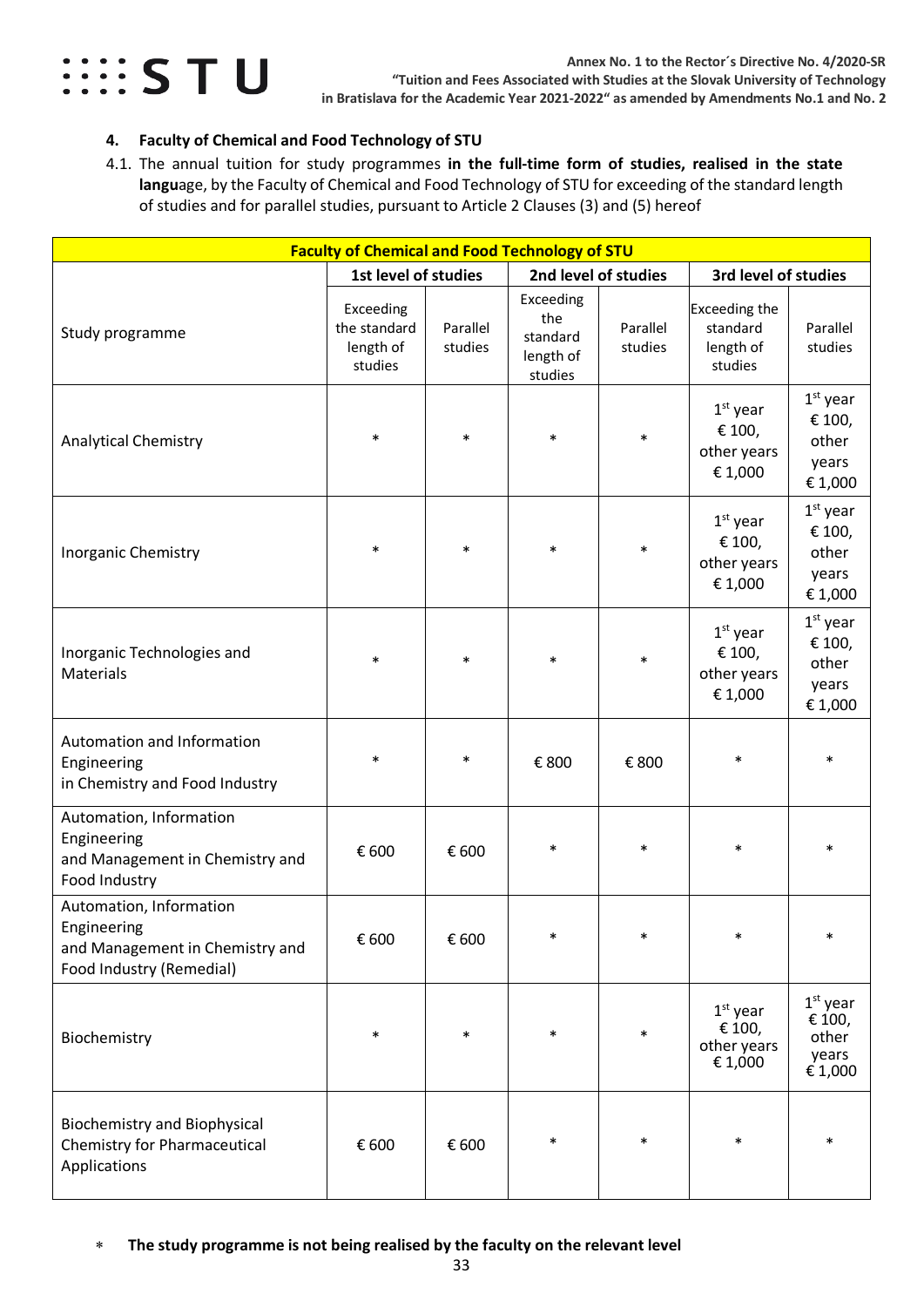

**Annex No. 1 to the Rector´s Directive No. 4/2020-SR "Tuition and Fees Associated with Studies at the Slovak University of Technology in Bratislava for the Academic Year 2021-2022" as amended by Amendments No.1 and No. 2**

|                                                                                                              | 1st level of studies                              |                     | 2nd level of studies                                 |                     | 3rd level of studies                              |                                                   |
|--------------------------------------------------------------------------------------------------------------|---------------------------------------------------|---------------------|------------------------------------------------------|---------------------|---------------------------------------------------|---------------------------------------------------|
| Study programme                                                                                              | Exceeding<br>the standard<br>length of<br>studies | Parallel<br>studies | Exceeding<br>the<br>standard<br>length of<br>studies | Parallel<br>studies | Exceeding<br>the standard<br>length of<br>studies | Parallel<br>studies                               |
| <b>Biochemistry and Biophysical</b><br><b>Chemistry for Pharmaceutical</b><br><b>Applications (Remedial)</b> | € 600                                             | € 600               | $\ast$                                               | $\ast$              | $\ast$                                            | $\ast$                                            |
| <b>Biochemistry and Biomedical</b><br>Technologies                                                           | $\ast$                                            | $\ast$              | € 800                                                | € 800               | $\ast$                                            | $\ast$                                            |
| Biotechnology                                                                                                | € 600                                             | € 600               | € 800                                                | € 800               | $1st$ year<br>€ 100,<br>other years<br>€ 1,000    | $1st$ year<br>€ 100,<br>other<br>years<br>€ 1,000 |
| Biotechnology (Remedial)                                                                                     | € 600                                             | € 600               | $\ast$                                               | $\ast$              | $\ast$                                            | $\ast$                                            |
| <b>Physical Chemistry</b>                                                                                    | $\ast$                                            | $\ast$              | $\ast$                                               | $\ast$              | $1st$ year<br>€ 100,<br>other years<br>€ 1,000    | $1st$ year<br>€ 100,<br>other<br>years<br>€ 1,000 |
| Food Chemistry and Technology                                                                                | $\ast$                                            | $\ast$              | $\ast$                                               | $\ast$              | $1st$ year<br>€ 100,<br>other years<br>€ 1,000    | $1st$ year<br>€ 100,<br>other<br>years<br>€ 1,000 |
| Environmental Chemistry and<br>Technology                                                                    | $\ast$                                            | $\ast$              | $\ast$                                               | $\ast$              | $1st$ year<br>€ 100,<br>other years<br>€ 1,000    | $1st$ year<br>€ 100,<br>other<br>years<br>€ 1,000 |
| Chemistry, Medical Chemistry<br>and Chemical Materials                                                       | € 600                                             | € 600               | $\ast$                                               | $\ast$              | $\ast$                                            | $\ast$                                            |
| Chemistry, Medical Chemistry<br>and Chemical Materials (Remedial)                                            | € 600                                             | € 600               | $\ast$                                               | $\ast$              | $\ast$                                            | $\ast$                                            |
| <b>Chemical Physics</b>                                                                                      | $\ast$                                            | $\ast$              | $\ast$                                               | $\ast$              | $1st$ year<br>€ 100,<br>other years<br>€ 1,000    | $1st$ year<br>€ 100,<br>other<br>years<br>€ 1,000 |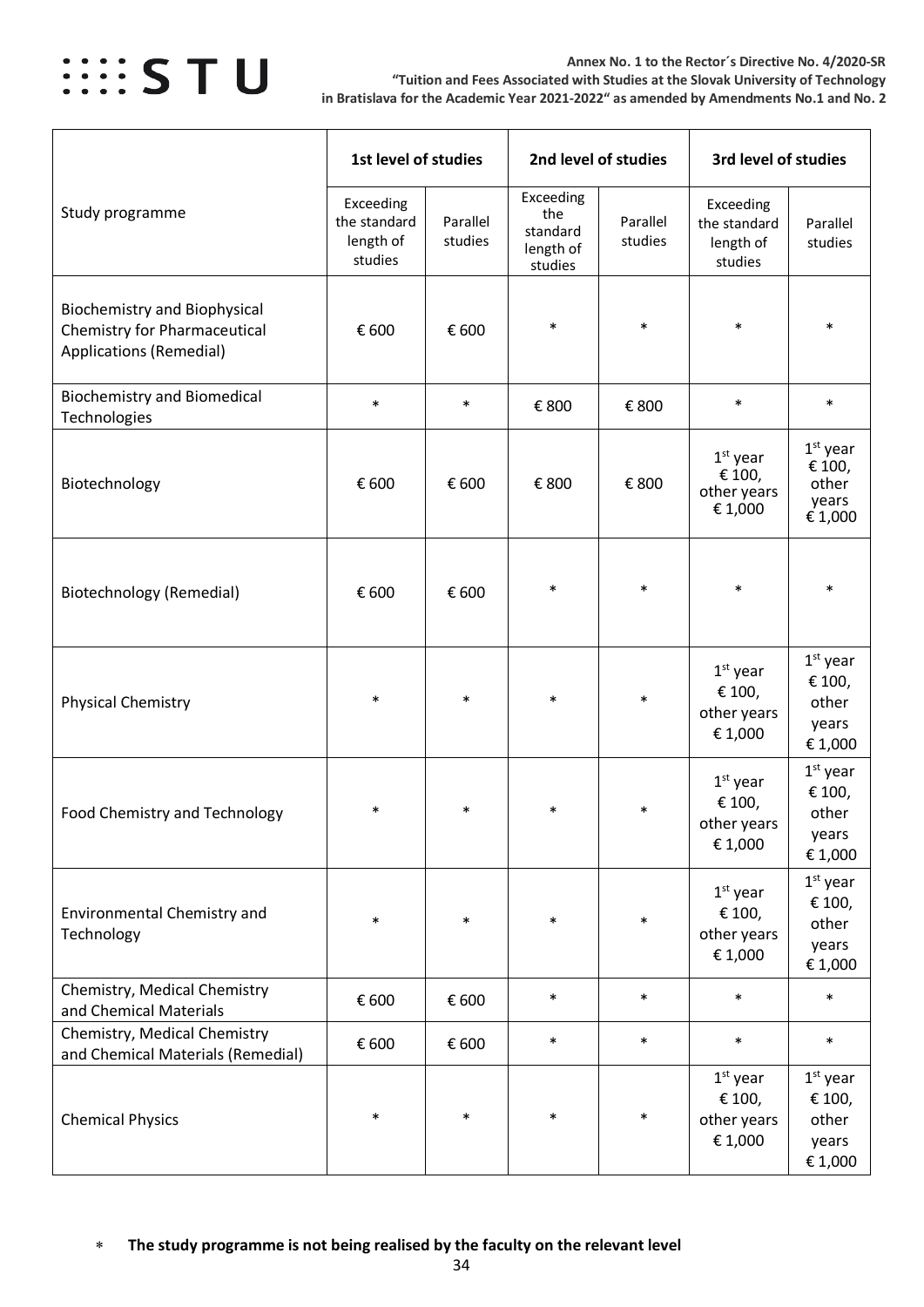

#### **Annex No. 1 to the Rector´s Directive No. 4/2020-SR "Tuition and Fees Associated with Studies at the Slovak University of Technology in Bratislava for the Academic Year 2021-2022" as amended by Amendments No.1 and No. 2**

|                                                      | 1st level of studies                              |                     | 2nd level of studies                                 |                     | 3rd level of studies                              |                                                   |
|------------------------------------------------------|---------------------------------------------------|---------------------|------------------------------------------------------|---------------------|---------------------------------------------------|---------------------------------------------------|
| Study programme                                      | Exceeding<br>the standard<br>length of<br>studies | Parallel<br>studies | Exceeding<br>the<br>standard<br>length of<br>studies | Parallel<br>studies | Exceeding<br>the standard<br>length of<br>studies | Parallel<br>studies                               |
| <b>Chemical Engineering</b>                          | € 600                                             | € 600               | € 800                                                | € 800               | $1st$ year<br>€ 100,<br>other years<br>€ 1,000    | $1st$ year<br>€ 100,<br>other<br>years<br>€ 1,000 |
| <b>Chemical Engineering (Remedial)</b>               | € 600                                             | € 600               | $\ast$                                               | $\ast$              | $\ast$                                            | $\ast$                                            |
| <b>Chemical Technologies</b>                         | $\ast$                                            | $\ast$              | € 800                                                | € 800               | $\ast$                                            | $\ast$                                            |
| <b>Macromolecular Chemistry</b>                      | $\ast$                                            | $\ast$              | $\ast$                                               | $\ast$              | $1st$ year<br>€ 100,<br>other years<br>€ 1,000    | $1st$ year<br>€ 100,<br>other<br>years<br>€ 1,000 |
| Heritage and Materials Conservation                  | $\ast$                                            | $\ast$              | € 800                                                | € 800               | $1st$ year<br>€ 100,<br>other years<br>€ 1,000    | $1st$ year<br>€ 100,<br>other<br>years €<br>1,000 |
| <b>Organic Chemistry</b>                             | $\ast$                                            | $\ast$              | ∗                                                    | *                   | $1st$ year<br>€ 100,<br>other years<br>€ 1,000    | $1st$ year<br>€ 100,<br>other<br>years<br>€ 1,000 |
| <b>Organic Technology and Technology</b><br>of Fuels | $\ast$                                            | $\ast$              | $\ast$                                               | $\ast$              | $1st$ year<br>€ 100,<br>other years<br>€ 1,000    | $1st$ year<br>€ 100,<br>other<br>years<br>€ 1,000 |
| Food, Hygiene, Cosmetics                             | $\ast$                                            | $\ast$              | € 800                                                | € 800               | $\ast$                                            | $\ast$                                            |
| Food, Nutrition, Cosmetics                           | € 600                                             | € 600               | $\ast$                                               | $\ast$              | $\ast$                                            | $\ast$                                            |
| Food, Nutrition, Cosmetics<br>(Remedial)             | € 600                                             | € 600               | $\ast$                                               | $\ast$              | $\ast$                                            | $\ast$                                            |
| Natural and Synthetic Polymers                       | $\ast$                                            | $\ast$              | € 800                                                | € 800               | $\ast$                                            | $\ast$                                            |
| Process Control                                      | € 600                                             | € 600               | $\ast$                                               | $\ast$              | $1st$ year<br>€ 100,<br>other years<br>€ 1,000    | $1st$ year<br>€ 100,<br>other<br>years<br>€ 1,000 |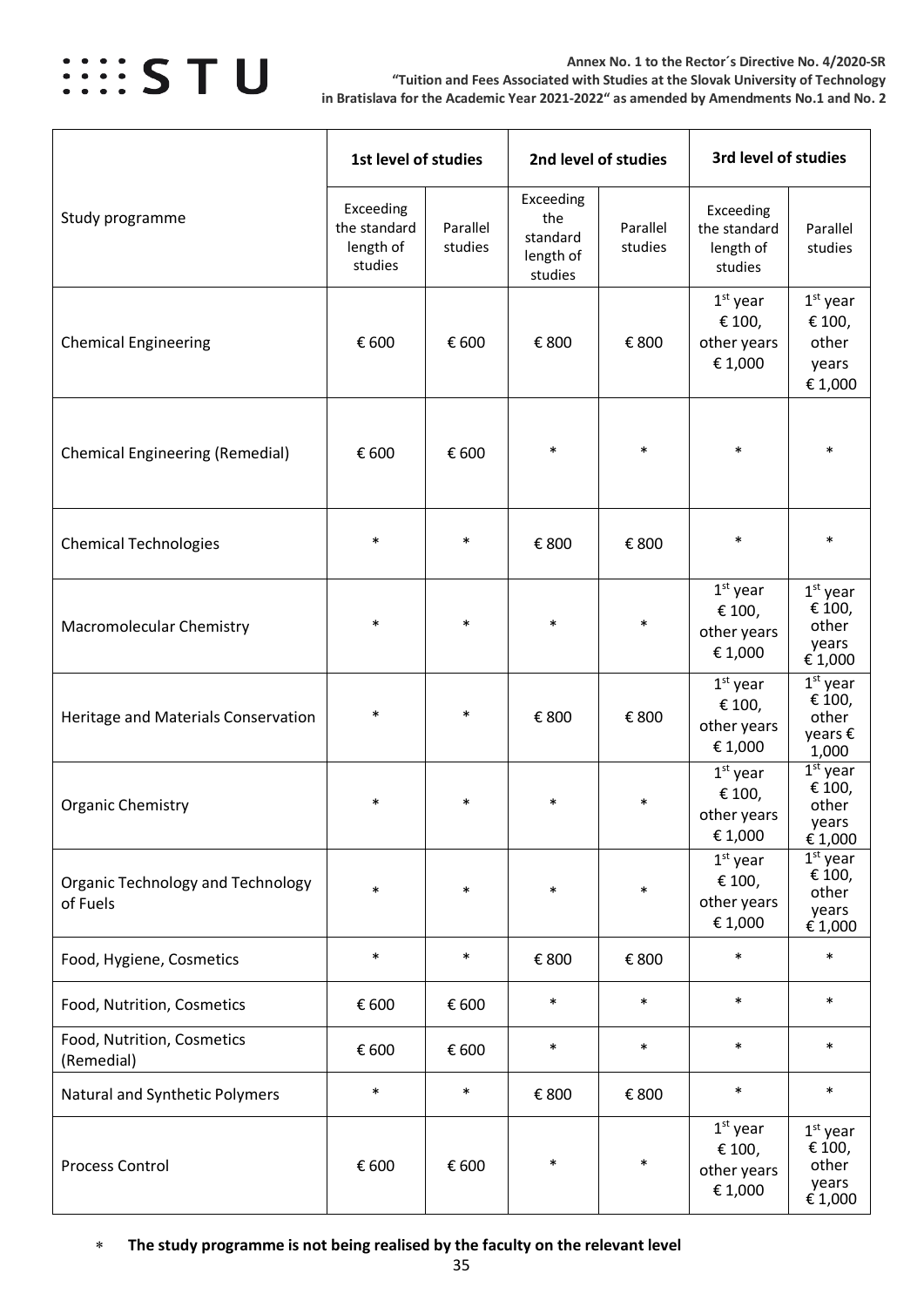

|                                                                                                   | 1st level of studies                              |                     |                                                      | 2nd level of studies |                                                   | 3rd level of studies                              |  |
|---------------------------------------------------------------------------------------------------|---------------------------------------------------|---------------------|------------------------------------------------------|----------------------|---------------------------------------------------|---------------------------------------------------|--|
| Study programme                                                                                   | Exceeding<br>the standard<br>length of<br>studies | Parallel<br>studies | Exceeding<br>the<br>standard<br>length of<br>studies | Parallel<br>studies  | Exceeding<br>the standard<br>length of<br>studies | Parallel<br>studies                               |  |
| <b>Process Control (Remedial)</b>                                                                 | € 600                                             | € 600               | $\ast$                                               | $\ast$               | $1st$ year<br>€ 100,<br>other years<br>€ 1,000    | $1st$ year<br>€ 100,<br>other<br>years<br>€ 1,000 |  |
| <b>Control of Technological Processes</b><br>in Chemistry and Food Industry                       | $\ast$                                            | $\ast$              | € 800                                                | € 800                | $\ast$                                            | $\ast$                                            |  |
| <b>Technical Chemistry</b>                                                                        | $\ast$                                            | $\ast$              | € 800                                                | € 800                | $\ast$                                            | $\ast$                                            |  |
| <b>Environmental Protection</b><br>Technologies                                                   | $\ast$                                            | $\ast$              | € 800                                                | € 800                | $\ast$                                            | $\ast$                                            |  |
| <b>Technology of Polymer Materials</b>                                                            | $\ast$                                            | $\ast$              | $\ast$                                               | $\ast$               | $1st$ year<br>€ 100,<br>other years<br>€ 1,000    | $1st$ year<br>€ 100,<br>other<br>years<br>€ 1,000 |  |
| Polymer Processes, Equipments and<br><b>Tools for Processing of Polymeric</b><br><b>Materials</b> | $\ast$                                            | $\ast$              | $\ast$                                               | $\ast$               | $1st$ year<br>€ 100,<br>other years<br>€ 1,000    | $1st$ year<br>€ 100,<br>other<br>years<br>€ 1,000 |  |
| <b>Theoretical and Computational</b><br>Chemistry                                                 | $\ast$                                            | $\ast$              | $\ast$                                               | $\ast$               | $1st$ year<br>€ 100,<br>other years<br>€ 1,000    | $1st$ year<br>€ 100,<br>other<br>years<br>€ 1,000 |  |
| <b>Nutrition and Food Quality</b><br>Assessment                                                   | $\ast$                                            | $\ast$              | € 800                                                | € 800                | $\ast$                                            | $\ast$                                            |  |
| <b>Number of Study Programmes</b>                                                                 | 14                                                | 14                  | 12                                                   | 12                   | 20                                                | 20                                                |  |

<span id="page-35-0"></span>4.2. The annual tuition for study programmes **in the full-time form of studies, realised in a foreign language,** by the Faculty of Chemical and Food Technology of STU, pursuant to Article 2 Clauses (8) and (9) hereof

| <b>Faculty of Chemical and Food Technology of STU</b>                                   |                      |                      |                      |  |  |  |  |  |  |
|-----------------------------------------------------------------------------------------|----------------------|----------------------|----------------------|--|--|--|--|--|--|
| Study programme                                                                         | 1st level of studies | 2nd level of studies | 3rd level of studies |  |  |  |  |  |  |
| <b>Analytical Chemistry</b>                                                             | $\ast$               | $\ast$               | € 500                |  |  |  |  |  |  |
| <b>Inorganic Chemistry</b>                                                              | $\ast$               | $\ast$               | € 500                |  |  |  |  |  |  |
| <b>Inorganic Technologies and Materials</b>                                             | $\ast$               | $\ast$               | € 500                |  |  |  |  |  |  |
| Automation and Information Engineering in<br>Chemistry and Food Industry                | $\ast$               | € 1,500              | $\ast$               |  |  |  |  |  |  |
| Automation, Information Engineering<br>and Management in Chemistry and Food<br>Industry | € 3,500              | $\ast$               | $\ast$               |  |  |  |  |  |  |
| Automation, Information Engineering                                                     | € 3,500              | $\ast$               | $\ast$               |  |  |  |  |  |  |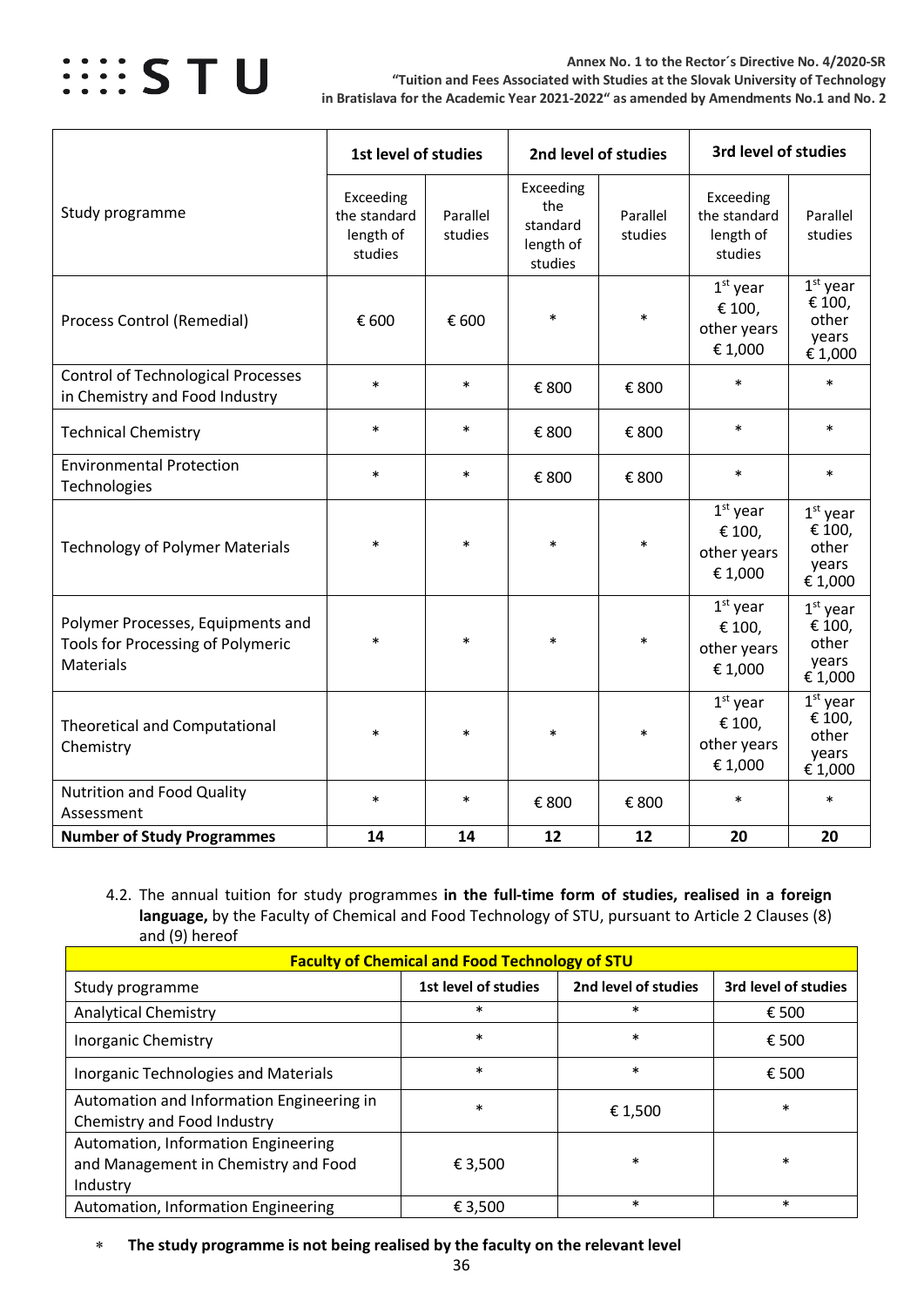

| and Management in Chemistry and Food<br>Industry (Remedial)                                 |                      |                      |                      |
|---------------------------------------------------------------------------------------------|----------------------|----------------------|----------------------|
| Study programme                                                                             | 1st level of studies | 2nd level of studies | 3rd level of studies |
| Biochemistry                                                                                | $\ast$               | $\ast$               | € 500                |
| Biochemistry and Biophysical Chemistry for<br><b>Pharmaceutical Applications</b>            | € 3,500              | $\ast$               | $\ast$               |
| Biochemistry and Biophysical Chemistry for<br><b>Pharmaceutical Applications (Remedial)</b> | € 3,500              | $\ast$               | $\ast$               |
| <b>Biochemistry and Biomedical Technologies</b>                                             | $\ast$               | €1,500               | $\ast$               |
| Biotechnology                                                                               | € 3,500              | € 1,500              | € 500                |
| <b>Biotechnology (Remedial)</b>                                                             | € 3,500              | $\ast$               | $\ast$               |
| Biotechnologies                                                                             | $\ast$               | $\ast$               | € 500                |
| <b>Physical Chemistry</b>                                                                   | $\ast$               | $\ast$               | € 500                |
| Chemistry and chemical technologies                                                         | $\ast$               | $\ast$               | € 500                |
| Food Chemistry and Technology                                                               | $\ast$               | $\ast$               | € 500                |
| <b>Environmental Chemistry and Technology</b>                                               | $\ast$               | $\ast$               | € 500                |
| Chemistry, Medical Chemistry and Chemical<br>Materials                                      | € 3,500              | $\ast$               | $\ast$               |
| Chemistry, Medical Chemistry and Chemical<br>Materials (Remedial)                           | € 3,500              | $\ast$               | $\ast$               |
| <b>Chemical Physics</b>                                                                     | $\ast$               | $\ast$               | € 500                |
| <b>Chemical Engineering</b>                                                                 | € 3,500              | € 1,500              | € 500                |
| <b>Chemical Engineering (Remedial)</b>                                                      | € 3,500              | $\ast$               | $\ast$               |
| <b>Chemical Technologies</b>                                                                | $\ast$               | € 1,500              | $\ast$               |
| <b>Macromolecular Chemistry</b>                                                             | $\ast$               | $\ast$               | € 500                |
| <b>Heritage Materials Conservation</b>                                                      | $\ast$               | € 1,500              | € 500                |
| <b>Organic Chemistry</b>                                                                    | $\ast$               | $\ast$               | € 500                |
| Organic Technology and Technology of Fuels                                                  | $\ast$               | $\ast$               | € 500                |
| Food, Hygiene, Cosmetics                                                                    | $\ast$               | € 1,500              | $\ast$               |
| Food, Nutrition, Cosmetics                                                                  | € 3,500              | $\ast$               | $\ast$               |
| Food, Nutrition, Cosmetics (Remedial)                                                       | € 3,500              | $\ast$               | $\ast$               |
| Natural and Synthetic Polymers                                                              | $\ast$               | € 1,500              | $\ast$               |
| Process Control                                                                             | $\ast$               | $\ast$               | € 500                |
| <b>Process Control</b>                                                                      | € 3,500              | $\ast$               | $\ast$               |
| <b>Process Control (Remedial)</b>                                                           | €3,500               | $\ast$               | $\ast$               |
| Control of Technological Processes in                                                       | $\ast$               |                      | $\ast$               |
| <b>Chemical and Food Industries</b>                                                         |                      | € 1,500              |                      |
| <b>Technical Chemistry</b>                                                                  | $\ast$               | € 1,500              | $\ast$               |
| <b>Environmental Protection Technologies</b>                                                | $\ast$               | € 1,500              | $\ast$               |
| <b>Technology of Polymer Materials</b>                                                      | $\ast$               | $\ast$               | € 500                |
| Theoretical and Computational Chemistry                                                     | $\ast$               | $\ast$               | € 500                |
| Nutrition and Food Quality Assessment                                                       | $\ast$               | € 1,500              | $\ast$               |
| <b>Number of Study Programmes</b>                                                           | 14                   | 12                   | 19                   |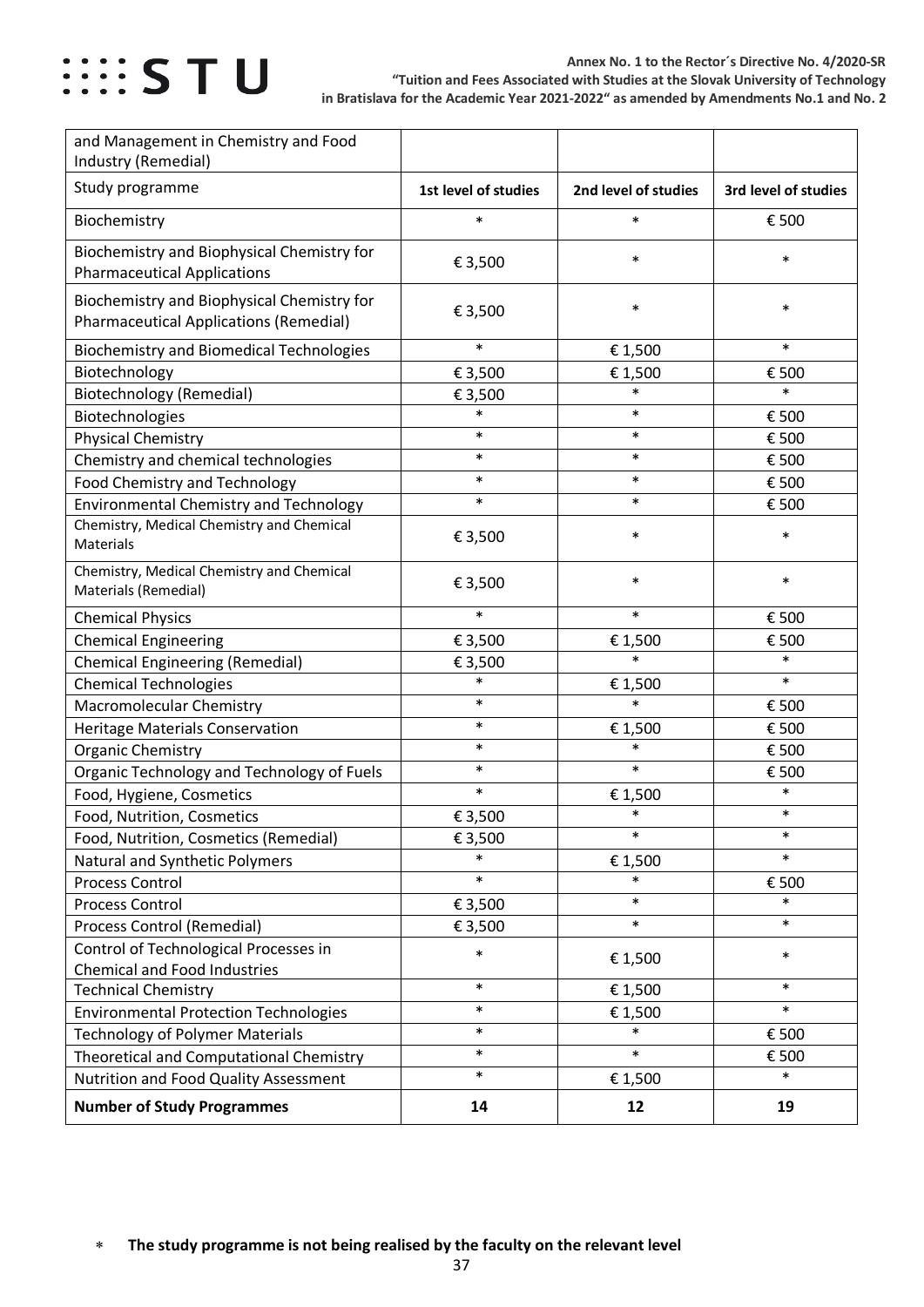

<span id="page-37-0"></span>4.3. The annual tuition for study programmes **in the external form of studies,** realised by the Faculty of Chemical and Food Technology of STU, valid **for all years of studies during the standard length of studies** for students beginning studies in the academic year 2021-2022, pursuant to Article 3 Clause (3) hereof

| <b>Faculty of Chemical and Food Technology of STU</b> |                             |                             |                             |                             |                             |                             |  |
|-------------------------------------------------------|-----------------------------|-----------------------------|-----------------------------|-----------------------------|-----------------------------|-----------------------------|--|
|                                                       | 1st level of studies        |                             | 2nd level of studies        |                             | 3rd level of studies        |                             |  |
| Study programme                                       | In the<br>state<br>language | In a<br>foreign<br>language | In the<br>state<br>language | In a<br>foreign<br>language | In the<br>state<br>language | In a<br>foreign<br>language |  |
| <b>Analytical Chemistry</b>                           | $\ast$                      | $\ast$                      | $\ast$                      | $\ast$                      | € 500                       | € 2,400                     |  |
| Inorganic Chemistry                                   | $\ast$                      | $\ast$                      | $\ast$                      | $\ast$                      | € 500                       | € 2,400                     |  |
| Inorganic Technologies<br>and Materials               | $\ast$                      | $\ast$                      | $\ast$                      | $\ast$                      | € 500                       | € 2,400                     |  |
| Biochemistry                                          | $\ast$                      | $\ast$                      | $\ast$                      | $\ast$                      | € 500                       | € 2,400                     |  |
| Biotechnology                                         | $\ast$                      | $\ast$                      | $\ast$                      | $\ast$                      | € 500                       | € 2,400                     |  |
| <b>Physical Chemistry</b>                             | $\ast$                      | $\ast$                      | $\ast$                      | $\ast$                      | € 500                       | € 2,400                     |  |
| Food Chemistry and Technology                         | $\ast$                      | $\ast$                      | $\ast$                      | $\ast$                      | € 500                       | € 2,400                     |  |
| <b>Environmental Chemistry</b><br>and Technology      | $\ast$                      | $\ast$                      | $\ast$                      | $\ast$                      | € 500                       | € 2,400                     |  |
| <b>Chemical Physics</b>                               | $\ast$                      | $\ast$                      | $\ast$                      | $\ast$                      | € 500                       | € 2,400                     |  |
| <b>Chemical Engineering</b>                           | $\ast$                      | $\ast$                      |                             |                             | € 500                       | € 2,400                     |  |
| Macromolecular Chemistry                              | $\ast$                      | $\ast$                      | $\ast$                      | $\ast$                      | € 500                       | € 2,400                     |  |
| <b>Heritage Materials Conservation</b>                | $\ast$                      | $\ast$                      | $\ast$                      | $\ast$                      | € 500                       | € 2,400                     |  |
| <b>Organic Chemistry</b>                              | $\ast$                      | $\ast$                      | $\ast$                      | $\ast$                      | € 500                       | € 2,400                     |  |
| Organic Technology<br>and Technology of Fuels         | $\ast$                      | $\ast$                      | $\ast$                      | $\ast$                      | € 500                       | € 2,400                     |  |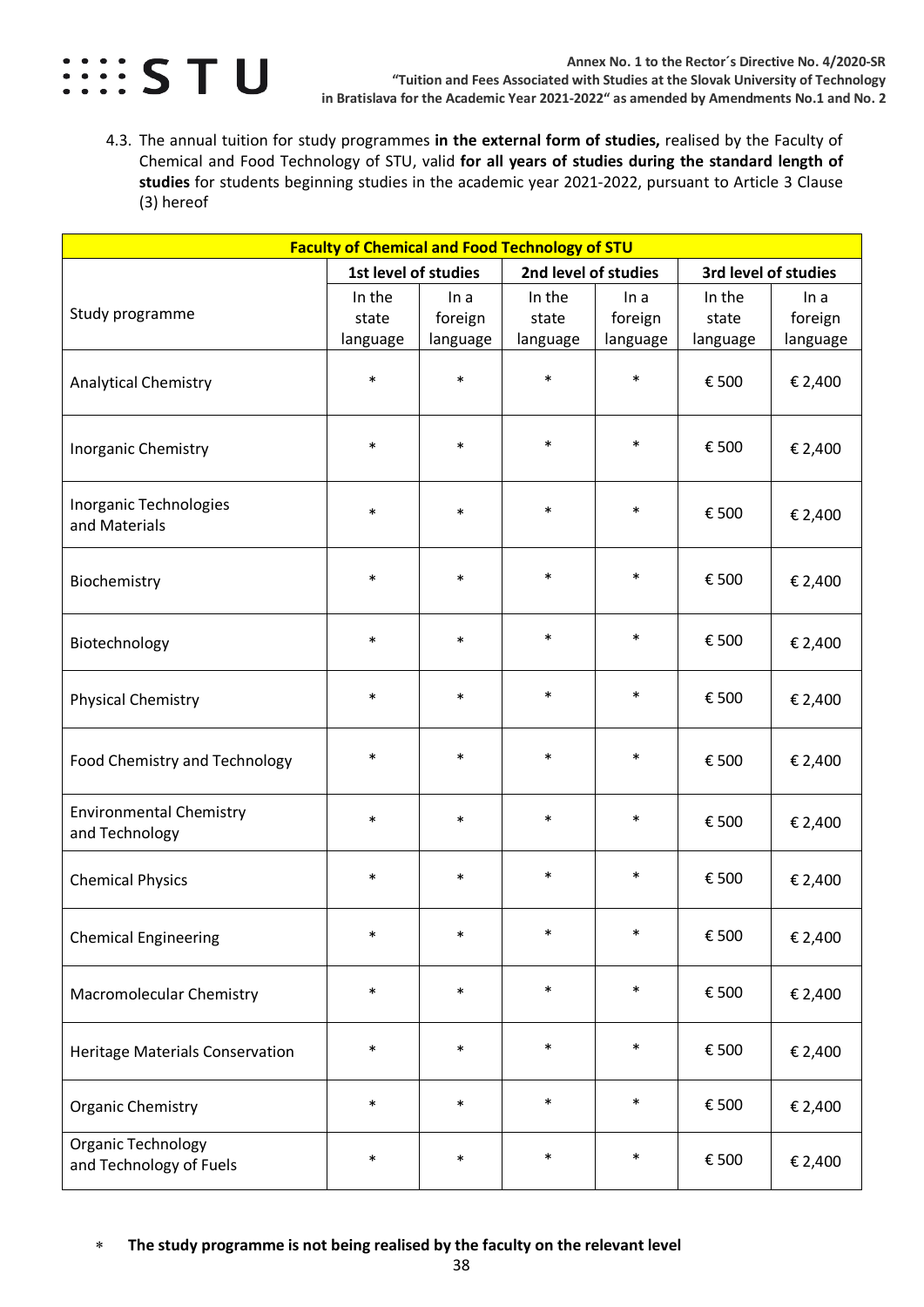

**Annex No. 1 to the Rector´s Directive No. 4/2020-SR "Tuition and Fees Associated with Studies at the Slovak University of Technology in Bratislava for the Academic Year 2021-2022" as amended by Amendments No.1 and No. 2**

|                                                   | 1st level of studies |          | 2nd level of studies |          | 3rd level of studies |          |
|---------------------------------------------------|----------------------|----------|----------------------|----------|----------------------|----------|
| Study programme                                   | In the               | In a     | In the               | In a     | In the               | In a     |
|                                                   | state                | foreign  | state                | foreign  | state                | foreign  |
|                                                   | language             | language | language             | language | language             | language |
| <b>Process Control</b>                            | $\ast$               | $\ast$   | $\ast$               | $\ast$   | € 500                | € 2,400  |
| <b>Technology of Polymer Materials</b>            | $\ast$               | $\ast$   | $\ast$               | $\ast$   | € 500                | € 2,400  |
| <b>Theoretical and Computational</b><br>Chemistry | $\ast$               | $\ast$   | $\ast$               | $\ast$   | € 500                | € 2,400  |
| <b>Number of Study Programmes</b>                 | 0                    | 0        | 0                    | 0        | 17                   | 17       |

<span id="page-38-0"></span>4.4. The annual tuition for study programmes **in the external form of studies,** realised by the Faculty of Chemical and Food Technology of STU, **after exceeding the standard length of studies,** pursuant to Article 3 Clause (4) hereof

|                                         | <b>Faculty of Chemical and Food Technology of STU</b> |          |                      |          |                      |          |
|-----------------------------------------|-------------------------------------------------------|----------|----------------------|----------|----------------------|----------|
|                                         | 1st level of studies                                  |          | 2nd level of studies |          | 3rd level of studies |          |
|                                         | In the                                                | In a     | In the               | In a     | In the               | In a     |
| Study programme                         | state                                                 | foreign  | state                | foreign  | state                | foreign  |
|                                         | language                                              | language | language             | language | language             | language |
| <b>Analytical Chemistry</b>             | $\ast$                                                | $\ast$   | $\ast$               | $\ast$   | € 500                | € 2,400  |
| Inorganic Chemistry                     | $\ast$                                                | $\ast$   | $\ast$               | $\ast$   | € 500                | € 2,400  |
| Inorganic Technologies<br>and Materials | $\ast$                                                | $\ast$   | $\ast$               | $\ast$   | € 500                | € 2,400  |
| Biochemistry                            | $\ast$                                                | $\ast$   | $\ast$               | $\ast$   | € 500                | € 2,400  |
| Biotechnology                           | $\ast$                                                | $\ast$   | $\ast$               | $\ast$   | € 500                | € 2,400  |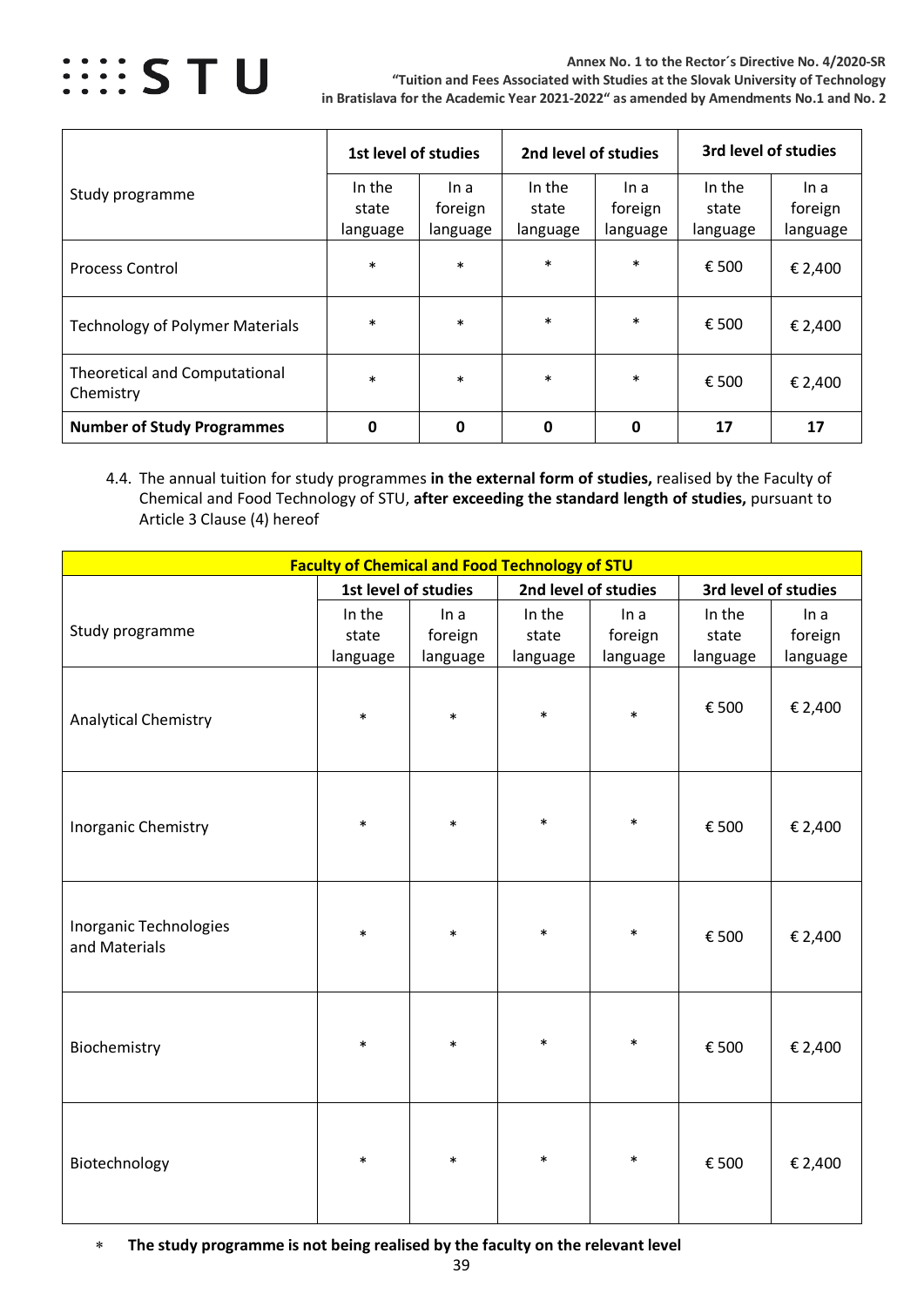

**Annex No. 1 to the Rector´s Directive No. 4/2020-SR "Tuition and Fees Associated with Studies at the Slovak University of Technology in Bratislava for the Academic Year 2021-2022" as amended by Amendments No.1 and No. 2**

|                                                   | 1st level of studies        |                             | 2nd level of studies        |                             | 3rd level of studies        |                             |  |
|---------------------------------------------------|-----------------------------|-----------------------------|-----------------------------|-----------------------------|-----------------------------|-----------------------------|--|
| Study programme                                   | In the<br>state<br>language | In a<br>foreign<br>language | In the<br>state<br>language | In a<br>foreign<br>language | In the<br>state<br>language | In a<br>foreign<br>language |  |
| <b>Physical Chemistry</b>                         | $\ast$                      | $\ast$                      | $\ast$                      | $\ast$                      | € 500                       | € 2,400                     |  |
| Food Chemistry and Technology                     | $\ast$                      | $\ast$                      | $\ast$                      | $\ast$                      | € 500                       | € 2,400                     |  |
| <b>Environmental Chemistry</b><br>and Technology  | $\ast$                      | $\ast$                      | $\ast$                      | $\ast$                      | € 500                       | € 2,400                     |  |
| <b>Chemical Physics</b>                           | $\ast$                      | $\ast$                      | $\ast$                      | $\ast$                      | € 500                       | € 2,400                     |  |
| <b>Chemical Engineering</b>                       | $\ast$                      | $\ast$                      | $\ast$                      | $\ast$                      | € 500                       | € 2,400                     |  |
| Macromolecular Chemistry                          | $\ast$                      | $\ast$                      | $\ast$                      | $\ast$                      | € 500                       | € 2,400                     |  |
| Heritage Materials Conservation                   | $\ast$                      | $\ast$                      | $\ast$                      | $\ast$                      | € 500                       | € 2,400                     |  |
| <b>Organic Chemistry</b>                          | $\ast$                      | $\ast$                      | $\ast$                      | $\ast$                      | € 500                       | € 2,400                     |  |
| Organic Technology<br>and Technology of Fuels     | $\ast$                      | $\ast$                      | $\ast$                      | $\ast$                      | € 500                       | € 2,400                     |  |
| <b>Process Control</b>                            | $\ast$                      | $\ast$                      | $\ast$                      | $\ast$                      | € 500                       | € 2,400                     |  |
| <b>Technology of Polymer Materials</b>            | $\ast$                      | $\ast$                      | $\ast$                      | $\ast$                      | € 500                       | € 2,400                     |  |
| <b>Theoretical and Computational</b><br>Chemistry | $\ast$                      | $\ast$                      | $\ast$                      | $\ast$                      | € 500                       | € 2,400                     |  |
| <b>Number of Study Programmes</b>                 | $\pmb{0}$                   | $\pmb{0}$                   | $\mathbf 0$                 | $\pmb{0}$                   | 17                          | 17                          |  |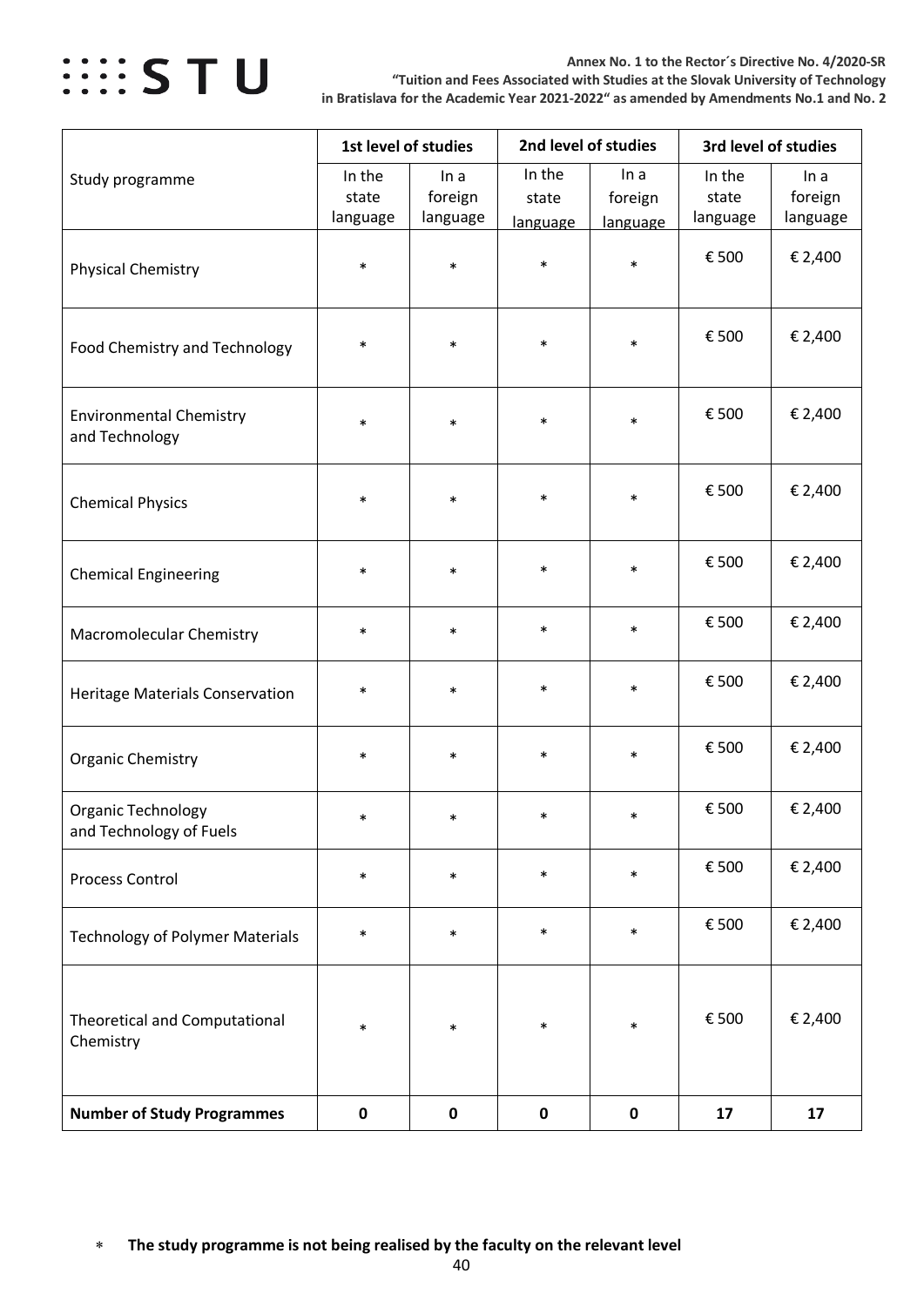

### <span id="page-40-0"></span>**5. Faculty of Architecture and Design of STU**

<span id="page-40-1"></span>5.1. The annual tuition for study programmes in the full-time form of studies, realised in the state language, by the Faculty of Architecture and Design of STU for exceeding of the standard length of studies and for parallel studies, pursuant to Article 2 Clauses (3) and (5) hereof

| <b>Faculty of Architecture and Design of STU</b> |                                                   |                                              |                                                   |                      |                                                    |                                                   |  |  |
|--------------------------------------------------|---------------------------------------------------|----------------------------------------------|---------------------------------------------------|----------------------|----------------------------------------------------|---------------------------------------------------|--|--|
|                                                  |                                                   | 1st level of studies<br>2nd level of studies |                                                   | 3rd level of studies |                                                    |                                                   |  |  |
| Study programme                                  | Exceeding<br>the standard<br>length of<br>studies | Parallel<br>studies                          | Exceeding<br>the standard<br>length of<br>studies | Parallel<br>studies  | Exceeding<br>lthe standard<br>length of<br>studies | Parallel<br>studies                               |  |  |
| Architecture                                     | $\ast$                                            | $\ast$                                       | € 800                                             | € 800                | $1st$ year<br>€ 100,<br>other<br>years<br>€ 1,000  | $1st$ year<br>€ 100,<br>other<br>years<br>€ 1,000 |  |  |
| Architecture and Urban Design                    | € 600                                             | € 600                                        | $\ast$                                            | $\ast$               | $\ast$                                             | $\ast$                                            |  |  |
| Design                                           | € 600                                             | € 600                                        | € 800                                             | € 800                | $1st$ year<br>€ 100,<br>other<br>years<br>€ 1,000  | $1st$ year<br>€ 100,<br>other<br>years<br>€ 1,000 |  |  |
| Urban Design                                     | $\ast$                                            | $\ast$                                       | € 800                                             | € 800                | $1st$ year<br>€ 100,<br>other<br>years<br>€ 1,000  | $1st$ year<br>€ 100,<br>other<br>years<br>€ 1,000 |  |  |
| <b>Number of Study Programmes</b>                | $\overline{2}$                                    | $\mathbf{2}$                                 | 3                                                 | 3                    | 3                                                  | 3                                                 |  |  |

<span id="page-40-2"></span>5.2. The annual tuition for study programmes **in the full-time form of studies, realised in a foreign language,** by the Faculty of Architecture and Design of STU, pursuant to Article 2 Clauses (8) and (9) hereof

| <b>Faculty of Architecture and Design of STU</b> |                                                    |         |         |  |  |  |  |  |  |
|--------------------------------------------------|----------------------------------------------------|---------|---------|--|--|--|--|--|--|
| Study programme                                  | 1st level of<br>2nd level of<br>studies<br>studies |         |         |  |  |  |  |  |  |
| Architecture                                     | $\ast$                                             | € 3,500 | € 3,500 |  |  |  |  |  |  |
| Architecture and Urban Design                    | € 3,500                                            | $\ast$  | $\ast$  |  |  |  |  |  |  |
| Urban Design                                     | $\ast$                                             | $\ast$  | € 3,500 |  |  |  |  |  |  |
| <b>Number of Study Programmes</b>                |                                                    |         |         |  |  |  |  |  |  |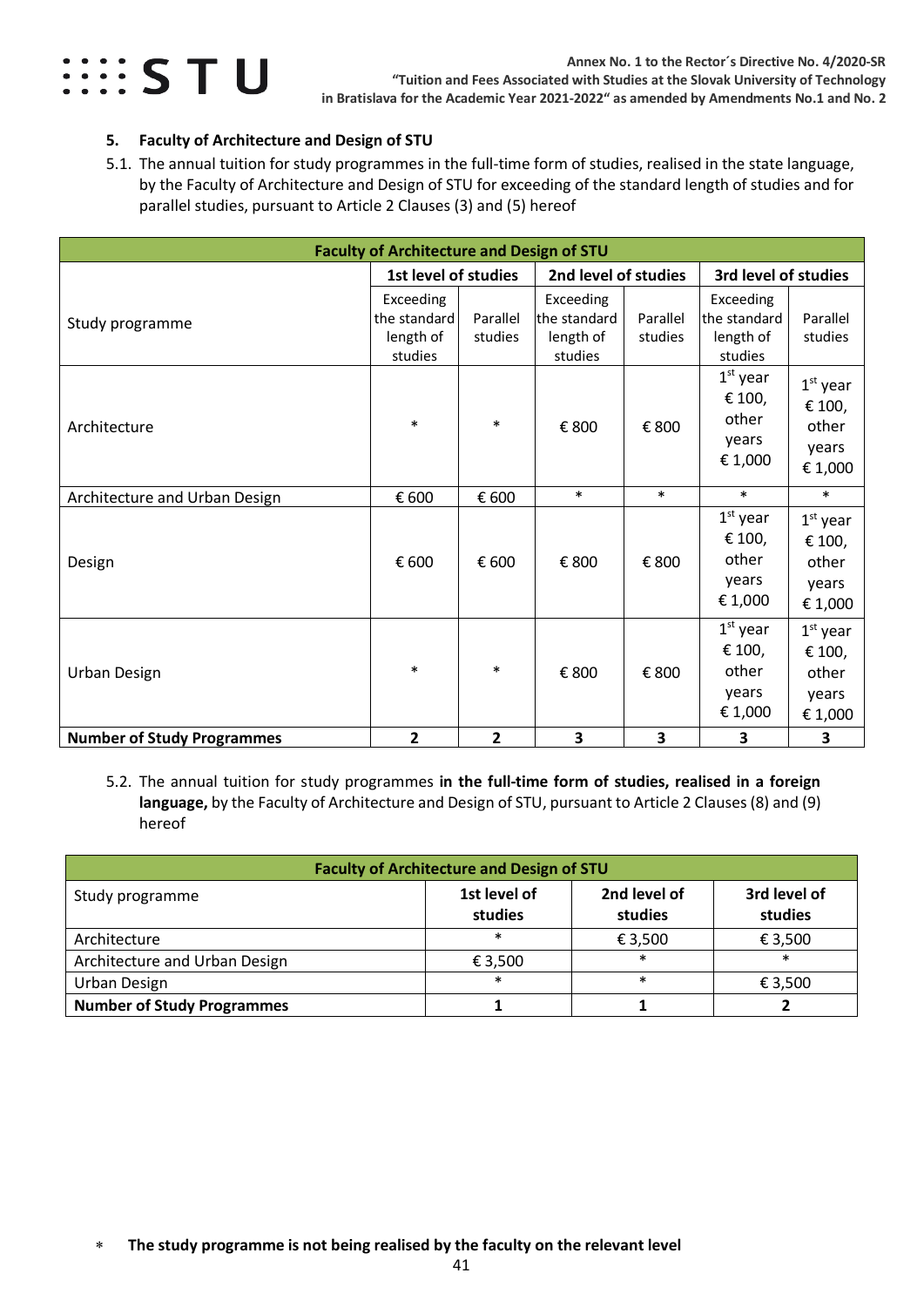

<span id="page-41-0"></span>5.3. The annual tuition for study programmes **in the external form of studies**, realised by the Faculty of Architecture and Design of STU, valid **for all years of studies during the standard length of studies** for students beginning studies in the academic year 2021-2022 pursuant to Article 3 Clause (3) hereof

| <b>Faculty of Architecture and Design of STU</b> |                      |          |                      |          |                      |          |  |  |  |  |
|--------------------------------------------------|----------------------|----------|----------------------|----------|----------------------|----------|--|--|--|--|
|                                                  | 1st level of studies |          | 2nd level of studies |          | 3rd level of studies |          |  |  |  |  |
|                                                  | In the               | In a     | In the               | In a     | In the               | In a     |  |  |  |  |
| Study programme                                  | state                | foreign  | state                | foreign  | state                | foreign  |  |  |  |  |
|                                                  | language             | language | language             | language | language             | language |  |  |  |  |
| Architecture                                     | $\ast$               | $\ast$   | $\ast$               | $\ast$   | € 500                | € 2,400  |  |  |  |  |
| Design                                           | $\ast$               | $\ast$   | $\ast$               | $\ast$   | € 500                | *        |  |  |  |  |
| Urban Design                                     | $\ast$               | $\ast$   | $\ast$               | $\ast$   | € 500                | € 2,400  |  |  |  |  |
| <b>Number of Study Programmes</b>                |                      |          |                      |          |                      |          |  |  |  |  |

<span id="page-41-1"></span>5.4. The annual tuition for study programmes **in the external form of studies,** realised by the Faculty of Architecture and Design of STU, **after exceeding the standard length of studies,** pursuant to Article 3 Clause (4) hereof

| <b>Faculty of Architecture and Design of STU</b> |                      |          |          |                      |                      |          |  |  |  |  |
|--------------------------------------------------|----------------------|----------|----------|----------------------|----------------------|----------|--|--|--|--|
|                                                  | 1st level of studies |          |          | 2nd level of studies | 3rd level of studies |          |  |  |  |  |
|                                                  | In the               | In a     | In the   | In a                 | In the               | In a     |  |  |  |  |
| Study programme                                  | state                | foreign  | state    | foreign              | state                | foreign  |  |  |  |  |
|                                                  | language             | language | language | language             | language             | language |  |  |  |  |
| Architecture                                     | $\ast$               | $\ast$   | $\ast$   | $\ast$               | € 500                | € 2,400  |  |  |  |  |
| Design                                           | $\ast$               | $\ast$   | $\ast$   | $\ast$               | € 500                | $\ast$   |  |  |  |  |
| Urban Design                                     | $\ast$               | $\ast$   | $\ast$   | $\ast$               | € 500                | € 2,400  |  |  |  |  |
| <b>Number of Study Programmes</b>                |                      |          |          |                      |                      |          |  |  |  |  |

<sup>∗</sup> **The study programme is not being realised by the faculty on the relevant level**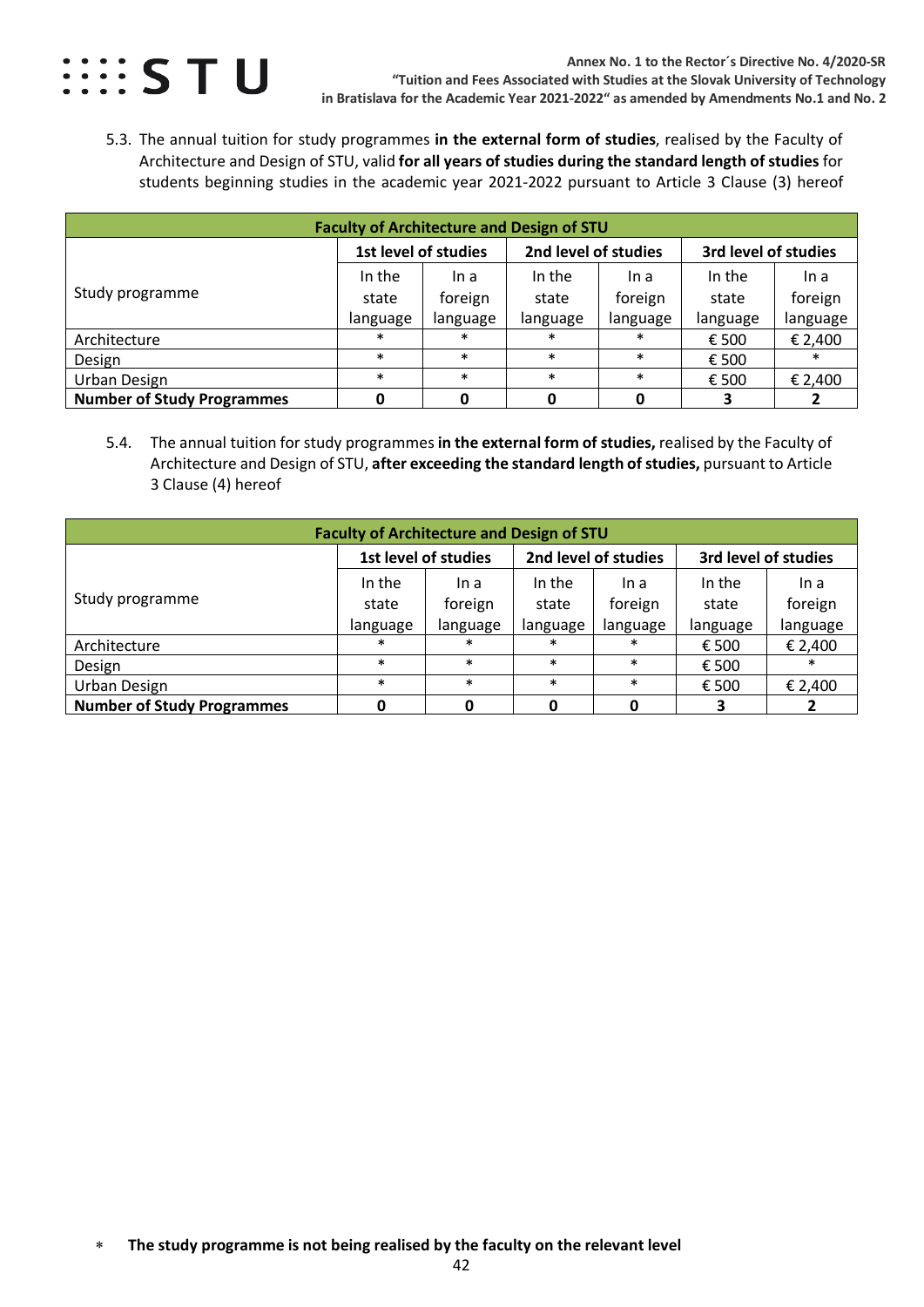

### <span id="page-42-0"></span>**6. Faculty of Materials Science and Technology of STU**

<span id="page-42-1"></span>6.1. The annual tuition for study programmes **in the full-time form of studies, realised in the state language**, by the Faculty of Materials Science and Technology of STU for exceeding of the standard length of studies and for parallel studies, pursuant to Article 2 Clauses (3) and (5) hereof

| <b>Faculty of Materials Science and Technology of STU</b>    |                                                      |                     |                                                      |                     |                                                      |                                                   |  |
|--------------------------------------------------------------|------------------------------------------------------|---------------------|------------------------------------------------------|---------------------|------------------------------------------------------|---------------------------------------------------|--|
|                                                              | 1st level of studies                                 |                     | 2nd level of studies                                 |                     | 3rd level of studies                                 |                                                   |  |
| Study programme                                              | Exceeding<br>the<br>standard<br>length of<br>studies | Parallel<br>studies | Exceeding<br>the<br>standard<br>length of<br>studies | Parallel<br>studies | Exceeding<br>the<br>standard<br>length of<br>studies | Parallel<br>studies                               |  |
| <b>Applied Informatics</b><br>and Automation in Industry     | € 600                                                | € 600               | $\ast$                                               | $\ast$              | $\ast$                                               | $\ast$                                            |  |
| <b>Process Automation and</b><br>Informatization in Industry | $\ast$                                               | $\ast$              | € 800                                                | € 800               | $\ast$                                               | $\ast$                                            |  |
| Process Automation and<br>Informatization                    | $\ast$                                               | $\ast$              | $\ast$                                               | $\ast$              | $1st$ year<br>€ 100,<br>other<br>years<br>€ 1,000    | $1st$ year<br>€ 100,<br>other<br>years<br>€ 1,000 |  |
| <b>Integrated Safety</b>                                     | € 600                                                | € 600               | € 800                                                | € 800               | $1st$ year<br>€ 100,<br>other<br>years<br>€1,000     | $1st$ year<br>€ 100,<br>other<br>years<br>€ 1,000 |  |
| <b>Quality of Production</b>                                 | € 600                                                | € 600               | $\ast$                                               | $\ast$              | $\ast$                                               | $\ast$                                            |  |
| <b>Materials Engineering</b>                                 | € 600                                                | € 600               | € 800                                                | € 800               | $\ast$                                               | $\ast$                                            |  |
| Mechatronics in Technological<br>Equipment                   | € 600                                                | € 600               | $\ast$                                               | $\ast$              | $\ast$                                               | $\ast$                                            |  |
| Machining and Forming Technology                             | $\ast$                                               | $\ast$              | € 800                                                | € 800               | $\ast$                                               | $\ast$                                            |  |
| Modeling and Simulation of Processes                         | $\ast$                                               | $\ast$              | $\ast$                                               | $\ast$              | $1st$ year<br>€ 100,<br>other<br>years<br>€1,000     | $1st$ year<br>€ 100,<br>other<br>years<br>€ 1,000 |  |
| Personnel Policy in Industrial Plant                         | € 600                                                | € 600               | € 800                                                | € 800               | $1st$ year<br>€ 100,<br>other<br>years<br>€ 1,000    | $1st$ year<br>€ 100,<br>other<br>years<br>€ 1,000 |  |
| Computer-Aided Design and Production                         | $\ast$                                               | $\ast$              | € 800                                                | € 800               | $\ast$                                               | $\ast$                                            |  |
| <b>Computer-Aided Production</b><br>Technologies             | € 600                                                | € 600               | $\ast$                                               | $\ast$              | $\ast$                                               | $\ast$                                            |  |
| Industrial Management                                        | € 600                                                | € 600               | € 800                                                | € 800               | $1st$ year<br>€ 100,<br>other<br>years<br>€ 1,000    | $1st$ year<br>€ 100,<br>other<br>years<br>€ 1,000 |  |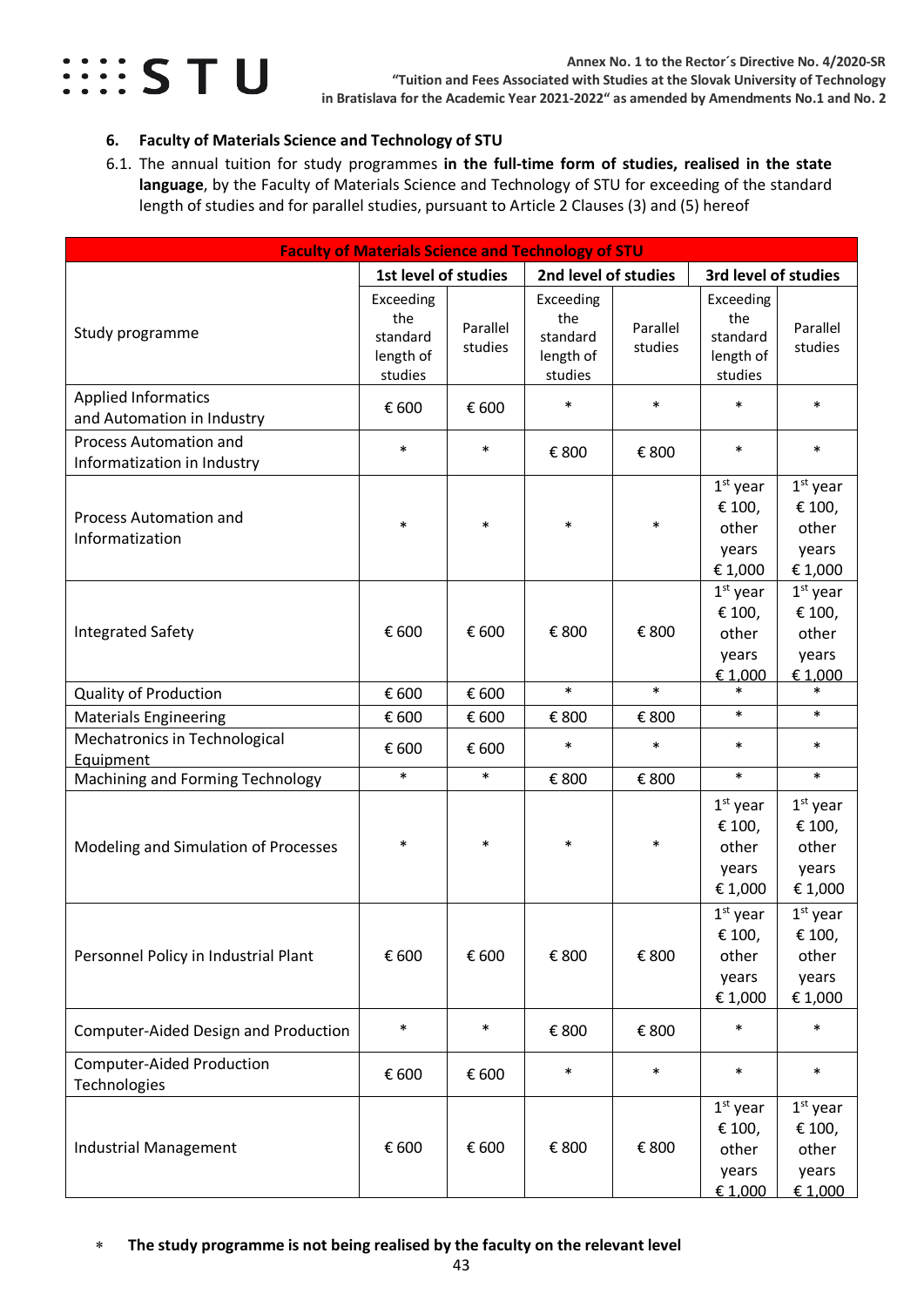

|                                                                 | 1st level of studies                                 |                     | 2nd level of studies                                 |                     | 3rd level of studies                                 |                                                   |
|-----------------------------------------------------------------|------------------------------------------------------|---------------------|------------------------------------------------------|---------------------|------------------------------------------------------|---------------------------------------------------|
| Study programme                                                 | Exceeding<br>the<br>standard<br>length of<br>studies | Parallel<br>studies | Exceeding<br>the<br>standard<br>length of<br>studies | Parallel<br>studies | Exceeding<br>the<br>standard<br>length of<br>studies | Parallel<br>studies                               |
| <b>Advanced Materials and Material</b><br>Design                | $\ast$                                               | $\ast$              | $\ast$                                               | $\ast$              | $1st$ year<br>€ 100,<br>other<br>years<br>€ 1.000    | $1st$ year<br>€ 100,<br>other<br>years<br>€1.000  |
| Mechanical Engineering and<br><b>Technologies and Materials</b> | $\ast$                                               | $\ast$              | $\ast$                                               | $\ast$              | $1st$ year<br>€ 100,<br>other<br>vears<br>€ 1,000    | $1st$ year<br>€ 100,<br>other<br>vears<br>€ 1,000 |
| <b>Manufacturing Technologies</b>                               | € 600                                                | € 600               | $\ast$                                               | $\ast$              | $\ast$                                               | $\ast$                                            |
| Production Technologies and<br><b>Production Management</b>     | € 600                                                | € 600               | € 800                                                | € 800               | $\ast$                                               | $\ast$                                            |
| <b>Production Devices and Systems</b>                           | € 600                                                | € 600               | € 800                                                | € 800               | $1st$ year<br>€ 100,<br>other<br>years<br>€ 1,000    | $1st$ year<br>€ 100,<br>other<br>years<br>€ 1,000 |
| Welding and Joining of Materials                                | $\ast$                                               | $\ast$              | € 800                                                | € 800               | $\ast$                                               | $\ast$                                            |
| <b>Number of Study Programmes</b>                               | 11                                                   | 11                  | 10                                                   | 10                  | 8                                                    | 8                                                 |

<span id="page-43-0"></span>6.2. The annual tuition for study programmes **in the full-time form of studies, realised in a foreign language,** by the Faculty of Materials Science and Technology of STU, pursuant to Article 2 Clauses (8) and (9) hereof

| <b>Faculty of Materials Science and Technology of STU</b> |                         |                         |                         |  |  |  |  |  |  |
|-----------------------------------------------------------|-------------------------|-------------------------|-------------------------|--|--|--|--|--|--|
| Study programme                                           | 1st level of<br>studies | 2nd level of<br>studies | 3rd level of<br>studies |  |  |  |  |  |  |
| Process Automation and Informatization                    | $\ast$                  | $\ast$                  | € 1,000                 |  |  |  |  |  |  |
| <b>Integrated Safety</b>                                  | $\ast$                  | $\ast$                  | € 1,000                 |  |  |  |  |  |  |
| Modeling and Simulation of Processes                      | $\ast$                  | $\ast$                  | € 1,000                 |  |  |  |  |  |  |
| Personnel Policy in Industrial Plant                      | $\ast$                  | $\ast$                  | € 1,000                 |  |  |  |  |  |  |
| <b>Industrial Management</b>                              | $\ast$                  | $\ast$                  | € 1,000                 |  |  |  |  |  |  |
| Advanced Materials and Material Design                    | $\ast$                  | $\ast$                  | € 1,000                 |  |  |  |  |  |  |
| <b>Production Devices and Systems</b>                     | $\ast$                  | $\ast$                  | € 1,000                 |  |  |  |  |  |  |
| <b>Number of Study Programmes</b>                         | 0                       |                         |                         |  |  |  |  |  |  |

- <span id="page-43-1"></span>6.3. The annual tuition for study programmes **in the external form of studies,** realised by the Faculty of Materials Science and Technology of STU, valid for all years of studies during the standard length of studies for students beginning studies in the academic year 2021-2022, pursuant to Article 3 Clause (3) hereof
- ∗ **The study programme is not being realised by the faculty on the relevant level**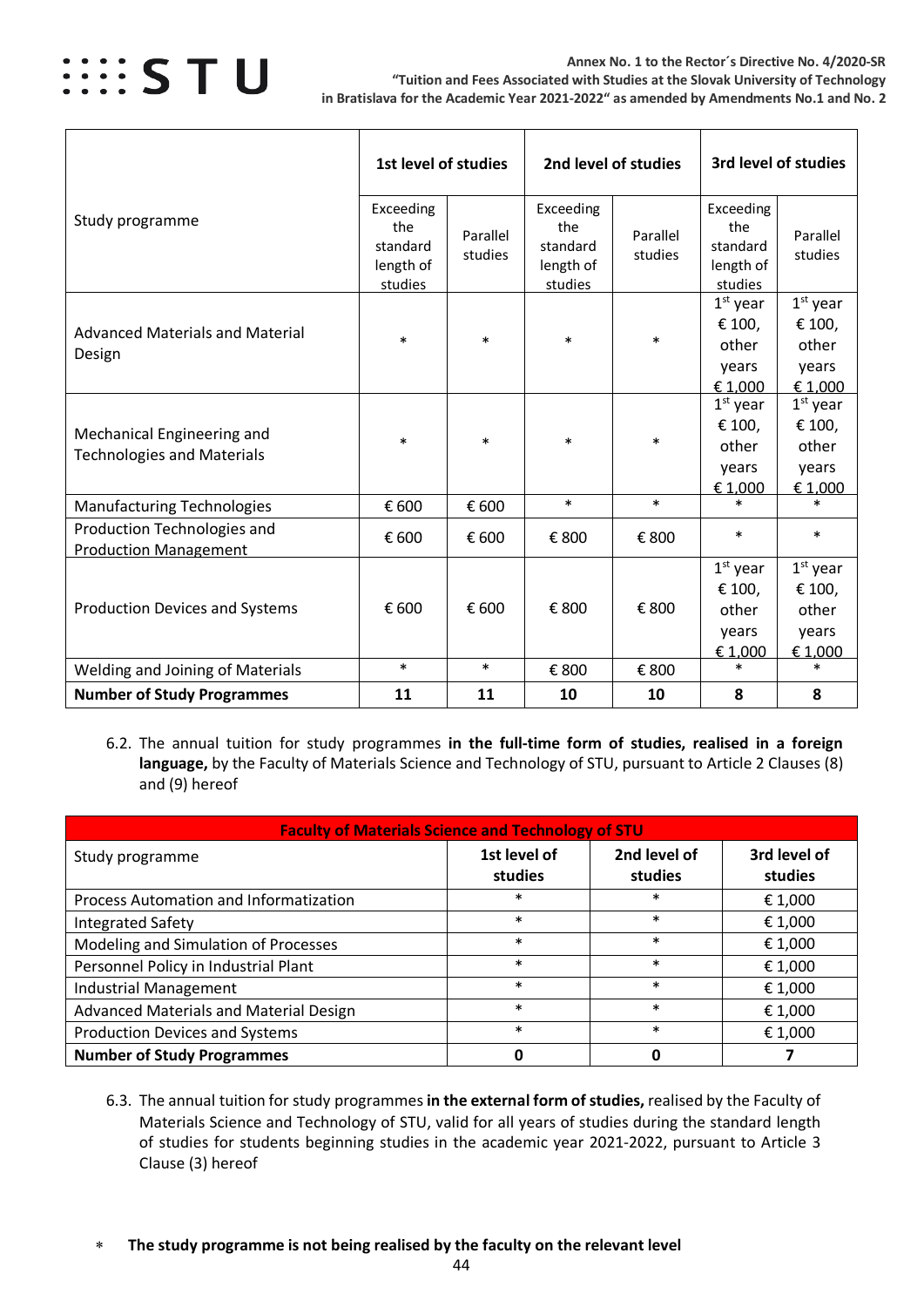

**Annex No. 1 to the Rector´s Directive No. 4/2020-SR "Tuition and Fees Associated with Studies at the Slovak University of Technology in Bratislava for the Academic Year 2021-2022" as amended by Amendments No.1 and No. 2**

| <b>Faculty of Materials Science and Technology of STU</b>   |          |                                              |             |          |                      |          |  |  |  |
|-------------------------------------------------------------|----------|----------------------------------------------|-------------|----------|----------------------|----------|--|--|--|
|                                                             |          | 2nd level of studies<br>1st level of studies |             |          | 3rd level of studies |          |  |  |  |
|                                                             | In the   | In a                                         | In the      | In a     | In the               | In a     |  |  |  |
| Study programme                                             | state    | foreign                                      | state       | foreign  | state                | foreign  |  |  |  |
|                                                             | language | language                                     | language    | language | language             | language |  |  |  |
| <b>Process Automation and</b><br>Informatization            | $\ast$   | $\ast$                                       | $\ast$      | $\ast$   | € 600                | € 2,000  |  |  |  |
| <b>Integrated Safety</b>                                    | $\ast$   | $\ast$                                       | $\ast$      | $\ast$   | € 600                | € 2,000  |  |  |  |
| Modeling and Simulation of<br>Processes                     | $\ast$   | $\ast$                                       | $\ast$      | $\ast$   | € 600                | € 2,000  |  |  |  |
| Personnel Policy in Industrial Plant                        | $\ast$   | $\ast$                                       | $\ast$      | $\ast$   | € 600                | € 2,000  |  |  |  |
| <b>Industrial Management</b>                                | $\ast$   | $\ast$                                       | $\ast$      | $\ast$   | € 600                | € 2,000  |  |  |  |
| <b>Advanced Materials and Material</b><br>Design            | $\ast$   | $\ast$                                       | $\ast$      | $\ast$   | € 600                | € 2,000  |  |  |  |
| <b>Mechanical Engineering Technologies</b><br>and Materials | $\ast$   | $\ast$                                       | $\ast$      | $\ast$   | € 600                | $\ast$   |  |  |  |
| <b>Production Devices and Systems</b>                       | $\ast$   | $\ast$                                       | $\ast$      | $\ast$   | € 600                | € 2,000  |  |  |  |
| <b>Number of Study Programmes</b>                           | 0        | 0                                            | $\mathbf 0$ | 0        | 8                    | 7        |  |  |  |

<span id="page-44-0"></span>6.4. The annual tuition for study programmes **in the external form of studies,** realised by the Faculty of Materials Science and Technology of STU, **after exceeding the standard length of studies,** pursuant to Article 3 Clause (4) hereof

| <b>Faculty of Materials Science and Technology of STU</b>          |                      |          |                      |          |                      |          |  |  |  |
|--------------------------------------------------------------------|----------------------|----------|----------------------|----------|----------------------|----------|--|--|--|
|                                                                    | 1st level of studies |          | 2nd level of studies |          | 3rd level of studies |          |  |  |  |
|                                                                    | In the               | In a     | In the               | In a     | In the               | In a     |  |  |  |
| Study programme                                                    | state                | foreign  | state                | foreign  | state                | foreign  |  |  |  |
|                                                                    | language             | language | language             | language | language             | language |  |  |  |
| Process Automation and<br>Informatization                          | $\ast$               | $\ast$   | $\ast$               | $\ast$   | € 1,000              | € 2,000  |  |  |  |
| <b>Integrated Safety</b>                                           | $\ast$               | $\ast$   | $\ast$               | $\ast$   | € 1,000              | € 2,000  |  |  |  |
| Modeling and Simulation of<br>Processes                            | $\ast$               | $\ast$   | $\ast$               | $\ast$   | € 1,000              | € 2,000  |  |  |  |
| Personnel Policy in Industrial Plant                               | $\ast$               | $\ast$   | $\ast$               | $\ast$   | € 1,000              | € 2,000  |  |  |  |
| <b>Industrial Management</b>                                       | $\ast$               | $\ast$   | $\ast$               | $\ast$   | € 1,000              | € 2,000  |  |  |  |
| <b>Advanced Materials and Material</b><br>Design                   | $\ast$               | $\ast$   | $\ast$               | $\ast$   | € 1,000              | € 2,000  |  |  |  |
| <b>Mechanical Engineering</b><br><b>Technologies and Materials</b> | $\ast$               | $\ast$   | $\ast$               | $\ast$   | € 1,000              | $\ast$   |  |  |  |
| <b>Production Devices and Systems</b>                              | $\ast$               | $\ast$   | $\ast$               | $\ast$   | € 1,000              | € 2,000  |  |  |  |
| <b>Number of Study Programmes</b>                                  | 0                    | 0        | 0                    | 0        | 8                    | 7        |  |  |  |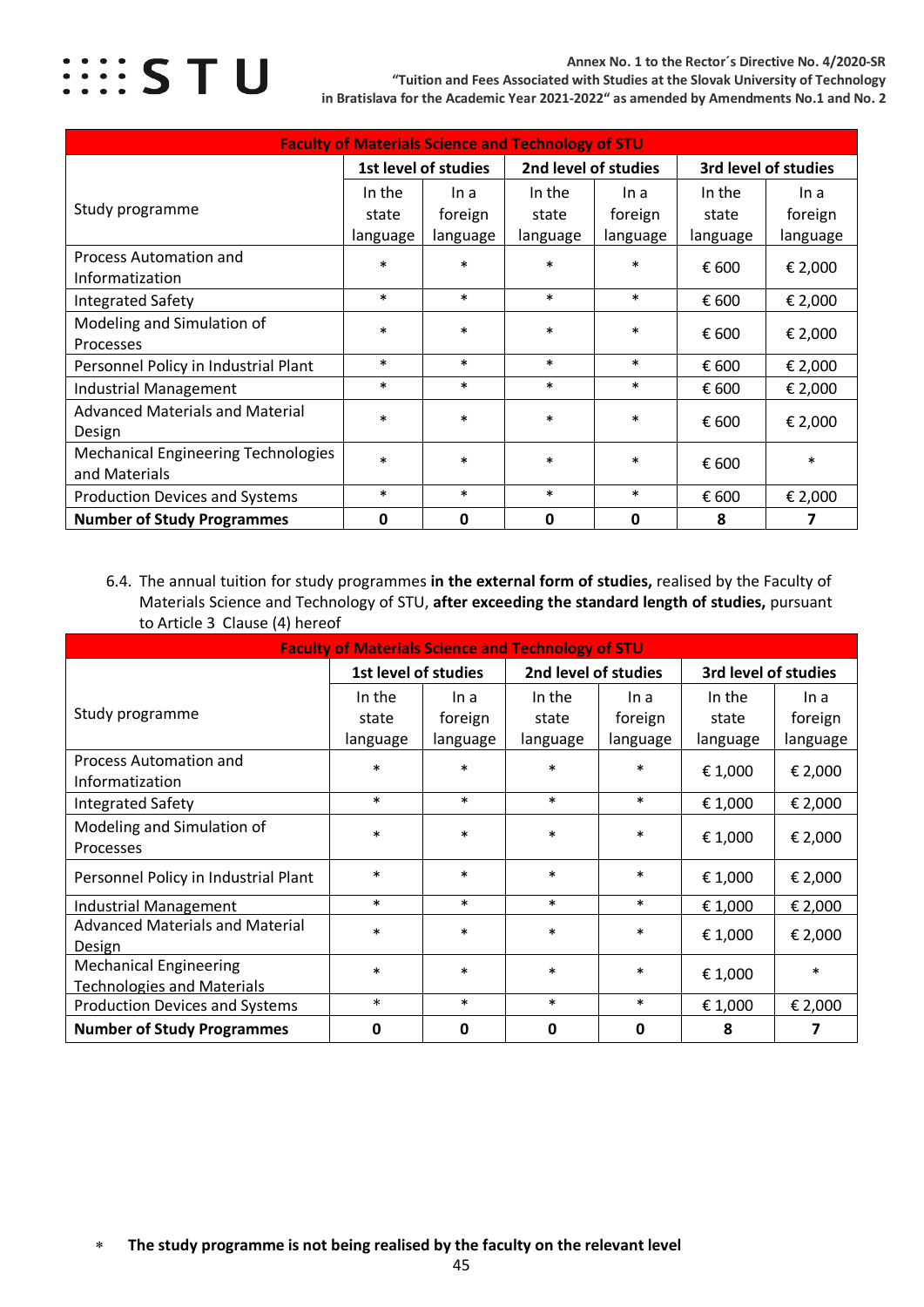

### <span id="page-45-0"></span>**7. Faculty of Informatics and Information Technologies of STU**

<span id="page-45-1"></span>7.1. The annual tuition for study programmes **in the full-time form of studies, realised in the state language,** by the Faculty of Informatics and Information Technologies of STU for exceeding of the standard length of studies and for parallel studies, pursuant to Article 2 Clauses (3) and (5) hereof

| <b>Faculty of Informatics and Information Technologies of STU</b> |                                                   |                     |                                                   |                     |                                                   |                                                   |  |  |
|-------------------------------------------------------------------|---------------------------------------------------|---------------------|---------------------------------------------------|---------------------|---------------------------------------------------|---------------------------------------------------|--|--|
|                                                                   | 1st level of studies                              |                     | 2nd level of studies                              |                     | 3rd level of studies                              |                                                   |  |  |
| Study programme                                                   | Exceeding<br>the standard<br>length of<br>studies | Parallel<br>studies | Exceeding<br>the standard<br>length of<br>studies | Parallel<br>studies | Exceeding<br>the standard<br>length of<br>studies | Parallel<br>studies                               |  |  |
| <b>Applied Informatics</b>                                        | $\ast$                                            | $\ast$              | $\ast$                                            | $\ast$              | € 100                                             | $1st$ year<br>€ 100,<br>other<br>years<br>€1,000  |  |  |
| <b>Information Security</b>                                       | € 600                                             | € 600               | € 800                                             | € 800               | $\ast$                                            | $\ast$                                            |  |  |
| <b>Information Security (Remedial)</b>                            | € 600                                             | € 600               | € 800                                             | € 800               | $\ast$                                            | $\ast$                                            |  |  |
| <b>Information Systems</b>                                        | $\ast$                                            | $\ast$              | € 800                                             | € 800               | $\ast$                                            | $\ast$                                            |  |  |
| <b>Information Systems (Remedial)</b>                             | $\ast$                                            | $\ast$              | € 800                                             | € 800               | $\ast$                                            | $\ast$                                            |  |  |
| <b>Informatics</b>                                                | € 600                                             | € 600               | $\ast$                                            | $\ast$              | $\ast$                                            | $\ast$                                            |  |  |
| Informatics (Remedial)                                            | € 600                                             | € 600               | $\ast$                                            | $\ast$              | $\ast$                                            | $\ast$                                            |  |  |
| <b>Intelligent Information Systems</b>                            | $\ast$                                            | $\ast$              | $\ast$                                            | $\ast$              | € 100                                             | $1st$ year<br>€ 100,<br>other<br>years<br>€ 1,000 |  |  |
| Intelligent Software Systems                                      | $\ast$                                            | $\ast$              | € 800                                             | € 800               | $\ast$                                            | $\ast$                                            |  |  |
| Intelligent Software Systems (Remedial)                           | $\ast$                                            | $\ast$              | € 800                                             | € 800               | $\ast$                                            | $\ast$                                            |  |  |
| Internet Technologies                                             | € 600                                             | € 600               | € 800                                             | € 800               | $\ast$                                            | $\ast$                                            |  |  |
| Internet Technologies (Remedial)                                  | € 600                                             | € 600               | € 800                                             | € 800               | $\ast$                                            | $\ast$                                            |  |  |
| <b>Software Engineering</b>                                       | $\ast$                                            | $\ast$              | € 800                                             | € 800               | $\ast$                                            | $\ast$                                            |  |  |
| Software Engineering - Conversion                                 | $\ast$                                            | $\ast$              | € 800                                             | € 800               | $\ast$                                            | $\ast$                                            |  |  |
| <b>Number of Study Programmes</b>                                 | 6                                                 | 6                   | 10                                                | 10                  | $\overline{2}$                                    | $\mathbf{2}$                                      |  |  |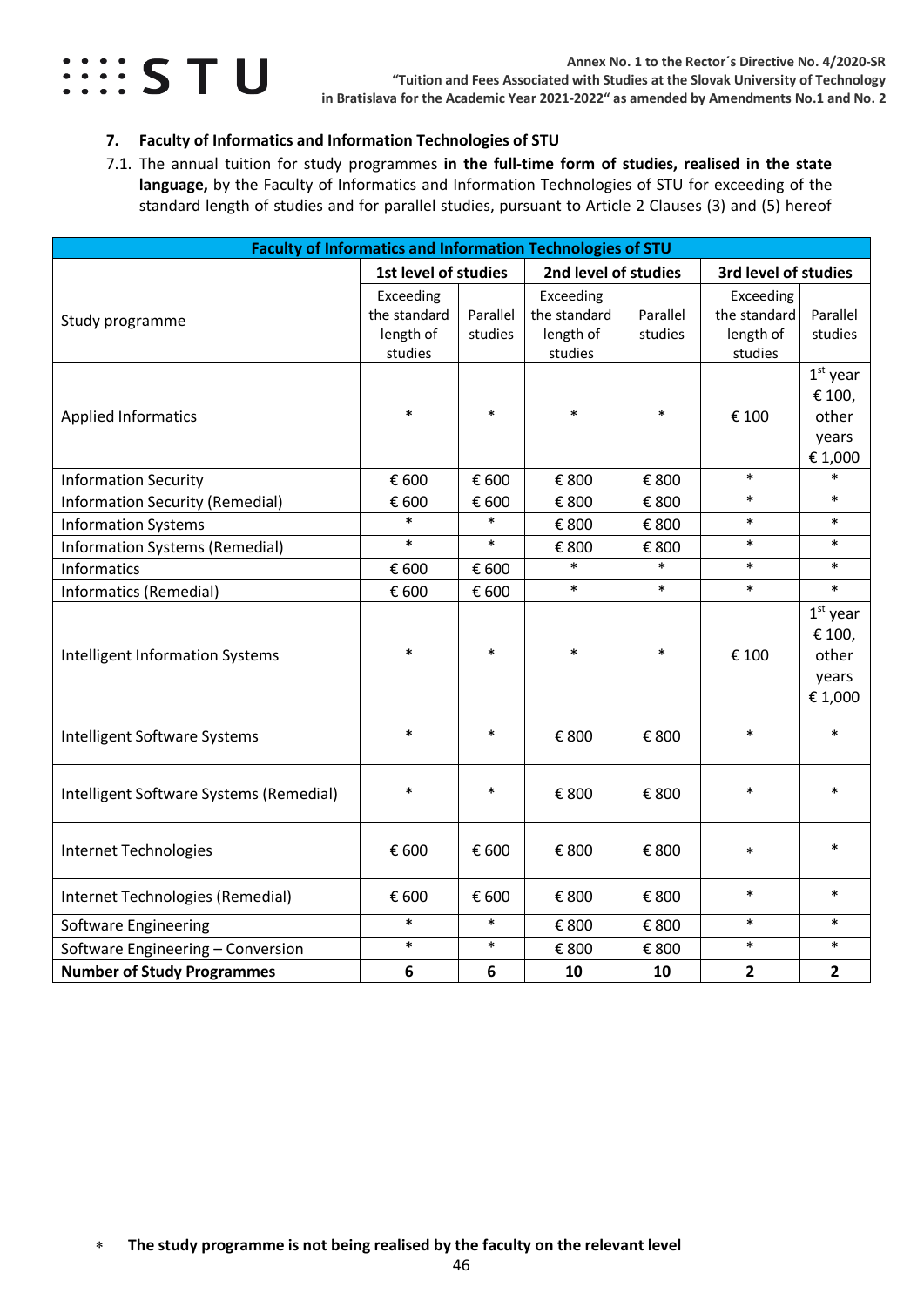

<span id="page-46-0"></span>7.2. The annual tuition for study programmes **in the full-time form of studies, realised in a foreign language,** by the Faculty of Informatics and Information Technologies of STU, pursuant to Article 2 Clauses (8) and (9) hereof

| <b>Faculty of Informatics and Information Technologies of STU</b>               |   |  |       |  |  |  |  |  |  |
|---------------------------------------------------------------------------------|---|--|-------|--|--|--|--|--|--|
| 3rd level of<br>2nd level of studies<br>1st level of studies<br>Study programme |   |  |       |  |  |  |  |  |  |
| <b>Applied Informatics</b>                                                      | ∗ |  | € 500 |  |  |  |  |  |  |
| Intelligent Information Systems                                                 | * |  | € 500 |  |  |  |  |  |  |
| <b>Number of Study Programmes</b>                                               |   |  |       |  |  |  |  |  |  |

<span id="page-46-1"></span>7.3. The annual tuition for study programmes **in the external form of studies,** realised by the Faculty of Informatics and Information Technology of STU, valid **for all years of studies during the standard length of studies** for students beginning studies in the academic year 2021-2022, pursuant to Article 3 Clause (3) hereof

| <b>Faculty of Informatics and Information Technologies of STU</b> |                      |          |                      |          |                      |          |  |  |  |  |
|-------------------------------------------------------------------|----------------------|----------|----------------------|----------|----------------------|----------|--|--|--|--|
|                                                                   | 1st level of studies |          | 2nd level of studies |          | 3rd level of studies |          |  |  |  |  |
|                                                                   | In the               | In a     | In the               | In a     | In the               | In a     |  |  |  |  |
| Study programme                                                   | state                | foreign  | state                | foreign  | state                | foreign  |  |  |  |  |
|                                                                   | language             | language | language             | language | language             | language |  |  |  |  |
| <b>Applied Informatics</b>                                        | $\ast$               | $\ast$   | $\ast$               | $\ast$   | € 500                | € 2,400  |  |  |  |  |
| <b>Intelligent Information Systems</b>                            | $\ast$               | $\ast$   | $\ast$               | $\ast$   | € 500                | € 2,400  |  |  |  |  |
| <b>Number of Study Programmes</b>                                 |                      | 0        | 0                    | 0        | 2                    |          |  |  |  |  |

<span id="page-46-2"></span>7.4. The annual tuition for study programmes **in the external form of studies,** realised by the Faculty of Informatics and Information Technologies of STU, **after exceeding the standard length of studies,**  pursuant to Article 3 Clause (4) hereof

| <b>Faculty of Informatics and Information Technologies of STU</b> |                      |          |                      |          |                      |          |  |  |
|-------------------------------------------------------------------|----------------------|----------|----------------------|----------|----------------------|----------|--|--|
|                                                                   | 1st level of studies |          | 2nd level of studies |          | 3rd level of studies |          |  |  |
| Study programme                                                   | In the               | In a     | In the               | In a     | In the               | In a     |  |  |
|                                                                   | state                | foreign  | state                | foreign  | state                | foreign  |  |  |
|                                                                   | language             | language | language             | language | language             | language |  |  |
| <b>Applied Informatics</b>                                        | $\ast$               | $\ast$   | $\ast$               | $\ast$   | € 500                | € 2,400  |  |  |
| Intelligent Information Systems                                   | $\ast$               | $\ast$   | $\ast$               | $\ast$   | € 500                | € 2,400  |  |  |
| <b>Number of Study Programmes</b>                                 |                      | 0        | 0                    |          | 2                    |          |  |  |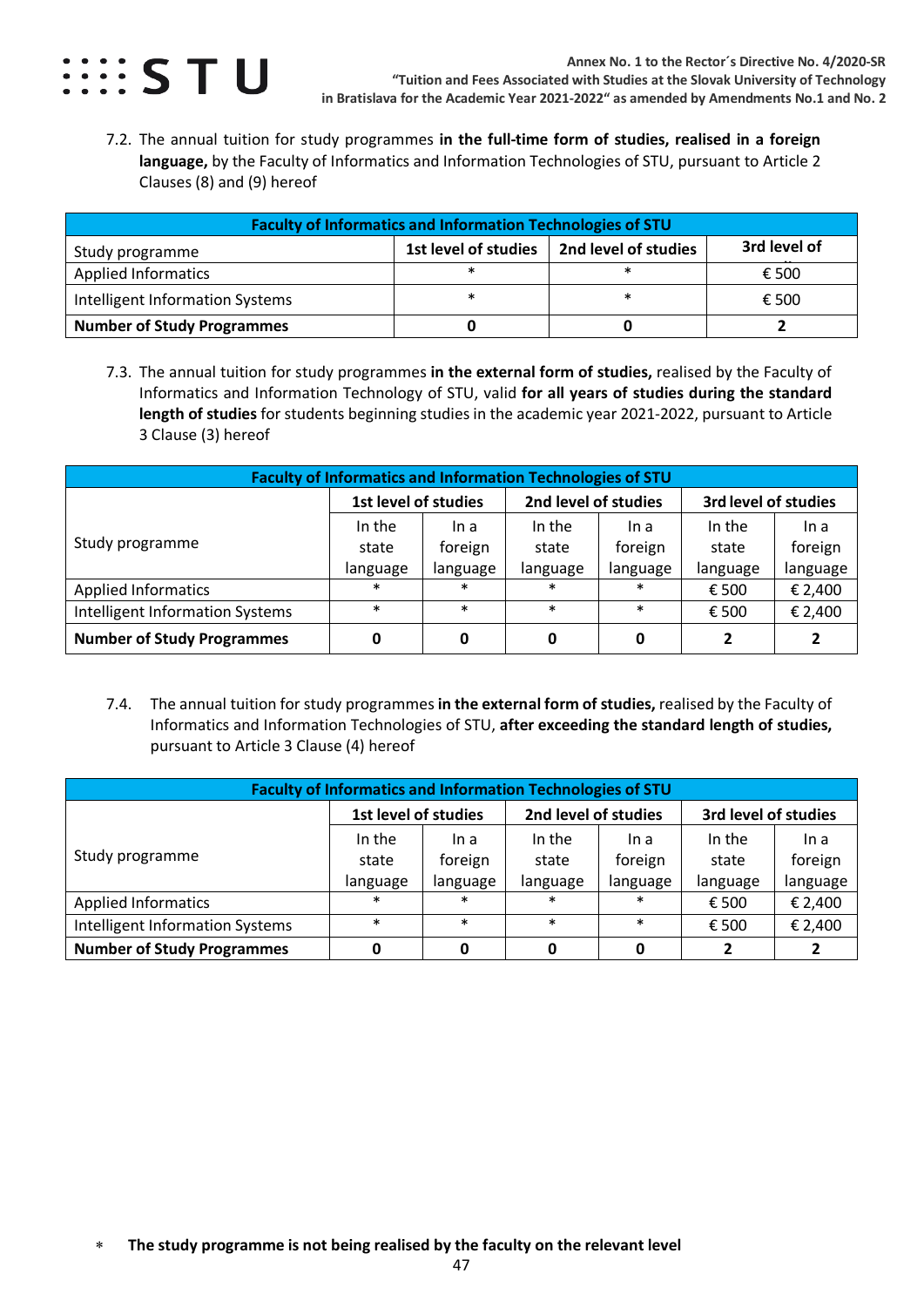

#### <span id="page-47-0"></span>**8. Institute of Management of STU**

<span id="page-47-1"></span>8.1. The annual tuition for study programmes **in the full-time form of studies, realised in the state language,** by the Institute of Management of STU for exceeding of the standard length of studies and for parallel studies, pursuant to Article 2 Clauses (3) and (5) hereof

| <b>Institute of Management</b>                         |                                                   |                     |                                                   |                     |                                                      |                                                   |  |  |
|--------------------------------------------------------|---------------------------------------------------|---------------------|---------------------------------------------------|---------------------|------------------------------------------------------|---------------------------------------------------|--|--|
|                                                        | <b>1st level of studies</b>                       |                     | 2nd level of studies                              |                     | 3rd level of studies                                 |                                                   |  |  |
| Study programme                                        | Exceeding<br>the standard<br>length of<br>studies | Parallel<br>studies | Exceeding<br>the standard<br>length of<br>studies | Parallel<br>studies | Exceeding<br>the standard<br>length of<br>studies    | Parallel<br>studies                               |  |  |
| Investment Planning in<br><b>Industrial Enterprise</b> | € 600                                             | € 600               | € 800                                             | € 800               | $\ast$                                               | $\ast$                                            |  |  |
| <b>Branch Economics and</b><br>Management              |                                                   |                     |                                                   |                     | $1st$ year<br>€ 100, other<br>years $\epsilon$ 1,000 | $1st$ year<br>€ 100,<br>other<br>years €<br>1,000 |  |  |
| <b>Spatial Planning</b>                                | € 600                                             | € 600               | € 800                                             | € 800               | $1st$ year<br>€ 100, other<br>years € 1,000          | $1st$ year<br>€ 100,<br>other<br>years<br>€ 1,000 |  |  |
| <b>Number of Study Programmes</b>                      | $\overline{2}$                                    | $\overline{2}$      | $\overline{2}$                                    | $\mathbf{2}$        | $\overline{2}$                                       | 2                                                 |  |  |

<span id="page-47-2"></span>8.2. The annual tuition for study programmes **in the full-time form of studies, realised in a foreign language,** by the Institute of Management of STU, pursuant to Article 2 Clauses (8) and (9) hereof

| <b>Institute of Management</b>                  |                      |                      |                      |  |  |  |  |
|-------------------------------------------------|----------------------|----------------------|----------------------|--|--|--|--|
| Study programme                                 | 1st level of studies | 2nd level of studies | 3rd level of studies |  |  |  |  |
| Investment Planning in Industrial<br>Enterprise | € 3,500              | € 3,500              | $\ast$               |  |  |  |  |
| <b>Branch Economics and Management</b>          | $\ast$               | $\ast$               | € 1,000              |  |  |  |  |
| <b>Spatial Planning</b>                         | € 3,500              | € 3,500              | € 1,000              |  |  |  |  |
| <b>Number of Study Programmes</b>               |                      |                      |                      |  |  |  |  |

<span id="page-47-3"></span>8.3. The annual tuition for study programmes **in the external form of studies,** realised by the Institute of Management of STU, valid **for all years of studies during the standard length of studies**for students beginning studies in the academic year 2021-2022, pursuant to Article 3 Clause (3) hereof

| <b>Institute of Management</b>    |                      |          |                      |          |                      |          |  |  |
|-----------------------------------|----------------------|----------|----------------------|----------|----------------------|----------|--|--|
|                                   | 1st level of studies |          | 2nd level of studies |          | 3rd level of studies |          |  |  |
| Study programme                   | In the               | In a     | In the               | In a     | In the               | In a     |  |  |
|                                   | state                | foreign  | state                | foreign  | state                | foreign  |  |  |
|                                   | language             | language | language             | language | language             | language |  |  |
| <b>Branch Economics and</b>       | $\ast$               | $\ast$   | $\ast$               | $\ast$   | € 500                | € 2,200  |  |  |
| Management                        |                      |          |                      |          |                      |          |  |  |
| <b>Spatial Planning</b>           | $\ast$               | $\ast$   | $\ast$               | $\ast$   | € 500                | € 2,400  |  |  |
| <b>Number of Study Programmes</b> |                      | 0        | 0                    | 0        |                      | 2        |  |  |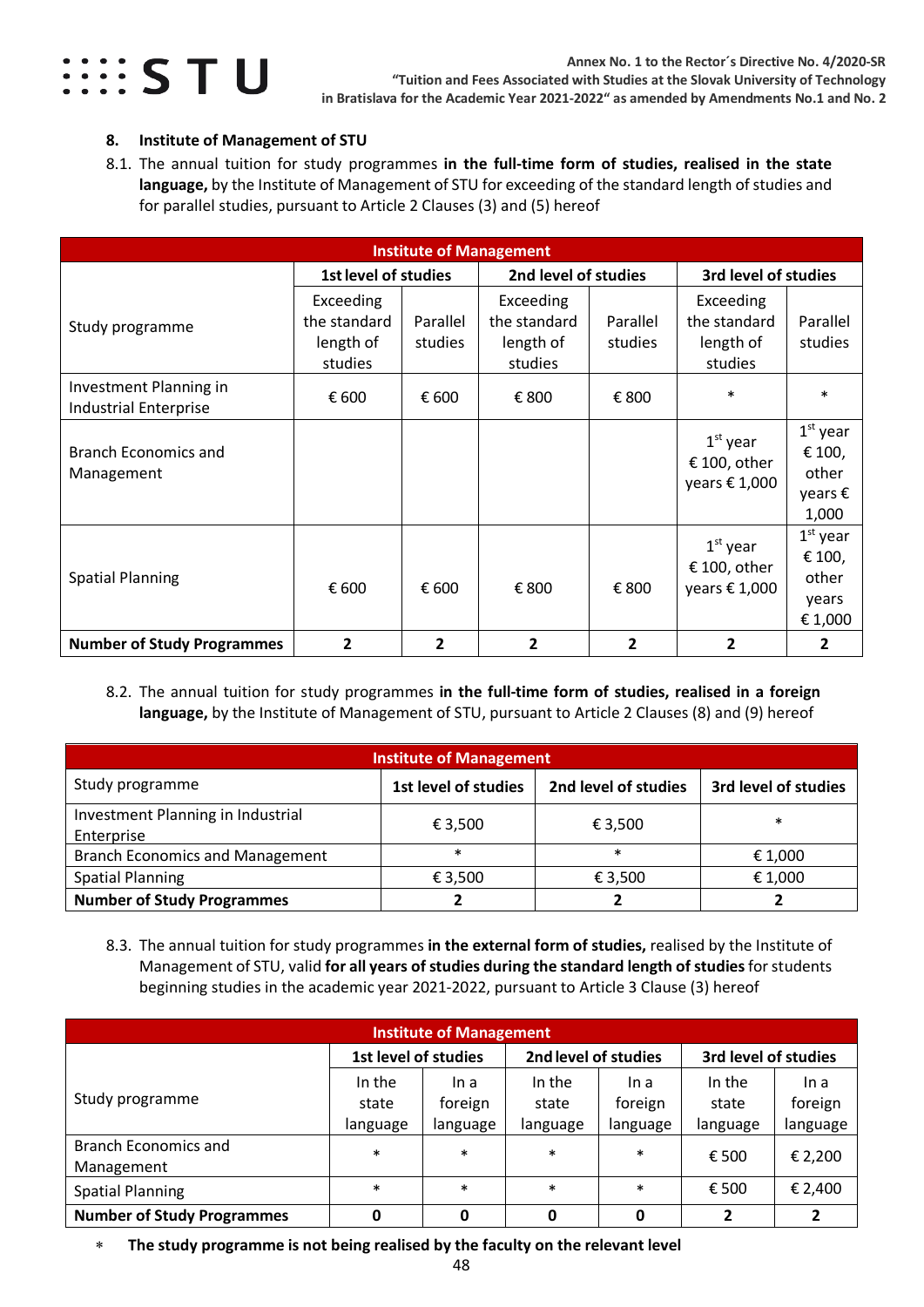

<span id="page-48-0"></span>8.4. The annual tuition for study programmes **in the external form of studies,** realised by the Institute of Management of STU, **after exceeding the standard length of studies,** pursuantto Article 3 Clause (4) hereof

| <b>Institute of Management</b>         |                      |          |                      |          |                      |          |  |  |
|----------------------------------------|----------------------|----------|----------------------|----------|----------------------|----------|--|--|
|                                        | 1st level of studies |          | 2nd level of studies |          | 3rd level of studies |          |  |  |
| Study programme                        | In the               | In a     | In the               | In a     | In the               | In a     |  |  |
|                                        | state                | foreign  | state                | foreign  | state                | foreign  |  |  |
|                                        | language             | language | language             | language | language             | language |  |  |
| <b>Branch Economics and Management</b> | $\ast$               | $\ast$   | $\ast$               | $\ast$   | € 500                | € 2,200  |  |  |
| <b>Spatial Planning</b>                | $\ast$               | $\ast$   | $\ast$               | $\ast$   | € 500                | € 2,400  |  |  |
| <b>Number of Study Programmes</b>      |                      |          |                      |          |                      |          |  |  |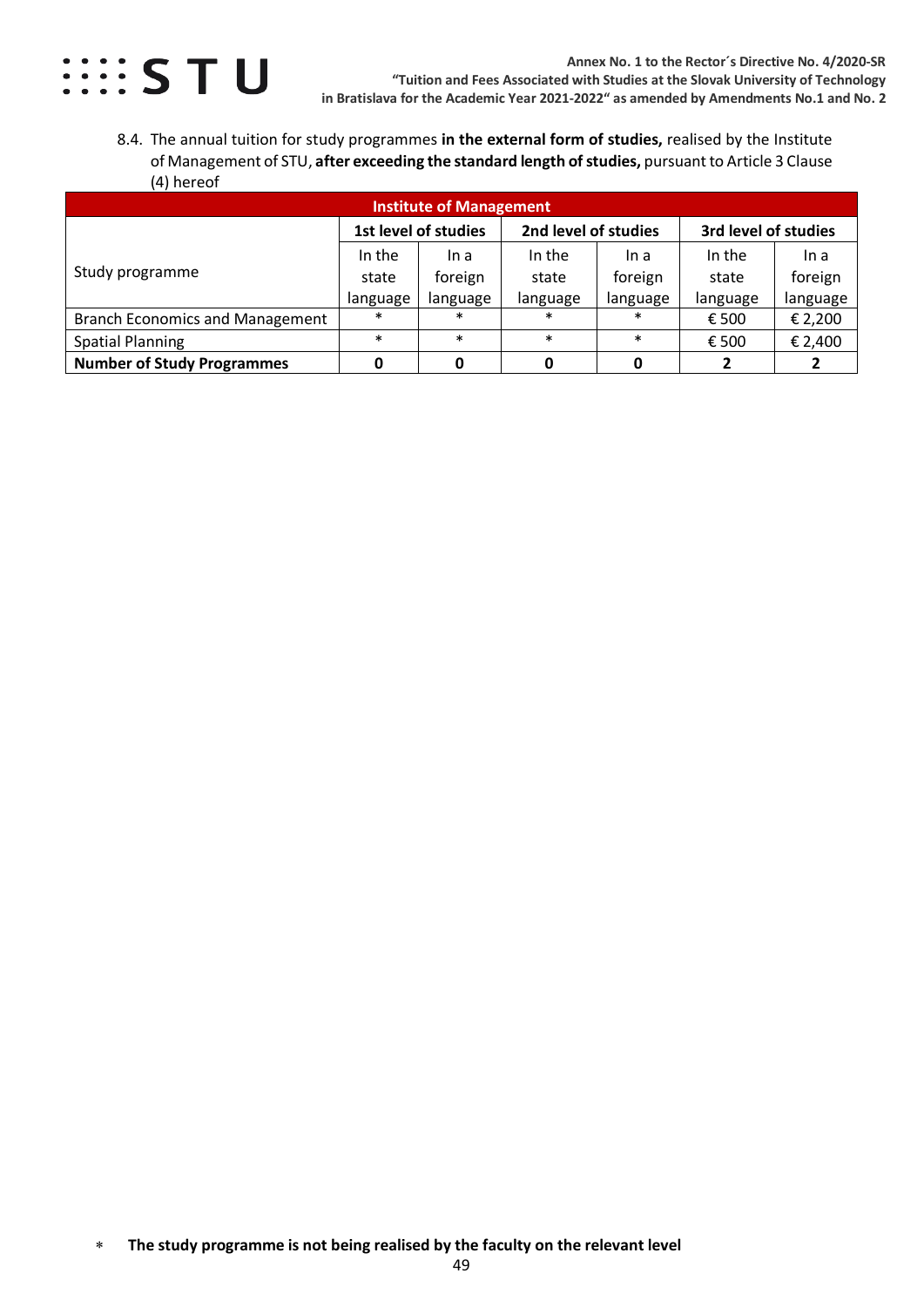# *WESTU*

<span id="page-49-0"></span>**Annex No. 1 of Rector´s Directive No. 4/2020-SR from September 08, 2020**

**Tuition and Fees Associated with Studies at the Slovak University of Technology in Bratislava for the Academic Year 2021-2022 as amended by Amendments No. 1 and No. 2**

Fees for Material Arrangement of the **Admission Procedure** (Article 6 hereof) for students admitted for studies in the academic year 2021-2022